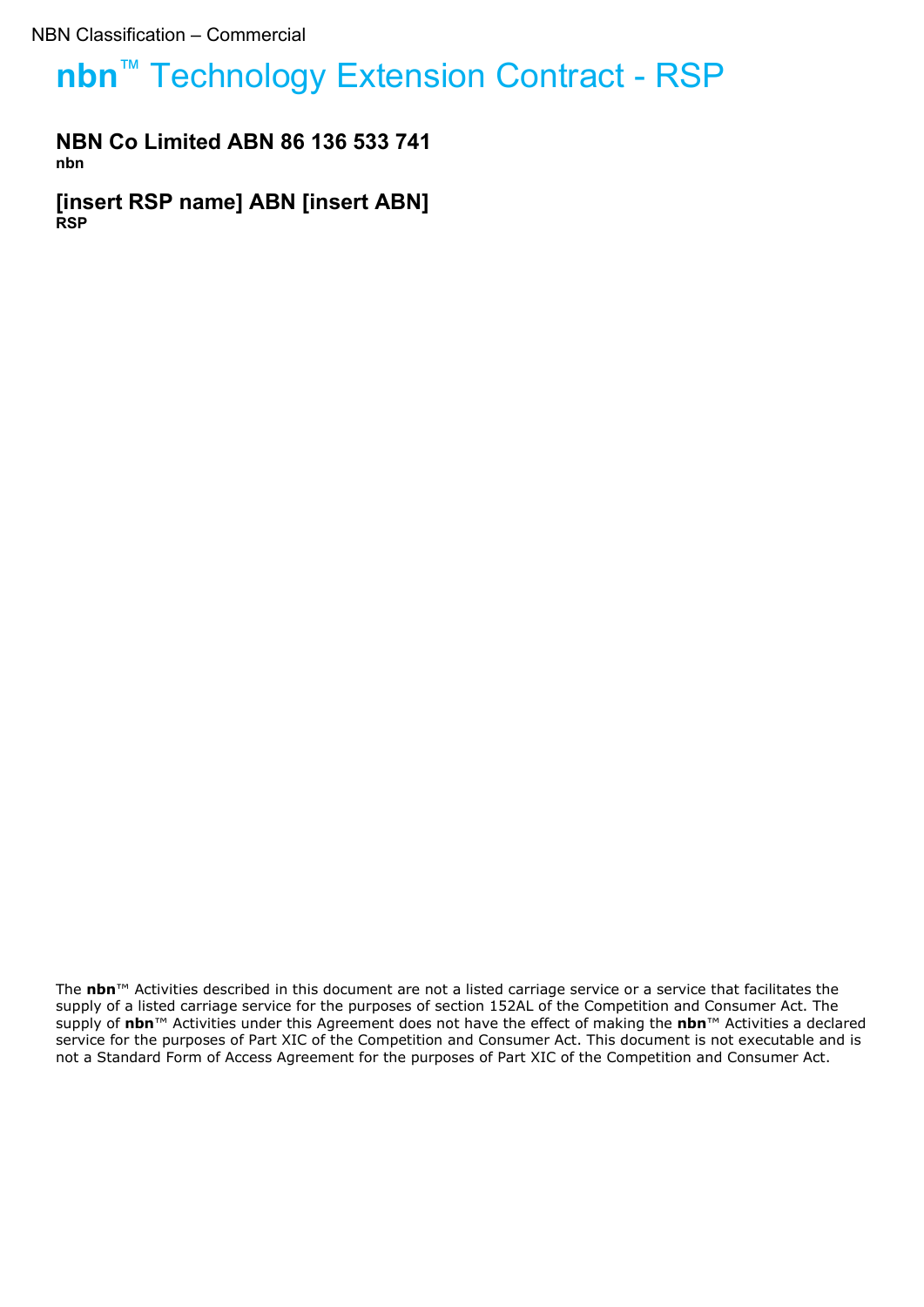# **nbn**™ Technology Extension Contract - RSP

| <b>Version</b> | <b>Description</b>                                                     | <b>Effective Date</b> |
|----------------|------------------------------------------------------------------------|-----------------------|
| 1.0            | First issued version of nbn™ Technology Extension Contract - Customer  | 28 April 2018         |
| 2.0            | Second issued version of nbn™ Technology Extension Contract - Customer | 02 July 2018          |
| 3.0            | Third issued version of nbn™ Technology Extension Contract – Customer  | 31 August 2018        |
| 4.0            | Fourth issued version of nbn™ Technology Extension Contract - Customer |                       |
| 5.0            | Fifth issued version of nbn™ Technology Extension Contract - Customer  |                       |
| 6.0            | Sixth issued version of nbn™ Technology Extension Contract - Customer  | 11 October 2018       |
| 6.1            | Updated version of nbn™ Technology Extension Contract - Customer       | 29 November 2018      |
| 6.2            | Updated version of nbn™ Technology Extension Contract - Customer       | 10 March 2021         |
| 7.0            | Seventh issued version of nbn™ Technology Extension Contract – RSP     | 1 July 2022           |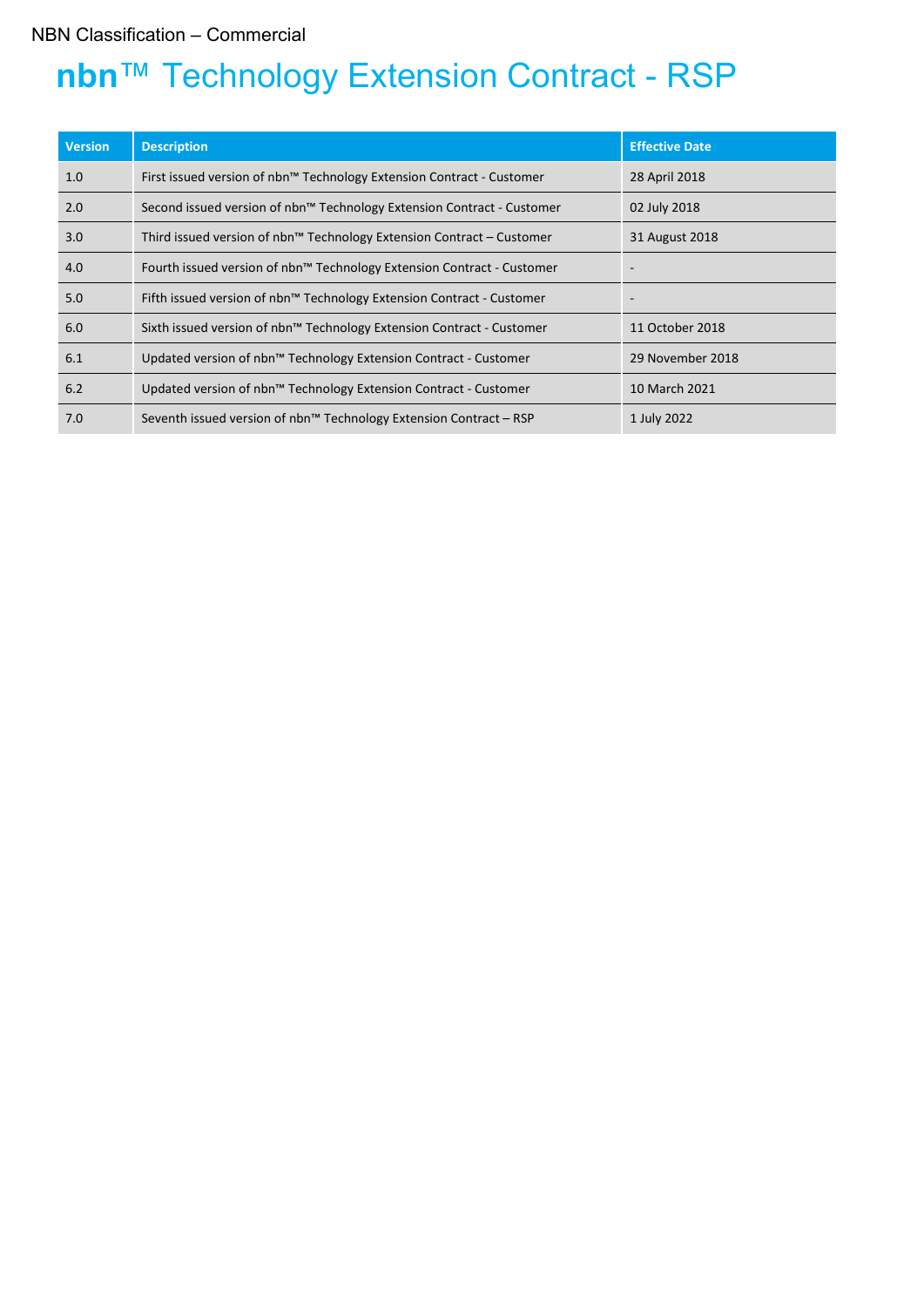# Contents

| 1. |            |                                                                                          |  |
|----|------------|------------------------------------------------------------------------------------------|--|
|    | 1.1        |                                                                                          |  |
|    | 1.2        |                                                                                          |  |
|    | 1.3<br>1.4 |                                                                                          |  |
| 2. |            |                                                                                          |  |
|    |            |                                                                                          |  |
|    | 2.1<br>2.2 |                                                                                          |  |
|    | 2.3        |                                                                                          |  |
|    | 2.4        |                                                                                          |  |
|    | 2.5        |                                                                                          |  |
|    | 2.6<br>2.7 |                                                                                          |  |
|    |            |                                                                                          |  |
| 3. |            |                                                                                          |  |
|    | 3.1        |                                                                                          |  |
|    | 3.2<br>3.3 | Termination by nbn for Regulatory Event or Shareholder Minister Requirement 9            |  |
|    | 3.4        |                                                                                          |  |
|    | 3.5        |                                                                                          |  |
|    | 3.6        |                                                                                          |  |
|    |            |                                                                                          |  |
| 4. |            |                                                                                          |  |
|    | 4.1        |                                                                                          |  |
|    | 4.2        |                                                                                          |  |
|    | 4.3        |                                                                                          |  |
|    | 4.4        |                                                                                          |  |
|    | 4.5<br>4.6 |                                                                                          |  |
|    | 4.7        | Cancellation of Technology Change by the RSP for convenience  14                         |  |
|    | 4.8        |                                                                                          |  |
|    | 4.9        |                                                                                          |  |
|    | 4.10       |                                                                                          |  |
| 5. |            |                                                                                          |  |
|    | 5.1        |                                                                                          |  |
|    | 5.2        | RSP's obligations in relation to nbn infrastructure and equipment 16                     |  |
| 6. |            |                                                                                          |  |
|    | 6.1        |                                                                                          |  |
|    |            |                                                                                          |  |
| 7. |            |                                                                                          |  |
|    | 7.1        |                                                                                          |  |
|    | 7.2        |                                                                                          |  |
|    | 7.3        |                                                                                          |  |
| 8. |            |                                                                                          |  |
|    | 8.1        |                                                                                          |  |
|    | 8.2        |                                                                                          |  |
|    | 8.3<br>8.4 |                                                                                          |  |
|    | 8.5        |                                                                                          |  |
|    | 8.6        |                                                                                          |  |
|    | 8.7        |                                                                                          |  |
|    | 8.8<br>8.9 |                                                                                          |  |
|    |            |                                                                                          |  |
|    |            | Section D: Liability, confidentiality, intellectual property, data security and Disputes |  |
| 9. |            |                                                                                          |  |
|    |            |                                                                                          |  |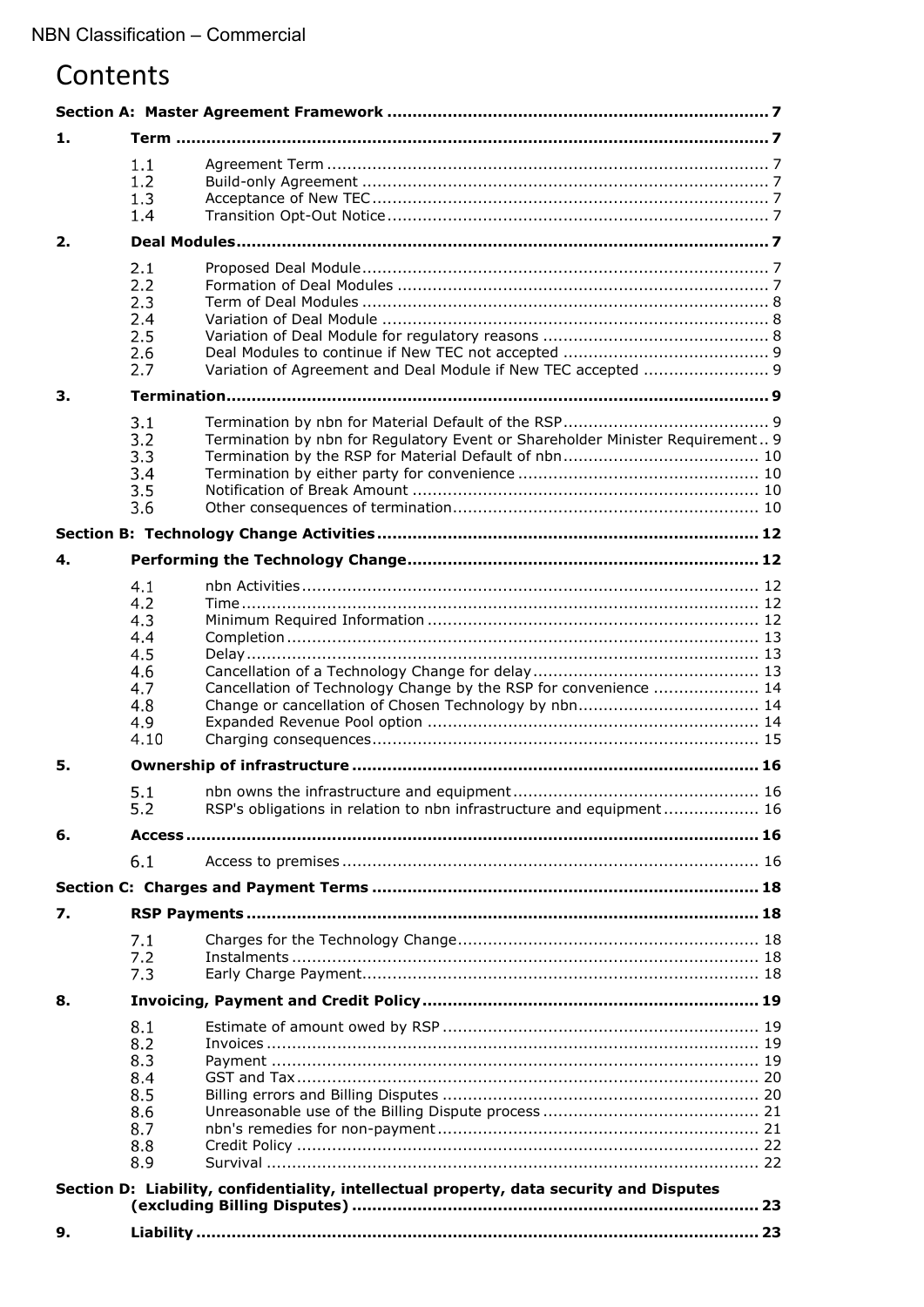|            | 9.1<br>9.2                                           |  |
|------------|------------------------------------------------------|--|
| 10.        |                                                      |  |
|            | 10.1<br>10.2<br>10.3<br>10.4<br>10.5<br>10.6<br>10.7 |  |
| 11.        |                                                      |  |
| 12.        |                                                      |  |
|            | 12.1<br>12.2                                         |  |
| 13.        |                                                      |  |
|            | 13.1<br>13.2<br>13.3<br>13.4                         |  |
|            |                                                      |  |
| 14.        |                                                      |  |
|            | 14.1<br>14.2<br>14.3<br>14.4                         |  |
| 15.        |                                                      |  |
|            | 15.1<br>15.2                                         |  |
| 16.        |                                                      |  |
| 17.        |                                                      |  |
| 18.        |                                                      |  |
| 19.        |                                                      |  |
| 20.        |                                                      |  |
| 21.        |                                                      |  |
| 22.        |                                                      |  |
| 23.        |                                                      |  |
| 24.        |                                                      |  |
| 25.<br>26. |                                                      |  |
| 27.        |                                                      |  |
|            |                                                      |  |
|            |                                                      |  |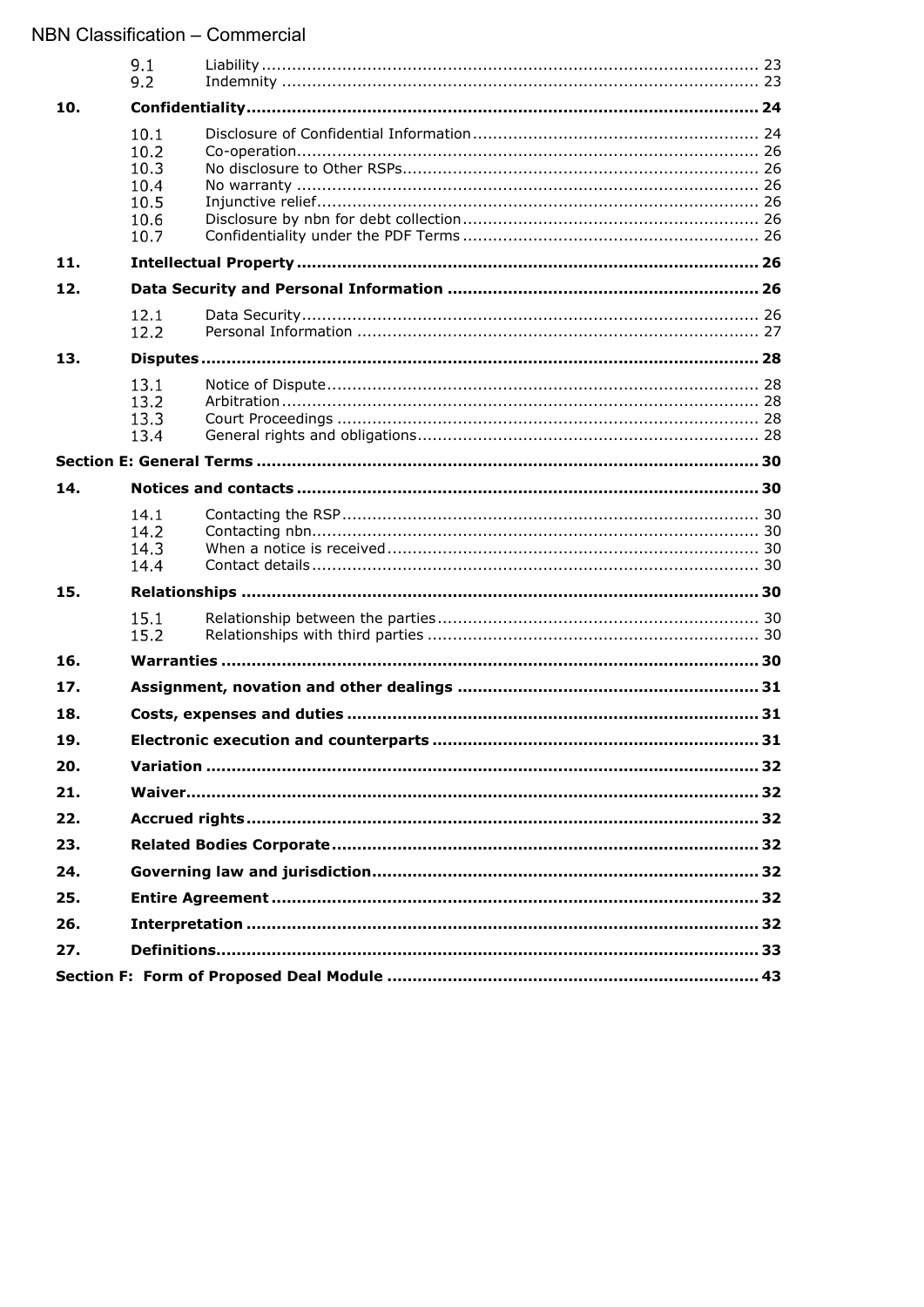# **nbn**™ Technology Extension Contract - RSP

# Parties

**NBN Co Limited** ABN 86 136 533 741 of Tower 5, Level 14, 727 Collins Street, Docklands, VIC, 3008 (**nbn**)

## **[insert RSP name]** ABN **[insert ABN number]** of **[insert registered address]** (**RSP**)

# Background

- A The **nbn™** network is being rolled out across Australia using a mix of different technologies as determined by **nbn**.
- B The parties are entering this master agreement under which, from time to time, **nbn** and the RSP may agree the terms of a Deal Module, governing the planning, design and build of certain infrastructure required for the **nbn™** Network to be made available to **nbn**'s customers at certain Premises by means of an alternative access technology to the access technology that **nbn** had originally proposed to use to service that Premises. This Agreement does not govern the supply of any Products to any retail service provider by **nbn**.
- C **nbn** and the RSP promise to carry out and complete their respective obligations in accordance with this Agreement.

# Document structure

## **Section F**: Proposed Deal Module **TEC Schedule A**: Downstream Claims against **nbn** and certain other third party losses **TEC Schedule B**: Form of Confidentiality Consent Attachment 1 to Confidentiality Consent: Location Details **Module Schedule A:** Technology Change addresses and location identifiers **Module Schedule B:** Special Conditions **Module Schedule C:** Minimum Required Information **nbn**™ Technology Extension Contract - RSP: Master Agreement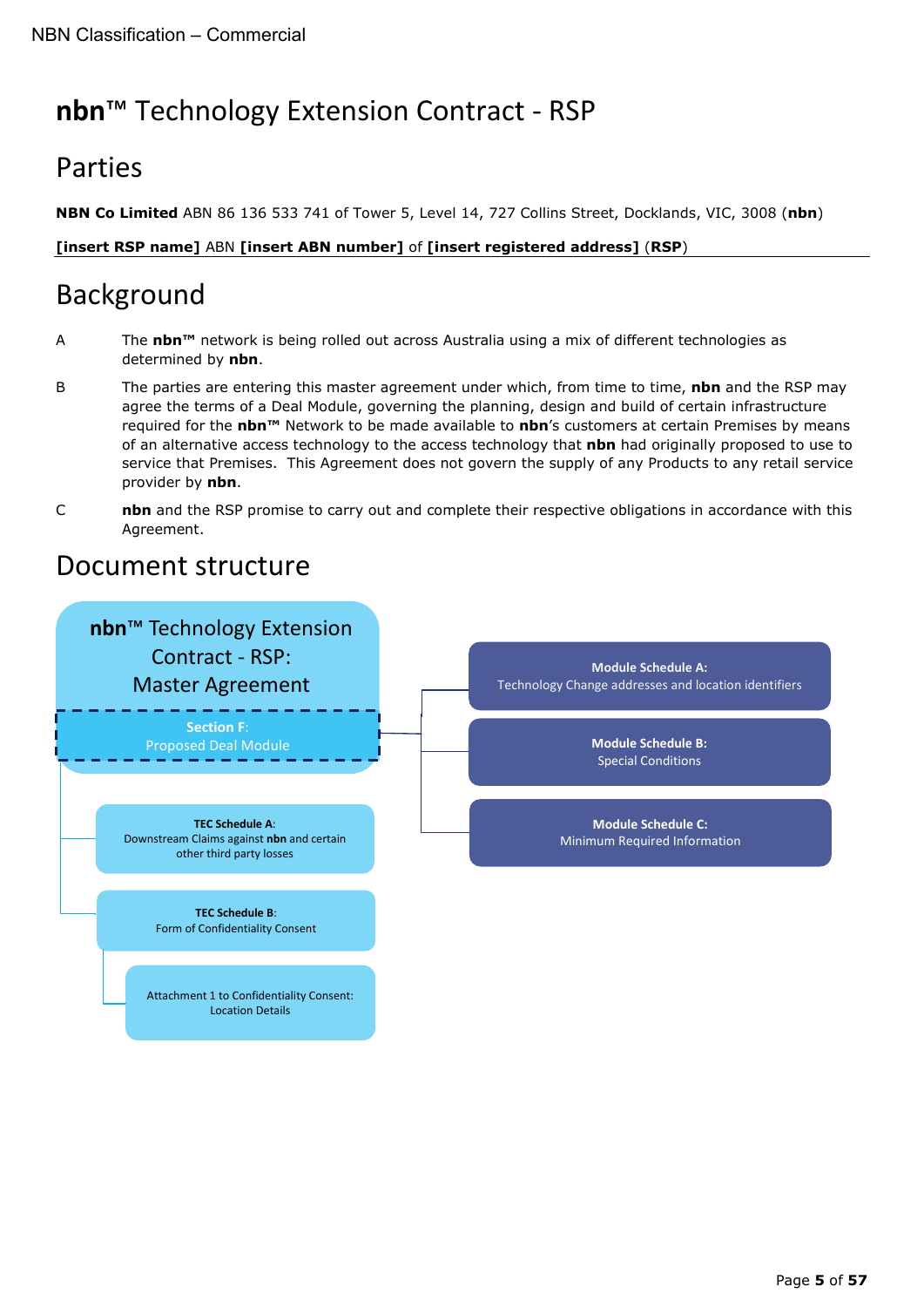# Execution

| <b>Executed as an agreement.</b> |  |
|----------------------------------|--|
|----------------------------------|--|

Signed for **nbn co limited** by its authorised representatives:

Signature of authorised representative Signature of authorised representative

Name of authorised representative Name of authorised representative

Date of signature Date of signature

Executed by **[insert RSP name]** by its authorised representatives:

Signature of authorised representative Signature of authorised representative

Name of authorised representative Name of authorised representative

Date of signature Date of signature

[#Repeat the RSP execution block above for each Related Body Corporate of the RSP that signs this Agreement pursuant to clause [23.](#page-31-3)#]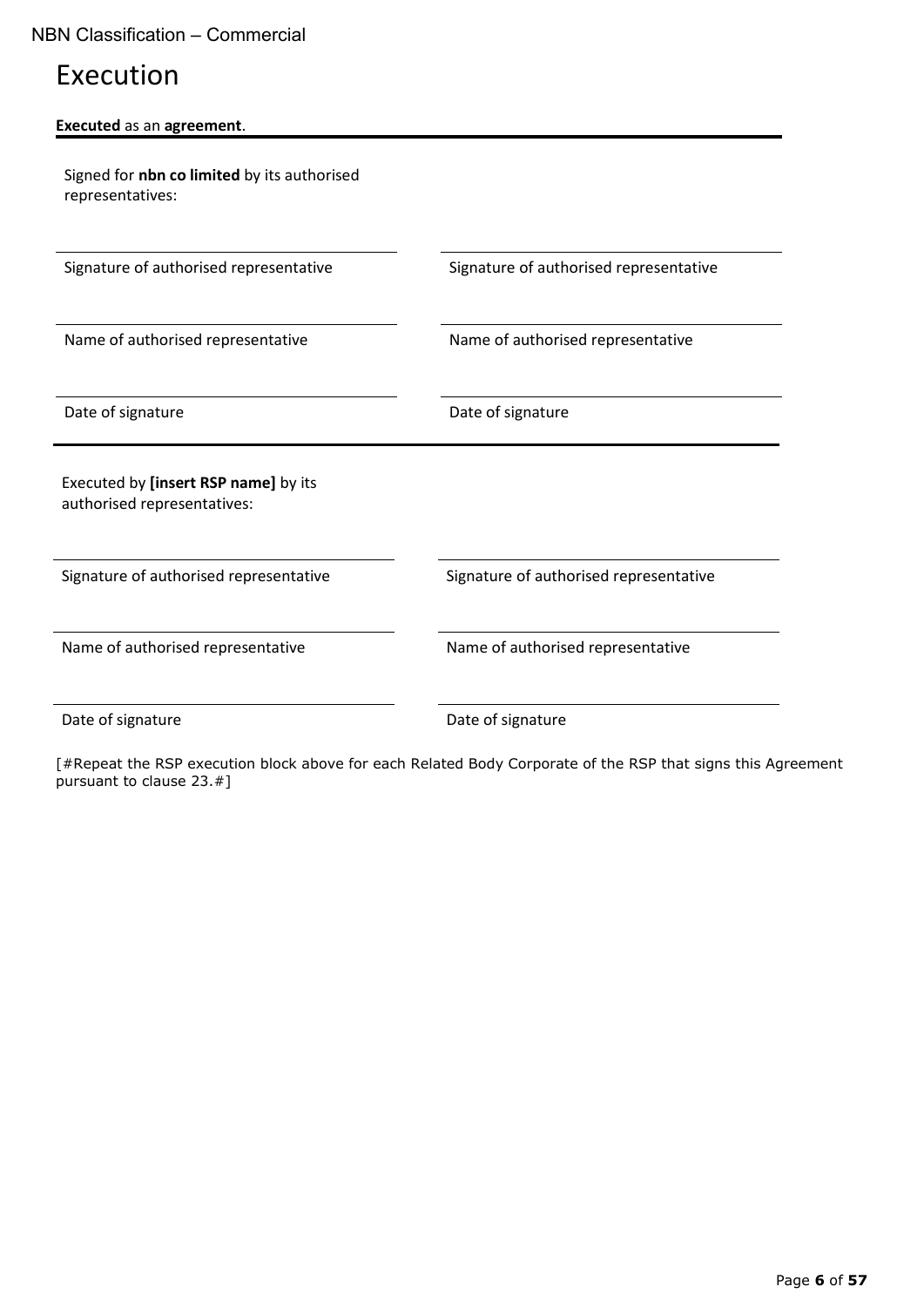#### <span id="page-6-0"></span>**Section A: Master Agreement Framework**

<span id="page-6-1"></span>**1. Term**

#### <span id="page-6-2"></span>**Agreement Term**

This Agreement commences on the Commencement Date and continues until:

- $(a)$ if the RSP has not provided a Transition Opt-Out Notice in accordance with clause [1.4,](#page-6-5) the earlier of:
	- (i) the TEC Transition Date; and
	- (ii) the last Module Expiry Date; or
- $(b)$ if the RSP has provided a Transition Opt-Out Notice in accordance with clause [1.4,](#page-6-5) the last Module Expiry Date,

unless terminated earlier or extended in accordance with its terms (**Term**).

#### <span id="page-6-3"></span>**1.2 Build-only Agreement**

This Agreement does not contain any terms under which any retail service provider may order Products from **nbn** or the terms on which **nbn** will supply Products to that retail service provider. Any such order or supply will occur on the terms of the Wholesale Broadband Agreement between **nbn** and that retail service provider.

#### <span id="page-6-4"></span>**Acceptance of New TEC**

If **nbn** makes available a New TEC, the RSP may accept that New TEC:

- $(a)$ if the RSP has not provided a Transition Opt-Out Notice in accordance with clause [1.4,](#page-6-5) by either:
	- (i) agreement in writing; or
	- (ii) accepting a Proposed Deal Module after the date on which **nbn** makes available the New TEC (or such other date as notified by **nbn**); or
- $(b)$ if the RSP has provided a Transition Opt-Out Notice in accordance with clause [1.4,](#page-6-5) by agreement in writing.

#### <span id="page-6-5"></span>**1.4 Transition Opt-Out Notice**

The RSP may, at any time before the date that is 6 months after the Commencement Date, provide notice to **nbn** electing to accept any New TEC offered by **nbn** solely by means of agreement in writing (**Transition Opt-Out Notice**).

#### <span id="page-6-6"></span>**2. Deal Modules**

#### <span id="page-6-11"></span><span id="page-6-7"></span>**Proposed Deal Module**

- $(a)$ **nbn** may at any time and from time to time issue to the RSP a proposed deal module in the form set out in Section F or in such other form agreed between the parties in writing (**Proposed Deal Module**).
- $(b)$ The RSP may at any time request **nbn** to issue a Proposed Deal Module in respect of premises specified by the RSP, and **nbn** must:
	- (i) consider that request; and
	- (ii) notify the RSP within 10 Business Days of **nbn** receiving the RSP's request, in the event that **nbn** does not intend to issue a Proposed Deal Module in relation to the request, and provide the RSP with the reason **nbn** does not intend to issue a Proposed Deal Module, unless **nbn** considers that it is unable to, or it would be adverse to **nbn**'s interests to, disclose that reason to the RSP (including because the reason is confidential, commercially sensitive, or of such a nature that disclosure to the RSP would be inconsistent with **nbn** company policy).

#### <span id="page-6-8"></span>**Formation of Deal Modules**

- $(a)$ A Proposed Deal Module issued by **nbn** constitutes a legally binding offer by **nbn** in accordance with this Agreement.
- <span id="page-6-9"></span> $(b)$ The RSP may accept a Proposed Deal Module by executing it in the manner provided, and within the timeframe specified, in the Proposed Deal Module.
- If the RSP notifies **nbn** that the RSP  $(c)$ wishes to discuss any aspect of a Proposed Deal Module, **nbn** must meet with the RSP within 10 Business Days of the RSP's notice to discuss and negotiate in good faith to resolve any issues the RSP raises in respect of the Proposed Deal Module.
- <span id="page-6-10"></span>Each Proposed Deal Module executed by  $(d)$ **nbn** and the RSP in accordance with clause [2.2\(b\)](#page-6-9) constitutes a **Deal**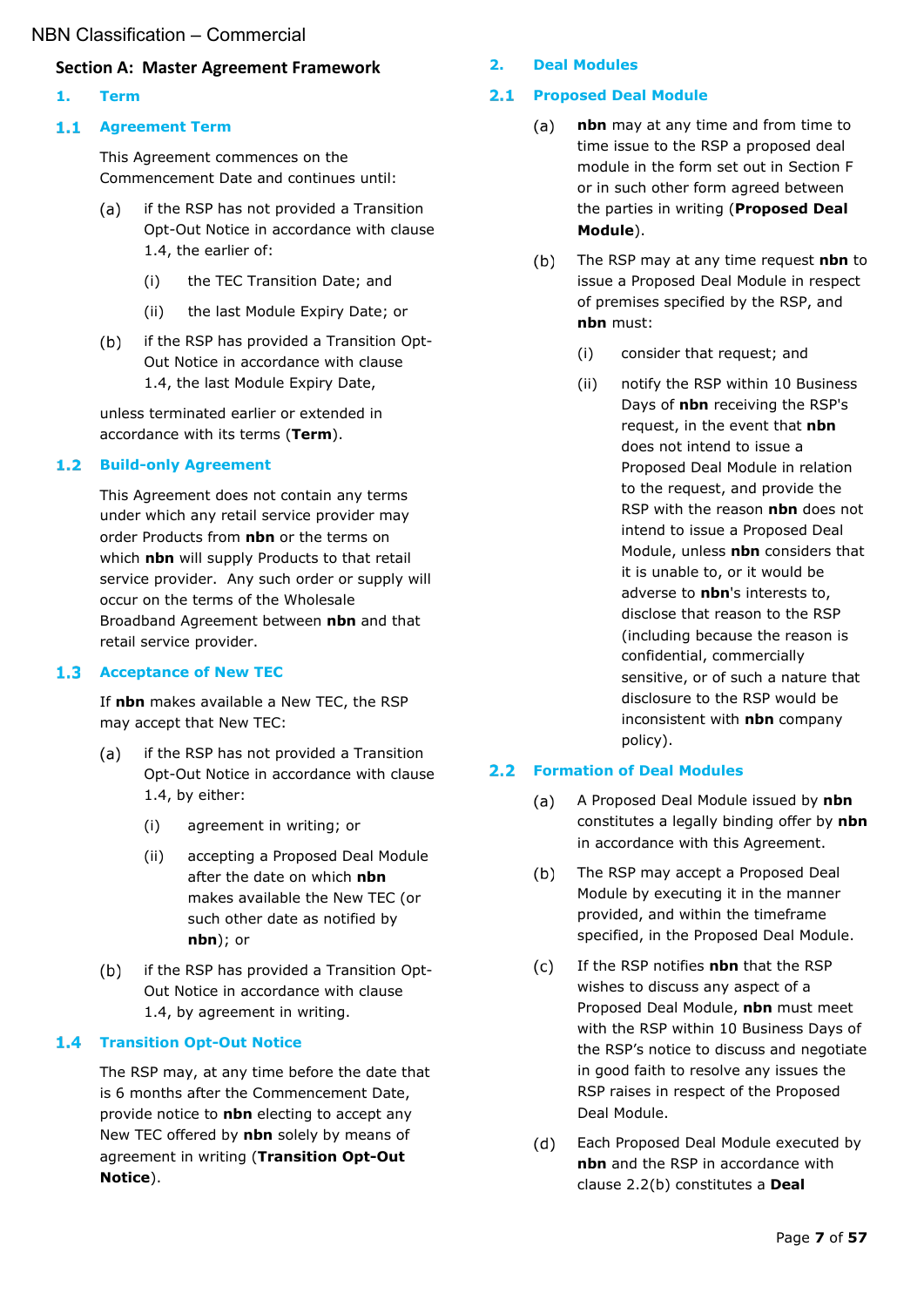**Module**. Each Deal Module is a separate legally binding agreement between **nbn** and the RSP on the following terms:

- <span id="page-7-7"></span>(i) the terms and conditions of this Agreement; and
- (ii) the terms and conditions of the relevant Deal Module.
- <span id="page-7-8"></span> $(e)$ In the event of any inconsistency between the terms and conditions of this Agreement and a Deal Module, the terms of the Deal Module will prevail to the extent of the inconsistency.

## <span id="page-7-0"></span>**Term of Deal Modules**

The term of a Deal Module:

- commences on the Module  $(a)$ Commencement Date; and
- $(b)$ continues until the Module Expiry Date set out in the relevant Deal Module,

unless terminated earlier or extended in accordance with its terms.

## <span id="page-7-3"></span><span id="page-7-1"></span>**Variation of Deal Module**

- $(a)$ Without limiting any other provisions of this Agreement which provide for variations to a Deal Module, either party may notify the other in writing (in a form and using a process as determined by **nbn** from time to time, or as otherwise agreed between the parties) that it wishes to vary in a Deal Module:
	- (i) the Premises (including by adding or removing Premises;
	- (ii) the Chosen Technology in respect of a Premises; or
	- (iii) the timing of any **nbn** Activities (including any Target RTC Dates),

and must provide reasonable supporting details for the request.

- $(b)$ The party receiving the variation request will use reasonable endeavours to respond within 10 Business Days of receiving the request (or such other period agreed by the parties), which response may be a request for further information or time to consider the request.
- <span id="page-7-4"></span> $(c)$ Each party will consider any such request from the other party, and the parties will negotiate in good faith to

resolve the matter (which may include adjustments to any fees or charges payable under this Agreement) within 10 Business Days following the date of the response to the request described in clause [2.4\(a\)](#page-7-3) (or such other period agreed by the parties).

 $(d)$ If the matter is resolved under clause [2.4\(c\),](#page-7-4) the parties will agree to the variation in the manner determined by **nbn** from time to time.

### <span id="page-7-2"></span>**Variation of Deal Module for regulatory reasons**

- <span id="page-7-5"></span> $(a)$ Without limiting clause [3.2,](#page-8-4) if **nbn** reasonably believes that a variation to a Deal Module is required:
	- (i) as a result of a Regulatory Event;
	- (ii) as a result of a direction by a Shareholder Minister; or
	- (iii) to comply with the requirements or consequences of its Non-Discrimination Obligations,

**nbn** may notify the RSP of the terms of the proposed variation to that Deal Module (**Proposed Regulatory Variation Notice**). Nothing in this clause [2.5](#page-7-2) requires **nbn** to provide the RSP with a Proposed Regulatory Variation Notice.

- $(b)$ The parties must meet as soon as practicable after the RSP's receipt of the Proposed Regulatory Variation Notice and discuss in good faith the terms of any variation to the Deal Module.
- <span id="page-7-6"></span> $(c)$ If the parties are unable to agree a variation to the Deal Module within 20 Business Days of the RSP's receipt of a Proposed Regulatory Variation Notice (or such other period agreed between the parties):
	- (i) **nbn** may provide a notice to the RSP setting out the terms of the variation to the Deal Module terms which **nbn** reasonably believes are required for the reasons in clause [2.5\(a\)](#page-7-5) and, if the RSP does not exercise its rights under clause [2.5\(c\)\(ii\)](#page-8-5) within 10 Business Days of receipt of such notice, the Deal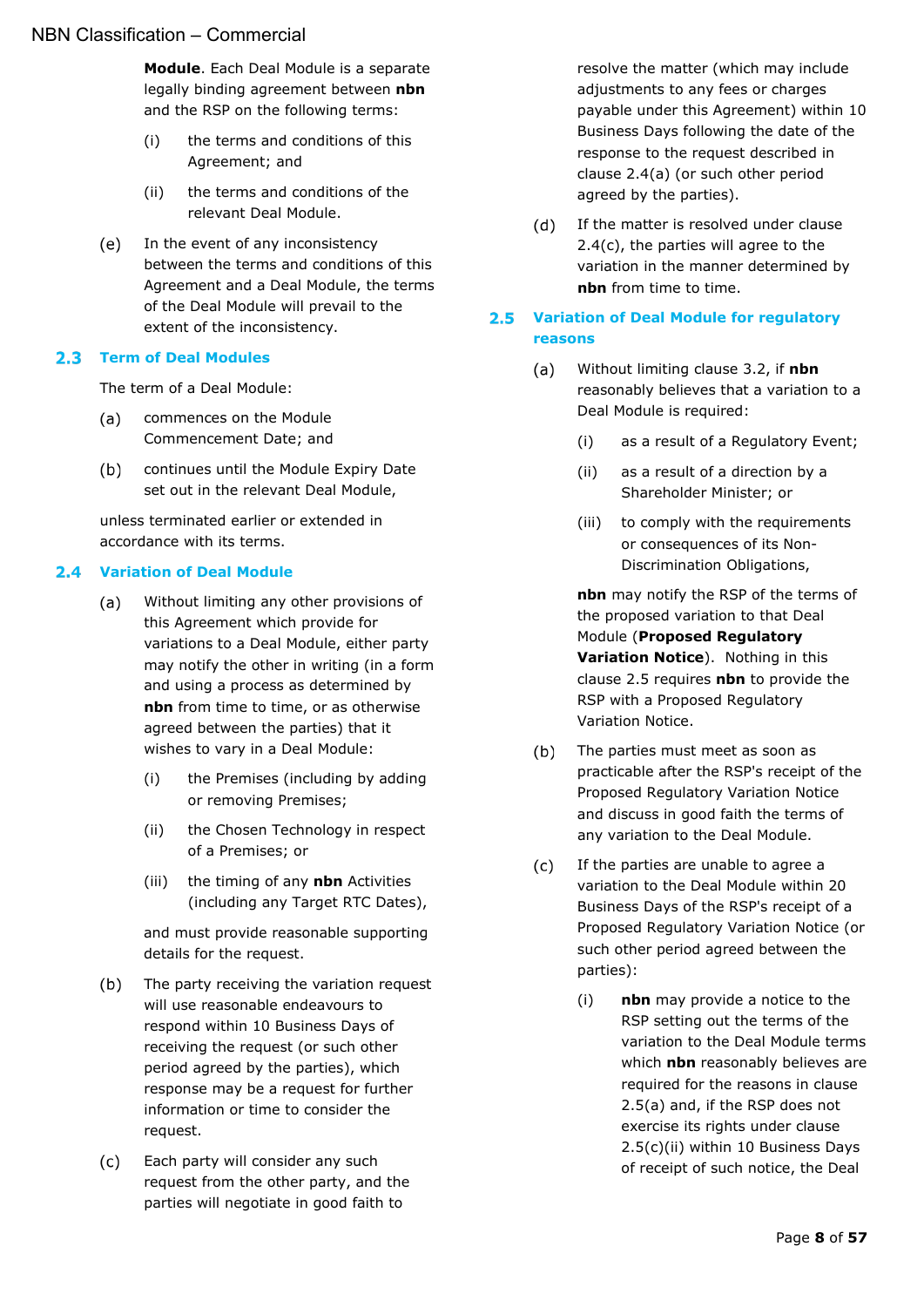Module will be varied as set out in **nbn**'s notice; and

<span id="page-8-5"></span>(ii) within 10 Business Days of receiving the notice in clause [2.5\(c\)\(i\),](#page-7-6) the RSP may terminate the Deal Module by notice in writing to **nbn**, in which case clauses  $3.2(c)$  to  $3.2(e)$  will apply as if the Deal Module had been terminated by **nbn** under clause [3.2\(a\)](#page-8-7) or [3.2\(b\).](#page-8-8)

### <span id="page-8-0"></span>**Deal Modules to continue if New TEC not accepted**

If **nbn** makes available a New TEC, then until the TEC Transition Date, the parties will continue to perform their respective obligations under this Agreement and each existing Deal Module, unless this Agreement or that Deal Module expires or is terminated in accordance with its terms.

#### <span id="page-8-1"></span>**Variation of Agreement and Deal Module if**   $2.7$ **New TEC accepted**

If the RSP accepts a New TEC, then on and from the TEC Transition Date:

- subject to clause [2.7\(b\),](#page-8-9) the terms and  $(a)$ conditions that are set out in this Agreement and incorporated into an existing Deal Module in accordance with clause [2.2\(d\)\(i\)](#page-7-7) will be replaced by the terms and conditions set out in the New TEC;
- <span id="page-8-9"></span> $(b)$ the terms and conditions that are set out in an existing Deal Module as referred to in clause [2.2\(d\)\(ii\)](#page-7-8) will continue in force and will take precedence over any corresponding term or condition set out in the New TEC unless the New TEC or any associated variation agreement expressly states otherwise; and
- $(c)$ each Proposed Deal Module which has been issued by **nbn** under this Agreement but not executed by the RSP on or before the TEC Transition Date will become a Proposed Deal Module under the terms and conditions of the New TEC.

This clause [2.7](#page-8-1) survives expiry or termination of this Agreement.

#### <span id="page-8-2"></span>**3. Termination**

#### <span id="page-8-3"></span>**Termination by nbn for Material Default of the RSP**

- <span id="page-8-11"></span><span id="page-8-10"></span> $(a)$ **nbn** may terminate this Agreement or any Deal Module upon notice to the RSP:
	- (i) if the RSP commits a Material Default under this Agreement or any Deal Module (including not making payments under clause [8.3\)](#page-18-3) and:
		- A. that Material Default is not capable of remedy; or
		- B. if the Material Default is able to be remedied, the RSP fails to remedy the Material Default within 20 Business Days of a notice by **nbn** requiring the RSP to do so; or
	- (ii) if an Insolvency Event occurs in respect of the RSP.
- $(b)$ If this Agreement or any Deal Module is terminated by **nbn** under this clause [3.1,](#page-8-3) the consequences in clause [4.10\(b\)](#page-15-5) will apply.

#### <span id="page-8-4"></span>**Termination by nbn for Regulatory Event or Shareholder Minister Requirement**

**nbn** may terminate this Agreement or a Deal Module, or cancel a Technology Change at a Premises, at any time upon notice to the RSP if:

- <span id="page-8-7"></span>a Regulatory Event has occurred which  $(a)$ makes **nbn**'s continued performance of any **nbn** Activities on the terms of this Agreement or the Deal Module unlawful or potentially unlawful (as determined by **nbn**), or has a material adverse effect on **nbn**'s expected commercial return in relation to the **nbn** Activities; or
- <span id="page-8-8"></span> $(b)$ required as a result of a direction by a Shareholder Minister,

in which case:

- <span id="page-8-6"></span>**nbn** will not have any further obligation  $(c)$ to perform the **nbn** Activities affected by such termination or cancellation;
- $(d)$ **nbn** will not be liable to the RSP in respect of such termination or cancellation; and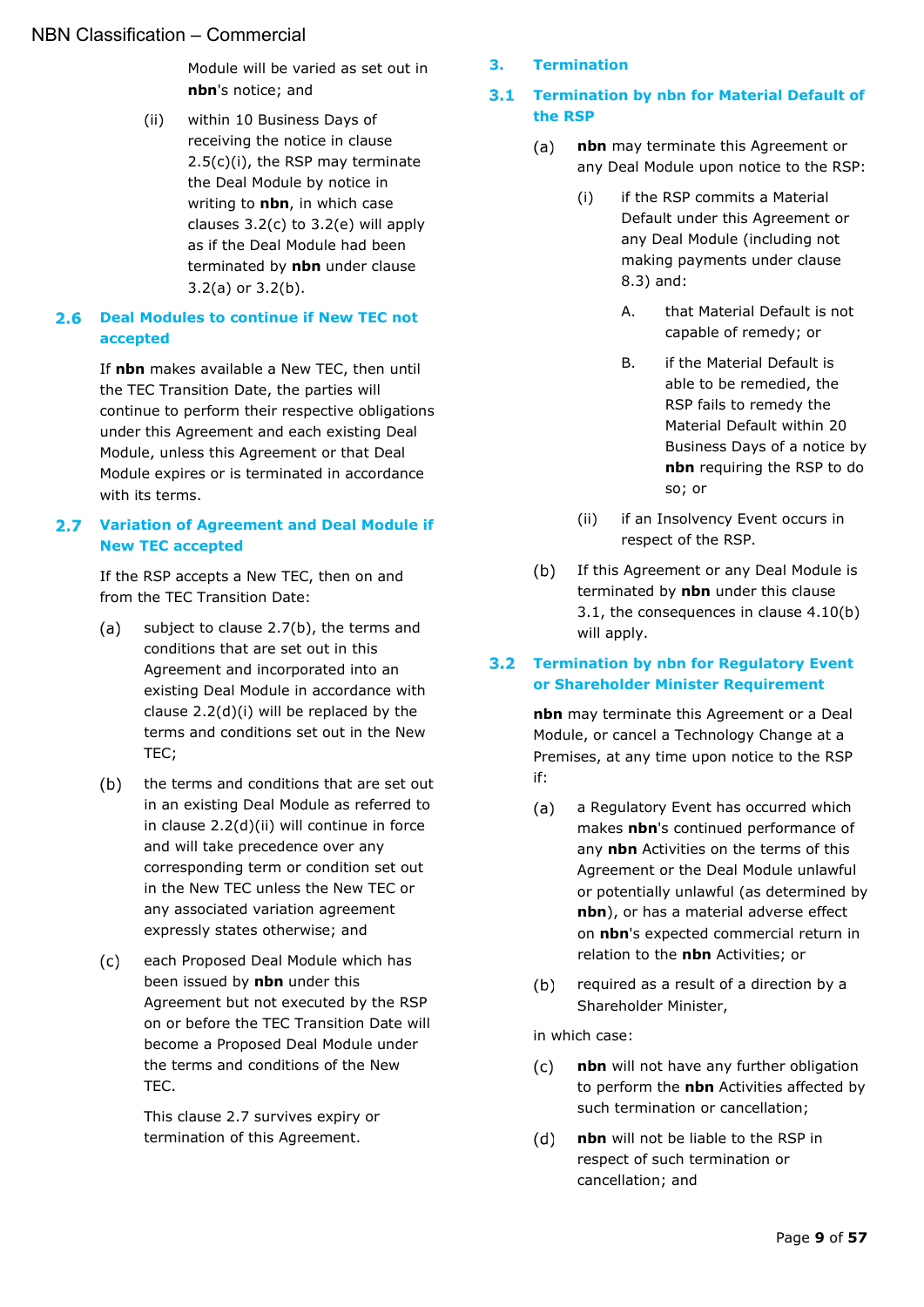<span id="page-9-4"></span> $(e)$ the consequences in clause [4.10\(a\)](#page-14-1) will apply.

## <span id="page-9-0"></span>**Termination by the RSP for Material Default of nbn**

- <span id="page-9-6"></span><span id="page-9-5"></span> $(a)$ The RSP may terminate this Agreement or a Deal Module upon notice to **nbn** if:
	- (i) **nbn** commits a Material Default under a Deal Module and:
		- A. that Material Default is not capable of remedy; or
		- B. if the Material Default is able to be remedied, **nbn** fails to remedy the Material Default within 20 Business Days of a notice by the RSP requiring **nbn** to do so; or
	- (ii) an Insolvency Event occurs in respect of **nbn**.
- For the purposes of clause [3.3\(a\)\(i\),](#page-9-5)  $(b)$ **nbn** will commit a Material Default under a Deal Module if there are delays in the Date of Practical Completion of more than 6 months after the Target RTC Date for 50% or more of the Premises under the Deal Module (excluding Premises for which the Technology Change has been cancelled).
- If a Deal Module is terminated by the  $(c)$ RSP under clause [3.3\(a\),](#page-9-6) unless the Deal Module provides otherwise, the consequences in clause [4.10\(a\)](#page-14-1) will apply.

## <span id="page-9-1"></span>**Termination by either party for convenience**

- <span id="page-9-7"></span> $(a)$ **nbn** or the RSP may terminate this Agreement for convenience by giving 4 months' notice to the other party.
- $(b)$ Termination of this Agreement in accordance with clause [3.4\(a\)](#page-9-7) will not terminate or otherwise affect any rights or obligations of a party under any Deal Module in effect at the time of such termination.

## <span id="page-9-8"></span><span id="page-9-2"></span>**Notification of Break Amount**

 $(a)$ If the RSP requests that **nbn** notify the RSP of a Break Amount payable in respect of any Premises under a Deal Module, **nbn** will use reasonable endeavours to provide such notice within

15 Business Days, and in any event will provide such notice within a reasonable period.

- Any Break Amount requested by the RSP  $(b)$ and notified by **nbn** to the RSP under clause [3.5\(a\)](#page-9-8) will be:
	- (i) an estimate of that Break Amount calculated as at the date of such request; and
	- (ii) subject to adjustment as at the date of **nbn**'s invoice for such Break Amount.
- The parties acknowledge and agree that  $(c)$ the relevant Break Amount and Refund Amount are each reasonable preestimates of loss resulting from a termination or cancellation of this Agreement, any Deal Module or any Technology Change (as the case may be).

## <span id="page-9-3"></span>**Other consequences of termination**

If this Agreement or any Deal Module is terminated other than in accordance with clause [3.4](#page-9-1) or a Technology Change is cancelled for any reason:

- $(a)$ on and from the time of such termination or cancellation, **nbn** does not have any obligation to perform the **nbn** Activities or complete the affected Technology Changes or make the Technology Changes available to the RSP;
- $(b)$ to the extent permitted by law and subject to clauses [3.2,](#page-8-4) [3.3](#page-9-0) and [4.6,](#page-12-2) **nbn** will not have any liability to the RSP whether under this Agreement or any Deal Module or otherwise in connection with the affected Technology Changes not being completed;
- each party must comply with the  $(c)$ transition out provisions specified in a Deal Module, if any;
- $(d)$ termination of this Agreement will not terminate or otherwise affect any rights or obligations of a party under any Deal Module in effect at the time of such termination (unless the Deal Module is also terminated); and
- $(e)$ termination of a Deal Module will not terminate or otherwise affect any rights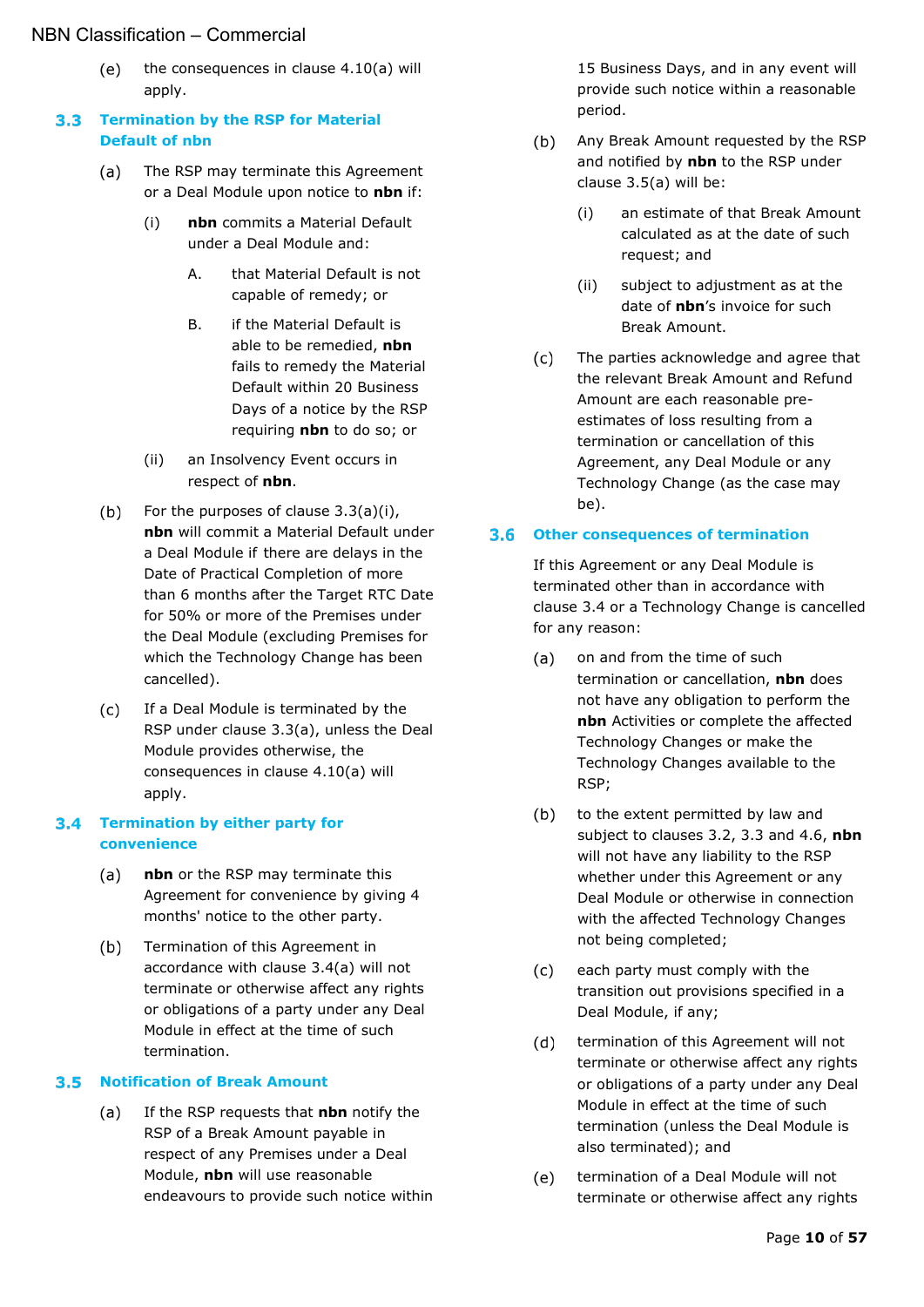or obligations of a party under any other Deal Module in effect at the time of such termination (unless that other Deal Module is also terminated).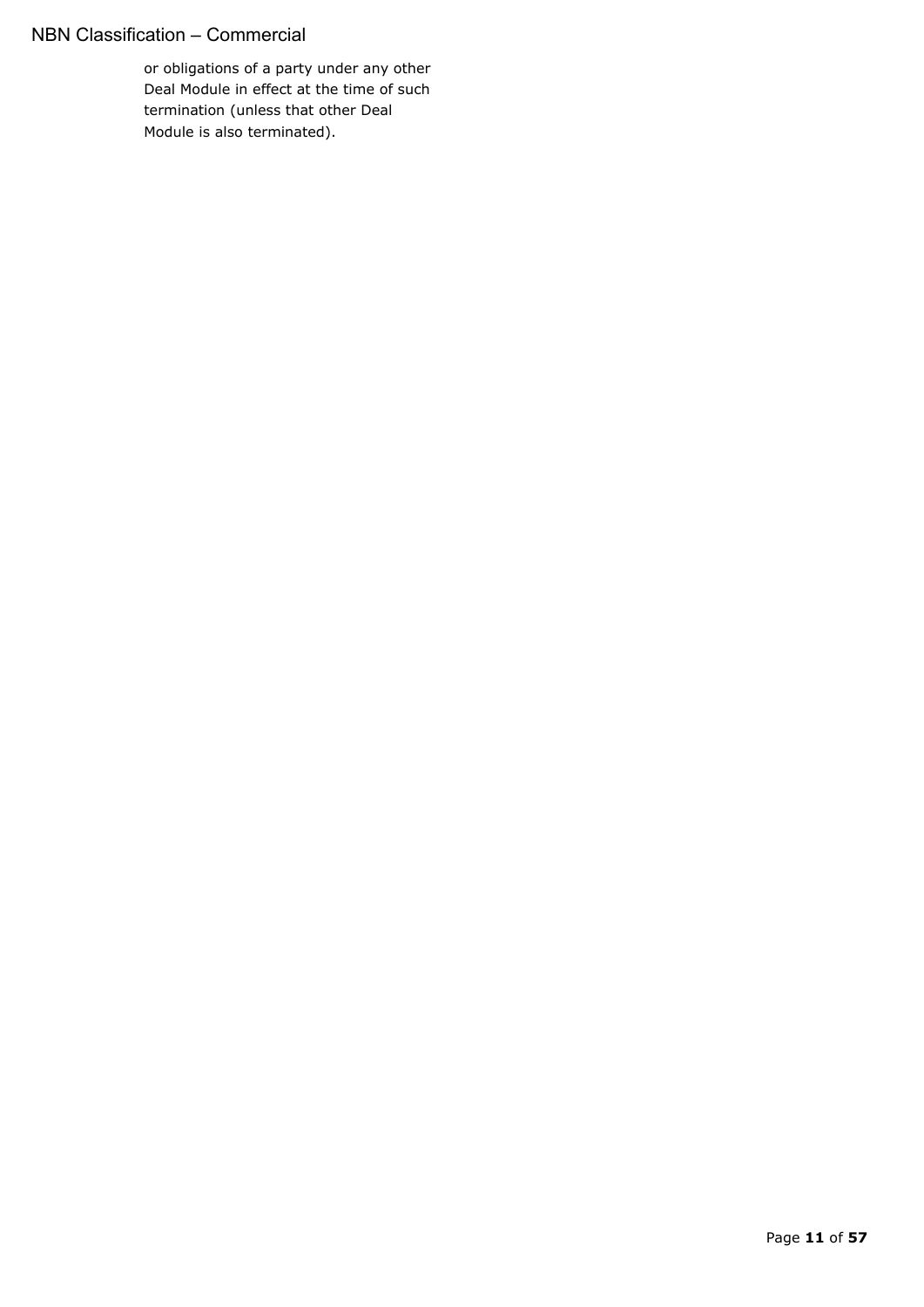### <span id="page-11-0"></span>**Section B: Technology Change Activities**

#### <span id="page-11-1"></span>**4. Performing the Technology Change**

#### <span id="page-11-2"></span> $4.1$ **nbn Activities**

- $(a)$ In the absence of this Agreement, the Original Technology identified in the Deal Module served (or was planned to serve) the Premises.
- $(b)$ **nbn** will carry out the **nbn** Activities to perform the Technology Change on the terms of this Agreement. The Technology Change will not entitle the RSP or any other person to order an End User Connection under this Agreement. End User Connections can only be ordered under, and subject to the terms of, the Wholesale Broadband Agreement.

#### <span id="page-11-6"></span><span id="page-11-3"></span>**4.2 Time**

- $(a)$ **nbn** will complete the **nbn** Activities for the Technology Change in respect of each Premises by the Target RTC Date for that Premises. The RSP's sole remedies for **nbn** failing to complete a Technology Change for a Premises by the Target RTC Date are as set out in clauses [4.5](#page-12-1) and [4.6.](#page-12-2)
- <span id="page-11-5"></span>Each Target RTC Date will be automatically  $(b)$ extended by a period of time equal to the period of any delay to the Technology Change caused or contributed to by any of the following:
	- (i) an act or omission of the RSP, its Downstream Customer or their respective Personnel, including a failure of the RSP to comply with any requirement under this Agreement;
	- (ii) a Force Majeure Event; or
	- (iii) an act or omission of a third party which is outside of **nbn**'s reasonable control, including (but not limited to), a failure of that third party to grant **nbn** timely access to a site or facility.
- $(c)$ If there are:
	- (i) any extensions of, or changes to, a Target RTC Date under clauses [4.2\(b\),](#page-11-5) [4.3\(c\),](#page-12-3) [4.3\(f\)](#page-12-4) or [7.2\(b\);](#page-17-5) or
	- (ii) any other delay that **nbn** anticipates may affect a Target RTC Date,

**nbn** will, as soon as reasonably practicable, provide the RSP with updated Target RTC Dates to reflect those changes.

- $(d)$ The Indicative Delivery Window specified for each Premises in a Deal Module does not constitute or amend the Target RTC Date for the Premises and must not be relied upon by the RSP, including for the purpose of making representations to Downstream Customers.
- <span id="page-11-7"></span> $(e)$ **nbn** must notify the RSP of a Target RTC Date for each Premises within 15 Business Days of the later of:
	- (i) the Module Commencement Date; and
	- (ii) the date that all the Minimum Required Information for that Premises is provided by the RSP to **nbn**.

The Target RTC Date notified to the RSP for a Premises is binding for the purposes of clause [4.2\(a\)](#page-11-6) (subject to any extension or change as permitted under this Agreement).

 $(f)$ If **nbn** fails or delays in providing the RSP with a Target RTC Date for a Premises as required under clause [4.2\(e\),](#page-11-7) the Deferred Charge will be reduced by the Delay Amount multiplied by the number of calendar days between the date **nbn** was obliged to provide the Target RTC Date for that Premises and the date **nbn** notifies the RSP of the Target RTC Date for that Premises.

#### <span id="page-11-4"></span> $4.3$ **Minimum Required Information**

- The RSP must provide to **nbn** the Minimum  $(a)$ Required Information in relation to each Premises, as specified in the Deal Module, to **nbn**'s reasonable satisfaction, within 30 Business Days of:
	- (i) the Module Commencement Date, if that Premises is specified in the Deal Module on that date; or
	- (ii) the date on which the Deal Module is varied to add that Premises,

(in this clause [4.3,](#page-11-4) the **Information Due Date**).

 $(b)$ **nbn** will have regard to the Minimum Required Information for the purposes of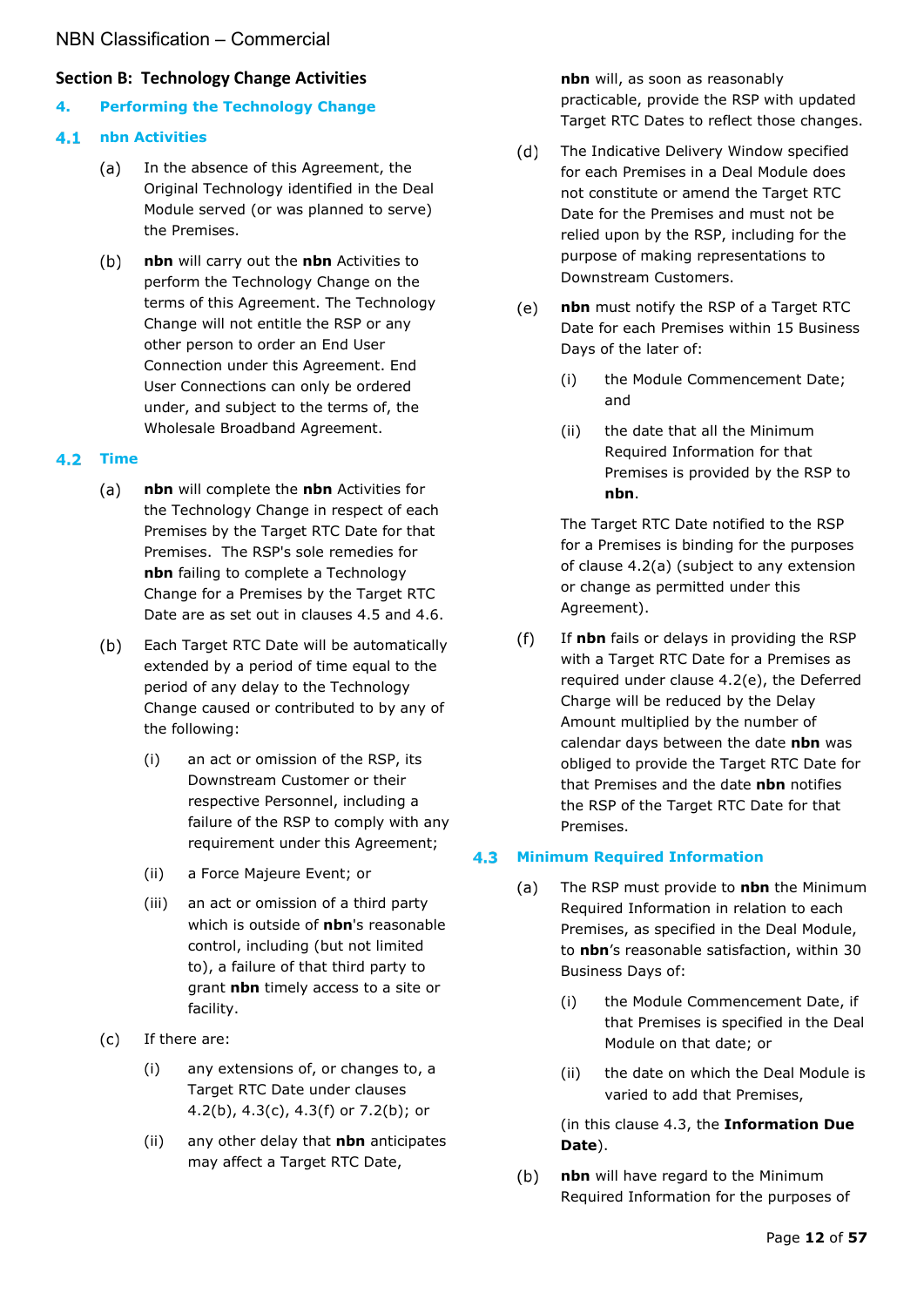determining the Target RTC Date but such Minimum Required Information will not impose any obligation on **nbn** or otherwise affect **nbn**'s rights under this Agreement. **nbn** will not be taken to have endorsed or accepted any Minimum Required Information for a Premises by virtue of **nbn** determining a Target RTC Date for that Premises.

- <span id="page-12-3"></span> $(c)$ Without limiting clause [4.2,](#page-11-3) the Target RTC Date for a Premises will be automatically extended by a period of time equal to each complete Business Day between the Information Due Date and the date that all the Minimum Required Information for that Premises is provided by the RSP to **nbn**.
- <span id="page-12-5"></span> $(d)$ If the RSP has not provided **nbn** all the Minimum Required Information for a Premises by the first anniversary of the relevant Information Due Date, unless otherwise agreed by the parties, the RSP will be deemed to have cancelled the Technology Change for that Premises and clause [4.10\(b\)](#page-15-5) will apply. Without limiting the application of this clause [4.3\(d\),](#page-12-5) **nbn** will endeavour to give at least 30 Business Days' prior notice to the RSP where **nbn** is aware that the deemed cancellation of a Technology Change under this clause [4.3\(d\)](#page-12-5) is imminent.
- $(e)$ If, before the Date of Practical Completion for a Premises, the RSP or **nbn** becomes aware of any errors or omissions in, or changes to, the Minimum Required Information provided to **nbn** for that Premises, the RSP or **nbn** (as the case may be) must notify the other party and the RSP must provide corrected and updated Minimum Required Information as soon as reasonably practicable.
- <span id="page-12-4"></span> $(f)$ If the Minimum Required Information for a Premises has been provided to **nbn**, **nbn**  has notified a Target RTC Date for that Premises, and then there are changes to the Minimum Required Information as provided to **nbn**, then within 15 Business Days of **nbn** receiving the changes to the Minimum Required Information, **nbn** may change the Target RTC Date by notice to the RSP.
- $(q)$ The RSP must, as soon as feasible, provide any additional information in relation to a

Premises that is reasonably requested by **nbn** for the purpose of completing the Technology Change at that Premises.

#### <span id="page-12-8"></span><span id="page-12-0"></span> $4.4$ **Completion**

- $(a)$ A Technology Change will be complete in respect of a Premises when that Premises is Ready to Connect for the purposes of the Chosen Technology (the **Date of Practical Completion**).
- $(b)$ **nbn** will notify the RSP in writing that the Technology Change is complete in respect of a Premises within 5 Business Days of the Date of Practical Completion.

#### <span id="page-12-1"></span>**4.5 Delay**

- $(a)$ If at any time **nbn** reasonably believes that a Premises will not be Ready to Connect on or before the relevant Target RTC Date, it must notify the RSP of the expected delay at least 60 calendar days before the Target RTC Date (if **nbn** has formed the relevant belief at that time) and in any event as soon as reasonably practicable.
- $(b)$ If the Date of Practical Completion for a Premises specified in a Deal Module that provides for a Deferred Charge occurs more than one month after the Target RTC Date for that Premises, then the Deferred Charge will be reduced by the Delay Amount, multiplied by the number of calendar days between the Target RTC Date for a Premises and the Date of Practical Completion for that Premises. On the Invoice Event for the Deferred Charge Payment, the Deferred Charge Payment will be adjusted to reflect the reduction of the Deferred Charge.

#### <span id="page-12-2"></span>**Cancellation of a Technology Change for delay**

Without limiting clauses [4.2,](#page-11-3) [4.3](#page-11-4) and [4.5,](#page-12-1) if a Date of Practical Completion for a Premises specified in a Deal Module has not occurred 3 months after the Target RTC Date for that Premises (having taken into account any extension of the Target RTC Date in accordance with this Agreement), then:

<span id="page-12-7"></span><span id="page-12-6"></span>RSP may notify **nbn** of the delay, and if (a) the Date of Practical Completion does not occur within 10 calendar days of that notice, the RSP may cancel the Technology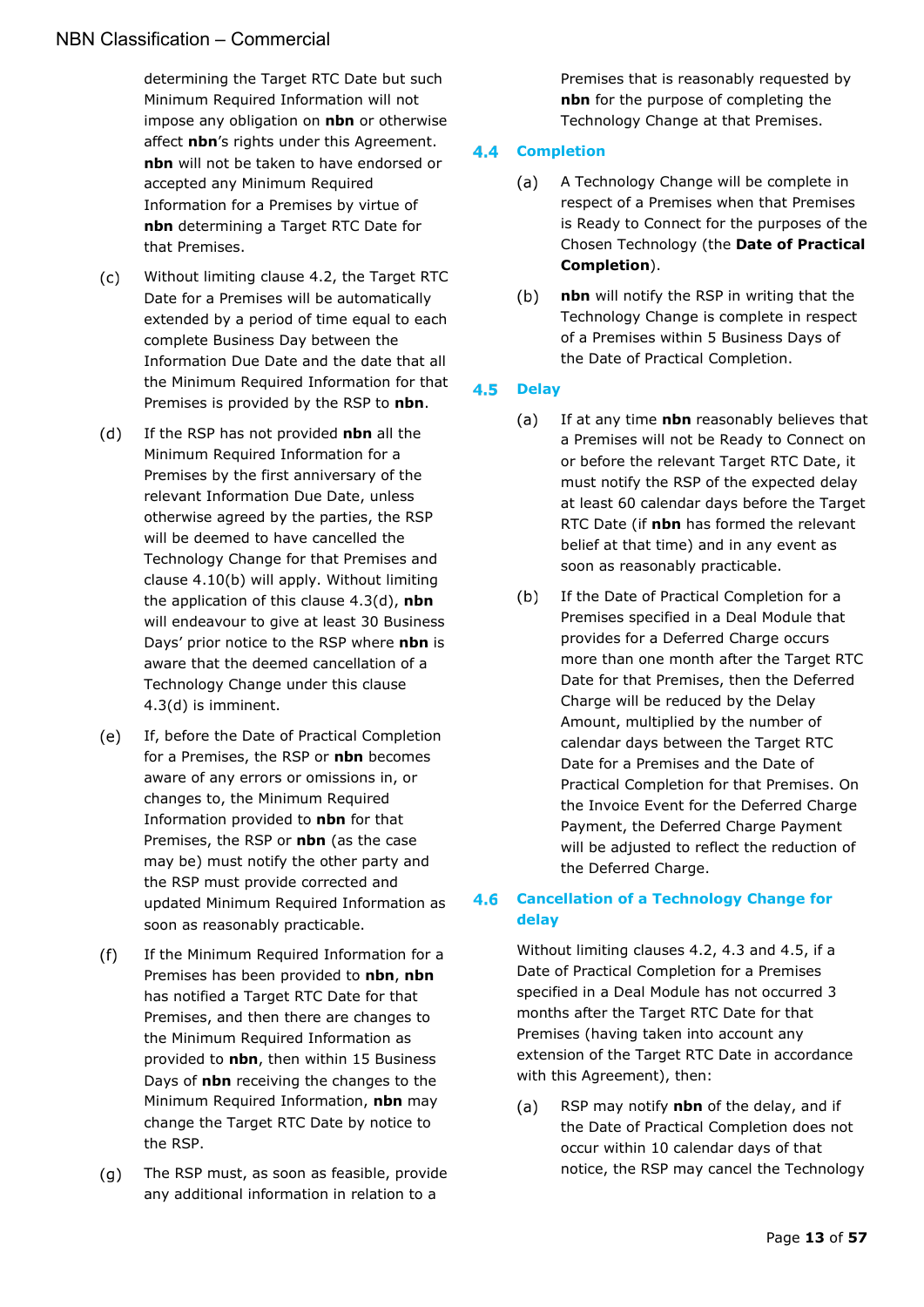Change for that Premises by providing notice to **nbn**; and

 $(b)$ if the RSP cancels the Technology Change for that Premises in accordance with clause [4.6\(a\),](#page-12-6) the consequences in clause [4.10\(a\)](#page-14-1) will apply.

#### <span id="page-13-6"></span><span id="page-13-0"></span>**Cancellation of Technology Change by the RSP for convenience**

- Subject to clause [4.7\(d\),](#page-13-3) the RSP may  $(a)$ cancel a Technology Change in respect of any Premises for convenience by providing not less than 10 Business Days' notice to **nbn** in writing specifying the relevant Premises.
- $(b)$ Within 60 Business Days of the Specified Date for a Premises, the RSP must provide written notice to **nbn** if the RSP or Consenting Provider intends to place an order under the WBA for a Product which uses the Chosen Technology at that Premises, before the date that is 90 Business Days from the Specified Date, but has not yet placed such an order.
- <span id="page-13-4"></span>On the date that is 90 Business Days from  $(c)$ the Specified Date, if the RSP has not:
	- (i) placed an order under the WBA for a Product which uses the Chosen Technology at that Premises; or
	- (ii) delivered to **nbn** a Confidentiality Consent in respect of that Premises under clause [4.9,](#page-13-2) for which the Consenting Provider has placed an order under its wholesale broadband agreement for a product which uses the Chosen Technology at that Premises,

the Technology Change will be deemed to have been cancelled by the RSP and clause [4.7\(d\)](#page-13-3) will apply. Without limiting the application of this clause [4.7\(c\),](#page-13-4) **nbn** will endeavour to give at least 30 Business Days' prior notice to the RSP where **nbn** is aware that the deemed cancellation of a Technology Change under this clause [4.7\(c\)](#page-13-4) is imminent.

<span id="page-13-3"></span> $(d)$ If the RSP cancels a Technology Change in respect of any Premises pursuant to this clause [4.7](#page-13-0) then the consequences in clause [4.10\(b\)](#page-15-5) will apply.

#### <span id="page-13-5"></span><span id="page-13-1"></span>**Change or cancellation of Chosen Technology by nbn**

- If **nbn** is unable to deliver a Technology  $(a)$ Change to the Chosen Technology for a Premises due to:
	- (i) circumstances or third party acts or omissions that are out of **nbn**'s control and which **nbn** is not able to avoid or mitigate by taking steps that are reasonable in the circumstances;
	- (ii) any mistake of fact made by the parties in agreeing the contents of a Site List, including a site address for a Premises being incorrect (as determined by **nbn** following consultation with the RSP); or
	- (iii) **nbn** being unable to access, or materially impeded in accessing, the site in order to undertake **nbn**  Activities, including where the Premises is located on a heritage site or a local council or other third party impedes access to the site or any facility,

and after following the process set out in clauses  $2.4(a)$  to  $2.4(c)$  the parties have not agreed to amend a Deal Module within the timeframe specified in clause [2.4\(c\),](#page-7-4) **nbn** may cancel the Technology Change in respect of that Premises by providing notice to the RSP in writing as soon as reasonably practicable after the expiry of the timeframe specified in clause [2.4\(c\)](#page-7-4) (**Cancellation Notice**).

- $(b)$ On receipt of a Cancellation Notice from **nbn**:
	- (i) the Technology Change at the relevant Premises will be cancelled; and
	- (ii) the consequences in clause  $4.10(a)$ will apply.

#### <span id="page-13-2"></span>**Expanded Revenue Pool option**

- This clause [4.9](#page-13-2) applies to a Deal Module (a) only if the Deal Module specifies that the Expanded Revenue Pool option applies to that Deal Module.
- <span id="page-13-7"></span> $(b)$ The RSP may deliver to **nbn** a Confidentiality Consent with respect to any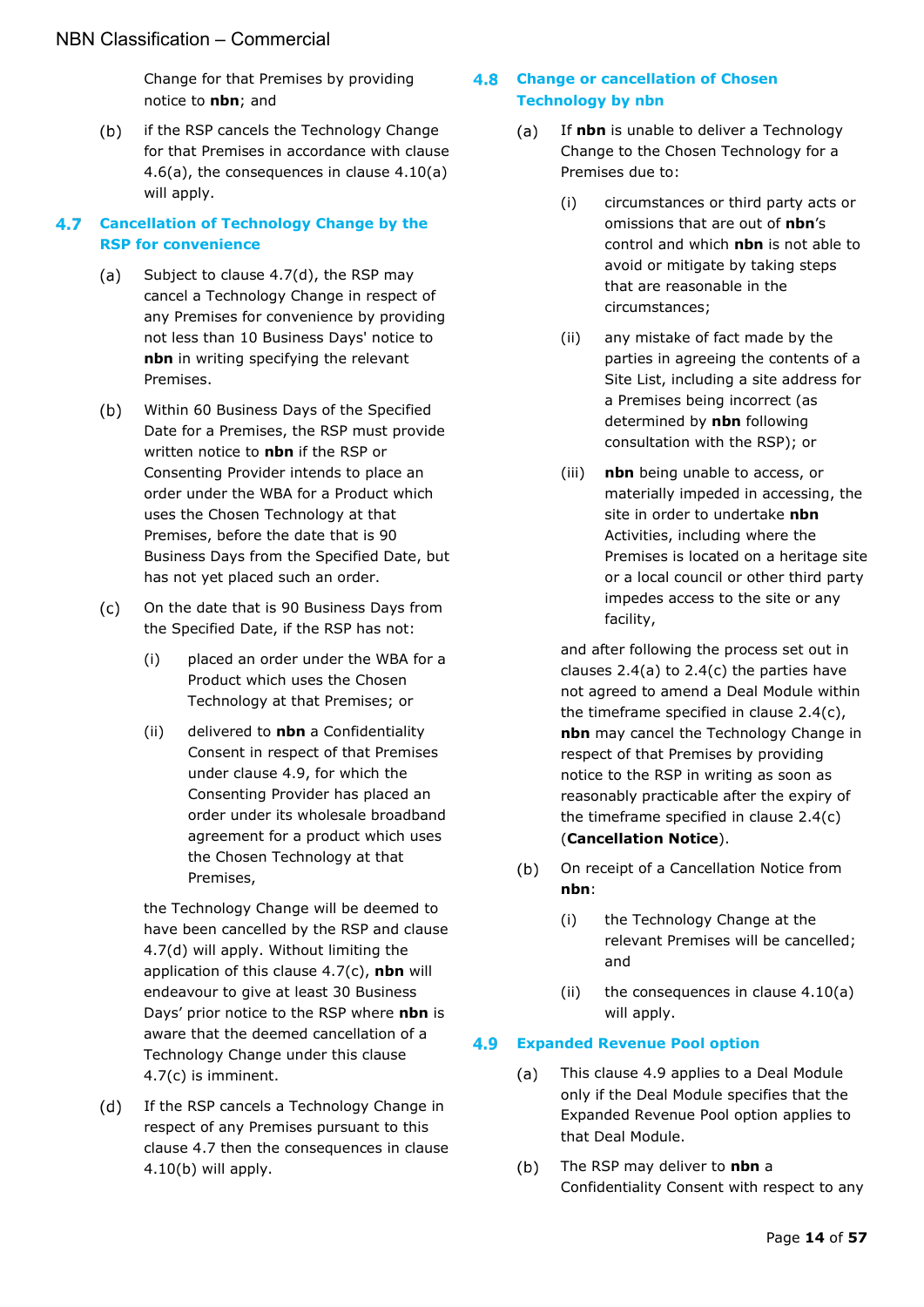or all Premises subject to a Deal Module (**Expanded Revenue Premises**).

- <span id="page-14-5"></span><span id="page-14-4"></span> $(c)$ A **Confidentiality Consent** is an executed consent:
	- (i) from a retail service provider that is not the RSP (**Consenting Provider**) to **nbn**, permitting **nbn** to disclose to the RSP the total Expanded Wholesale Charges paid by that Consenting Provider in respect of the Expanded Revenue Premises; and
	- (ii) in the form set out at **TEC Schedule B** to this Agreement or such other form as may be designated by **nbn** as a "Confidentiality Consent" from time to time.
- <span id="page-14-6"></span> $(d)$ If the RSP delivers a properly executed Confidentiality Consent to **nbn** in accordance with this clause [4.9,](#page-13-2) then Expanded Wholesale Charges from the Consenting Provider in respect of the relevant Expanded Revenue Premises will contribute to the Revenue Credit Amount for the relevant Deal Module (**Expanded Revenue Pool**).
- <span id="page-14-3"></span> $(e)$ **Expanded Wholesale Charge** means any recurring charge amount or early termination payment amount that **nbn** has determined is attributable to the supply by **nbn** to a retail service provider of a wholesale **nbn**™ product or service:
	- (i) between the date that the relevant Confidentiality Consent is provided to **nbn** and the Module Expiry Date;
	- (ii) under any "Wholesale Broadband Agreement" between **nbn** and the retail service provider;
	- (iii) to one of the Expanded Revenue Premises using the Chosen Technology for that Premises; and
	- (iv) which is an input to either:
		- A. a retail product or service supplied to an End User at the Expanded Revenue Premises; or
		- B. a wholesale product or service supplied by a retail service provider to another retail service provider, which is an

input to a retail product or service supplied to an End User at the Expanded Revenue Premises.

#### <span id="page-14-1"></span><span id="page-14-0"></span>**Charging consequences**

- <span id="page-14-2"></span>The following consequences will apply  $(a)$ where **nbn** terminates this Agreement or a Deal Module, or cancels a Technology Change, under clauses [3.2\(a\)](#page-8-7) or [3.2\(b\),](#page-8-8) the RSP terminates a Deal Module under clause [3.3\(a\),](#page-9-6) the RSP cancels a Technology Change under clause [4.6\(a\)](#page-12-7) or **nbn** cancels a Technology Change under clause [4.8\(a\):](#page-13-5)
	- (i) no Break Amount will be payable by the RSP to **nbn** for any Premises affected by the cancellation or termination;
	- (ii) if the Premises has a Deferred Premises Amount and has not reached the Date of Practical Completion as at the date of cancellation or termination, the Deferred Charge will, from the date of cancellation or termination, be reduced by the Deferred Premises Amount for the affected Premises;
	- (iii) if the Premises has an Upfront Premises Amount and has not reached the Date of Practical Completion as at the date of cancellation or termination:
		- A. **nbn** will pay the RSP the Refund Amount for that Premises; and
		- B. the Upfront Premises Amount for that Premises will, on that date, be reduced by the unpaid Upfront Premises Amount at that date, such that the RSP is not required to make any further payment of an Upfront Charge in respect of that Premises;
	- (iv) **nbn** will refund any Early Charge Payment paid by the RSP in respect of Premises affected by the cancellation or termination which have not reached the Date of Practical Completion; and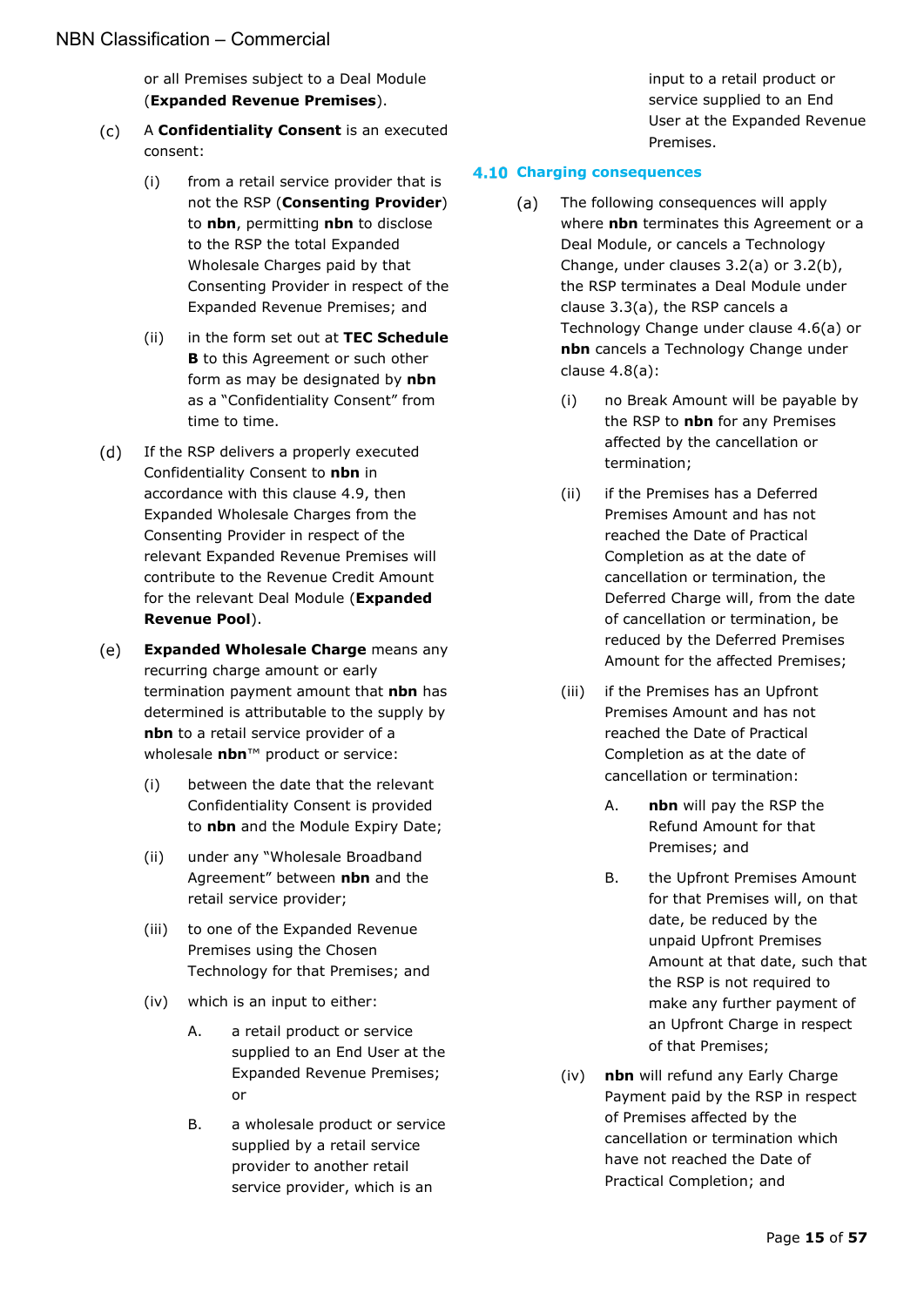- (v) the RSP's obligation to pay any remaining Deferred Charge and/or Upfront Charge (as reduced under clauses  $4.10(a)(ii)$  and  $4.10(a)(iii)B)$ will survive and remain payable.
- <span id="page-15-10"></span><span id="page-15-6"></span><span id="page-15-5"></span> $(b)$ Irrespective of whether any **nbn** Activities have commenced at the date of cancellation or termination, the following consequences will apply where **nbn**  terminates a Deal Module or this Agreement under clause [3.1\(a\),](#page-8-10) the RSP cancels a Technology Change under clause [4.7\(a\)](#page-13-6) or a Technology Change is deemed cancelled by the RSP under clauses [4.3\(d\),](#page-12-5) [4.7\(c\),](#page-13-4) [6.1\(h\)](#page-16-0) or [7.2\(c\):](#page-17-6)
	- (i) for each Premises affected by the cancellation or termination, the RSP must pay to **nbn** an amount equal to the relevant Break Amount;
	- (ii) the Deferred Charge will, from the date of cancellation or termination, be reduced by the Deferred Premises Amount for each Premises affected by the cancellation or termination;
	- (iii) if the Premises has an Upfront Premises Amount:
		- A. **nbn** will pay the RSP the Refund Amount for that Premises; and
		- B. the Upfront Premises Amount for that Premises will, on that date, be reduced by the unpaid Upfront Premises Amount at that date, such that the RSP is not required to make any further payment of an Upfront Charge in respect of that Premises;
	- (iv) **nbn** will refund any Early Charge Payment paid by the RSP in respect of each Premises affected by the cancellation or termination;
	- (v) the RSP's obligation to pay any remaining Deferred Charge and/or Upfront Charge (as reduced under clauses  $4.10(b)(ii)$  and  $4.10(b)(iii)B)$ will survive and remain payable; and
	- (vi) **nbn** may, at its discretion and notwithstanding clause [8.3\(c\),](#page-19-2) set off any payment under clauses

[4.10\(b\)\(iii\)A](#page-15-8) and [4.10\(b\)\(iv\)](#page-15-9) against the payment to be made by the RSP under clause [4.10\(b\)\(i\).](#page-15-10)

### <span id="page-15-0"></span>**5. Ownership of infrastructure**

#### <span id="page-15-1"></span>**nbn owns the infrastructure and equipment**   $5.1$

Except for any rights expressly granted under this Agreement, the RSP (and any Downstream Customer) does not obtain any right, title or interest (whether legal, equitable or statutory) in any part of the infrastructure, cable and associated equipment installed or used by **nbn** in connection with the Technology Change under or in accordance with this Agreement.

#### <span id="page-15-2"></span>**RSP's obligations in relation to nbn infrastructure and equipment**

The RSP must not (and must use reasonable endeavours to ensure that each Downstream Customer does not) damage, interfere with or remove any cable, infrastructure or associated equipment that is used or installed in connection with the Technology Change.

#### <span id="page-15-3"></span>**6. Access**

#### <span id="page-15-11"></span><span id="page-15-9"></span><span id="page-15-8"></span><span id="page-15-7"></span><span id="page-15-4"></span>**Access to premises**

- $(a)$ Where access is required by **nbn** or its Personnel for a purpose described in clause [6.1\(b\),](#page-16-1) the RSP must:
	- (i) provide **nbn** and its Personnel with safe and timely access to any premises owned, controlled or occupied by the RSP or any of its Related Bodies Corporate;
	- (ii) ensure that **nbn** and its Personnel are provided with safe and timely access to the premises of Downstream Customers for so long as:
		- A. the relevant premises are owned, controlled or occupied by Downstream Customers, or any of their Related Bodies Corporate; and
		- B. those persons have a contract with the RSP for the supply of a product or service which relies on a Product as an input; and
	- (iii) pay **nbn** any Third Party Access Charges which **nbn** may incur in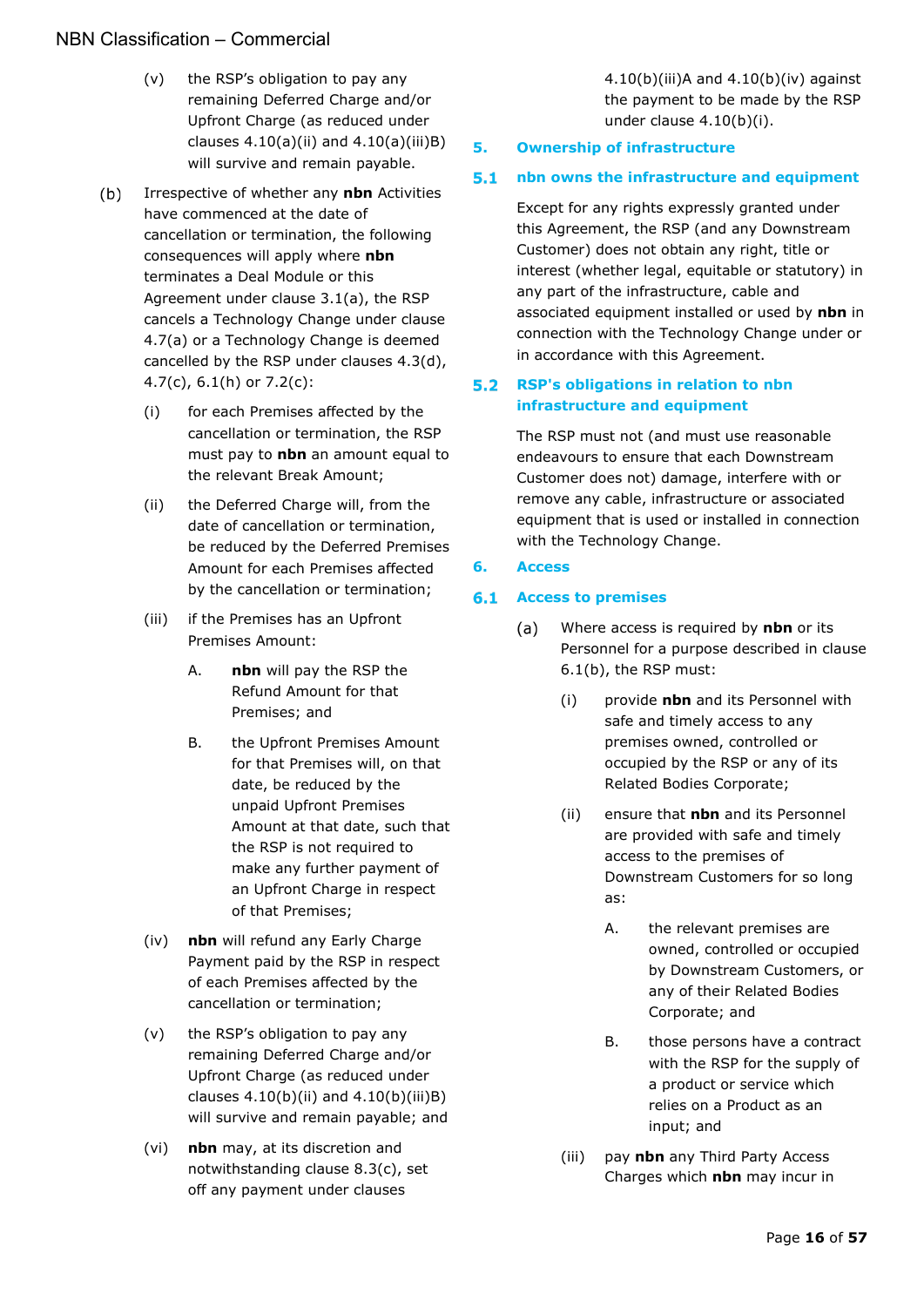accessing the relevant Premises in accordance with clause [7.1.](#page-17-2)

- <span id="page-16-1"></span> $(b)$ The purposes for which access is required under clause [6.1\(a\)](#page-15-11) are for **nbn** or its Personnel to:
	- (i) perform the **nbn** Activities; and
	- (ii) exercise any of their rights or perform any of their obligations under and in accordance with this Agreement.
- $(c)$ Each party will procure access for itself and its Personnel to Common Property.
- $(d)$ The RSP must notify **nbn** as promptly as feasible in the circumstances where the RSP elects to procure or procures access to Common Property for **nbn** and Personnel of **nbn** either by obtaining the consent of the relevant person or body authorised to give such consent or pursuant to Schedule 3 of the Telecommunications Act.
- Each party will provide reasonable  $(e)$ assistance to the other in relation to access to premises for the purposes described in this clause [6.1.](#page-15-4)
- $(f)$ **nbn** must ensure that any Personnel of **nbn** visiting any premises owned, controlled or operated or used by the RSP or Downstream Customer:
	- (i) comply with any policies that are notified by the RSP or Downstream Customer (as applicable) to **nbn** from time to time (provided that as much notice as feasible in the circumstances is given to **nbn** by the RSP or Downstream Customer), any reasonable directions that may be given by the RSP or Downstream Customer (as applicable) to **nbn** from time to time, and all OH&S Laws; and
	- (ii) do not at any time cause the RSP to be in contravention of an OH&S Law.
- <span id="page-16-2"></span>If **nbn** or the RSP becomes aware that  $(q)$ Third Party Access Charges may be imposed upon **nbn** to access the relevant Premises:
	- (i) that party must notify the other party as soon as is reasonably practicable, and in any event within

10 Business Days of becoming so aware;

- <span id="page-16-3"></span>(ii) the RSP must inform **nbn** within 5 Business Days of the notification in clause [6.1\(g\)\(i\)](#page-16-2) whether or not the RSP approves **nbn** incurring those Third Party Access Charges to access the Premises; and
- (iii) **nbn** will not charge the RSP any Third Party Access Charges the subject of the notification in clause [6.1\(g\)\(i\)](#page-16-2) unless the RSP provides its approval under clause [6.1\(g\)\(ii\).](#page-16-3)
- <span id="page-16-0"></span>(h) If the RSP does not provide approval in accordance with clause [6.1\(g\)\(ii\):](#page-16-3)
	- (i) **nbn** will have no obligation under this Agreement or a Deal Module to:
		- A. perform any **nbn** Activities which require access to that Premises; or
		- B. incur liability for, or pay, the Third Party Access Charges; and
	- (ii) on the date that is 12 months after the notification in clause  $6.1(q)(i)$ , the Technology Change will be deemed to have been cancelled by the RSP, and clause [4.10\(b\)](#page-15-5) will apply. Without limiting the application of this clause [6.1\(h\),](#page-16-0) **nbn** will endeavour to give at least 30 Business Days' prior notice to the RSP where **nbn** is aware that the deemed cancellation of a Technology Change under this clause [6.1\(h\)](#page-16-0) is imminent.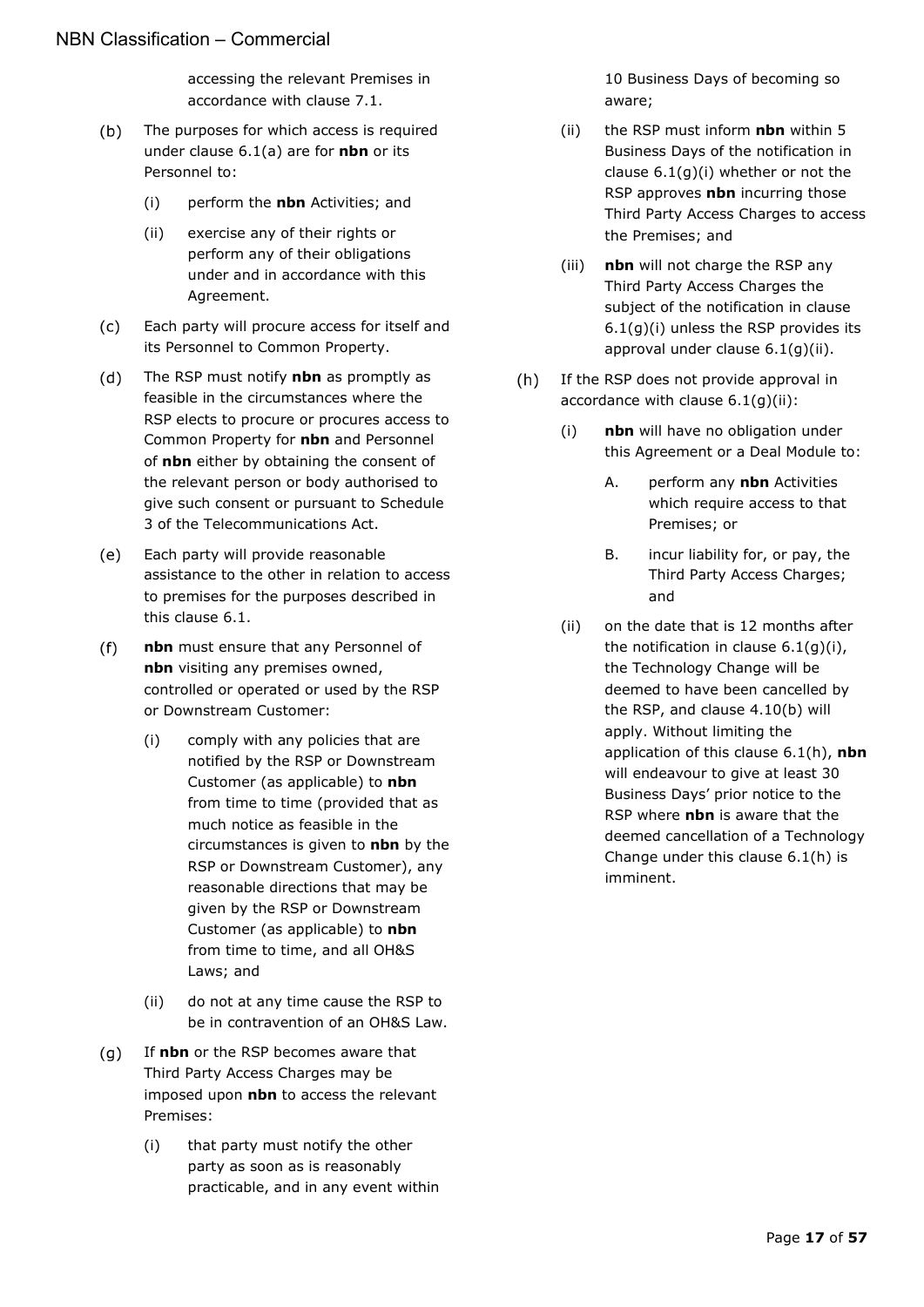#### <span id="page-17-0"></span>**Section C: Charges and Payment Terms**

- <span id="page-17-1"></span>**7. RSP Payments**
- <span id="page-17-2"></span>**Charges for the Technology Change**
	- $(a)$ The RSP must pay **nbn:**
		- (i) any Upfront Charge by means of the Instalments;
		- (ii) any Deferred Charge by means of the Deferred Charge Payment; and
		- (iii) any Break Amount,

which amounts are calculated by reference to the costs incurred by **nbn** performing the **nbn** Activities at the Premises for the Technology Change.

- $(b)$ The RSP must also pay **nbn**:
	- (i) any Third Party Access Charges approved by the RSP under clause [6.1\(g\)\(ii\);](#page-16-3) and
	- (ii) any Failed Appointment Charges.
- $(c)$ Unless agreed otherwise, the RSP acknowledges that the RSP and not the Downstream Customer is responsible for all payments required to be made under this Agreement to **nbn** (including any Deferred Charge Payment or Break Amount) even if a Downstream Customer:
	- (i) ceases to own or occupy the relevant Premises after the RSP's acceptance of the relevant Deal Module;
	- (ii) decides that it no longer wishes to proceed with the acquisition of products or services, whether from the RSP or any other retail service provider, which require the Technology Change in respect of its Premises; or
	- (iii) terminates or breaches any contract, arrangement or understanding it may have with the RSP.

#### <span id="page-17-3"></span>**Instalments**

Where a Technology Change is subject to  $(a)$ an Upfront (Pre-Build) Charge, **nbn** will not commence any **nbn** Activities in respect of the Technology Change until the first Instalment has been paid. Where a Technology Charge is subject to an Upfront (Post-Completion) Charge or Upfront (Staggered) Charge, **nbn** may commence

the **nbn** Activities prior to payment of any outstanding Instalments.

- <span id="page-17-5"></span> $(b)$ If the RSP does not pay an Instalment by its Due Date then, without limiting clause [4.2,](#page-11-3) the Target RTC Date for a Premises will be automatically extended by a period of time equal to each complete Business Day between the Due Date of that Instalment and the date that the Instalment is paid by the RSP to **nbn**.
- <span id="page-17-6"></span> $(c)$ If an Instalment remains outstanding on the date that is 12 months from the applicable Due Date of that Instalment, the Technology Change will be deemed to have been cancelled by the RSP, and clause [4.10\(b\)](#page-15-5) will apply. Without limiting the application of this clause [7.2\(c\),](#page-17-6) **nbn** will endeavour to give at least 30 Business Days' prior notice to the RSP where **nbn** is aware that the deemed cancellation of a Technology Change under this clause [7.2\(c\)](#page-17-6) is imminent.
- $(d)$ The parties acknowledge that the Instalments are non-refundable unless otherwise specified in this Agreement.

#### <span id="page-17-8"></span><span id="page-17-4"></span> $7.3$ **Early Charge Payment**

- $(a)$ The RSP may, at any time during the Term, request that **nbn** provide an estimate of the amount (if any) that would be payable by the RSP as a Deferred Charge Payment and/or Upfront Charge under a Deal Module if the Invoice Event for the Deferred Charge Payment and/or any unpaid Upfront Charge were to occur on the date of the RSP's request (**Early Charge Estimate**).
- <span id="page-17-9"></span> $(b)$ Subject to clause [7.3\(c\),](#page-17-7) within 20 Business Days of receiving an RSP request under clause [7.3\(a\),](#page-17-8) **nbn** must notify the RSP of the Early Charge Estimate (if any).
- <span id="page-17-7"></span> $(c)$ If **nbn** has already issued 2 Early Charge Estimates in respect of a Deal Module, for which the RSP has not made an Early Charge Payment, then **nbn** may decline to provide any further Early Charge Estimate for that Deal Module.
- <span id="page-17-10"></span> $(d)$ Within 10 Business Days of receiving **nbn**'s notice of an Early Charge Estimate under clause [7.3\(b\),](#page-17-9) the RSP may request that **nbn** issue an invoice for an amount equal to the Early Charge Estimate which will be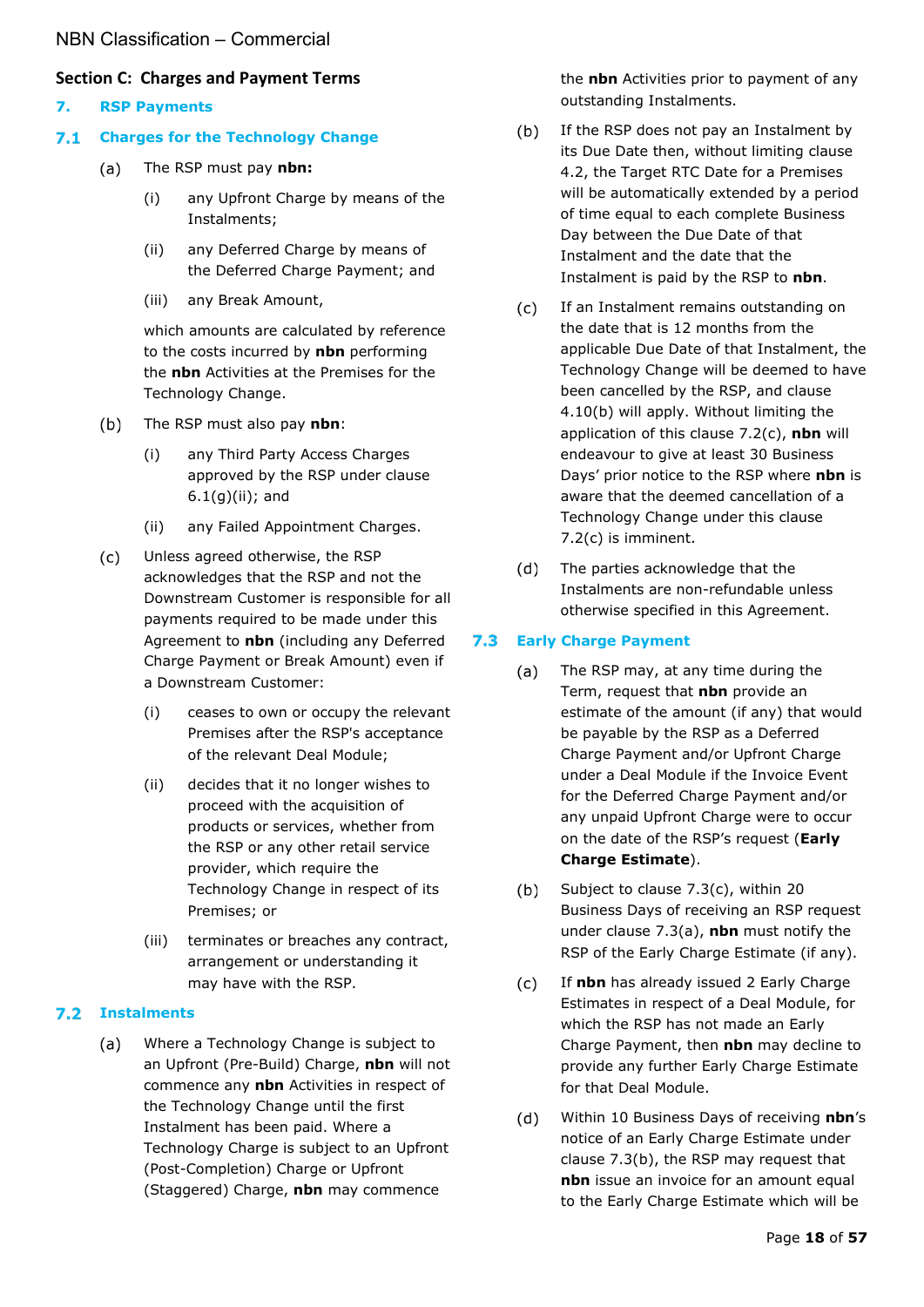adjusted to calculate the Deferred Charge Payment and/or any unpaid Upfront Charge as at the date of **nbn**'s invoice (**Early Charge Payment**).

- $(e)$ If the RSP makes a request under clause [7.3\(d\):](#page-17-10)
	- (i) **nbn** will issue an invoice under clause [8](#page-18-0) for the Early Charge Payment; and
	- (ii) subject to clause [7.3\(f\),](#page-18-4) the Deferred Charge Payment and/or Upfront Charge (as applicable) payable by the RSP under the Deal Module will be adjusted to deduct the amount of the Early Charge Payment paid by the RSP.
- <span id="page-18-4"></span> $(f)$ The RSP must make the Deferred Charge Payment and/or pay the Upfront Charge as set out in the relevant Deal Module, and clause [8.7](#page-20-1) will not apply to the unpaid Early Charge Payment, if the RSP does not:
	- (i) request an invoice under clause [7.3\(d\);](#page-17-10) or
	- (ii) make payment of an invoice requested under clause [7.3\(d\).](#page-17-10)

#### <span id="page-18-0"></span>**8. Invoicing, Payment and Credit Policy**

#### <span id="page-18-6"></span><span id="page-18-1"></span> $8.1$ **Estimate of amount owed by RSP**

- At least 20 Business Days prior to the first  $(a)$ scheduled Invoice Event for the Deferred Charge Payment in a Deal Module, **nbn** must notify the RSP of the amount of the Deferred Charge Payment (if any) that **nbn** estimates will be payable by the RSP at that Invoice Event (**Rollover Notice**).
- <span id="page-18-7"></span><span id="page-18-5"></span> $(b)$ Within 10 Business Days of receiving a Rollover Notice, the RSP must elect by notification to **nbn** to either:
	- (i) not delay the Invoice Event for the Deferred Charge Payment; or
	- (ii) delay the Invoice Event for the Deferred Charge Payment by 12 months, in which case the Deal Module will be varied, with effect from the date of **nbn**'s receipt of the RSP's election notice, to:
		- A. change the Invoice Event to the date that is 12 months

after the date of the original Invoice Event; and

- B. extend the term of the Deal Module by 12 months.
- $(c)$ If no election is made by the RSP in accordance with clause [8.1\(b\),](#page-18-5) there will be no delay of the Invoice Event for the Deferred Charge Payment.
- $(d)$ **nbn** will not issue more than one Rollover Notice under clause [8.1\(a\)](#page-18-6) and the Invoice Event may only be changed a maximum of one time under clause [8.1\(b\)\(ii\).](#page-18-7)

#### <span id="page-18-2"></span>**8.2 Invoices**

- Following an Invoice Event, **nbn** will  $(a)$ invoice the RSP for the relevant Instalments, Deferred Charge Payment, Break Amounts, Third Party Access Charges, Failed Appointment Charges, Early Charge Payment, any interest payable under clause  $8.7(c)(v)$ , and any other amount payable under this Agreement or any Deal Module at that Invoice Event.
- $(b)$ **nbn** will use reasonable endeavours to issue each invoice within 20 Business Days of the Invoice Event.
- <span id="page-18-9"></span> $(c)$ Each invoice issued by **nbn** will:
	- (i) set out the amount payable by the RSP in Australian dollars;
	- (ii) contain sufficient information to reasonably enable the RSP to identify the payment to which the invoice relates; and
	- (iii) comply with all of the requirements of a Tax Invoice under the GST Law.

#### <span id="page-18-10"></span><span id="page-18-3"></span>8.3 Payment

- $(a)$ Subject to clauses [8.1\(b\)\(ii\)](#page-18-7) and [8.3\(b\),](#page-18-8) the RSP must pay **nbn** the full amount set out in an invoice on the later of the due date specified in an invoice and the date which is 30 calendar days after the date the invoice was issued (**Due Date**).
- <span id="page-18-8"></span>Without limiting clause [8.7,](#page-20-1) if the RSP  $(b)$ raises a Billing Dispute prior to the Due Date in accordance with the relevant processes set out in clause [8.5,](#page-19-1) then the RSP: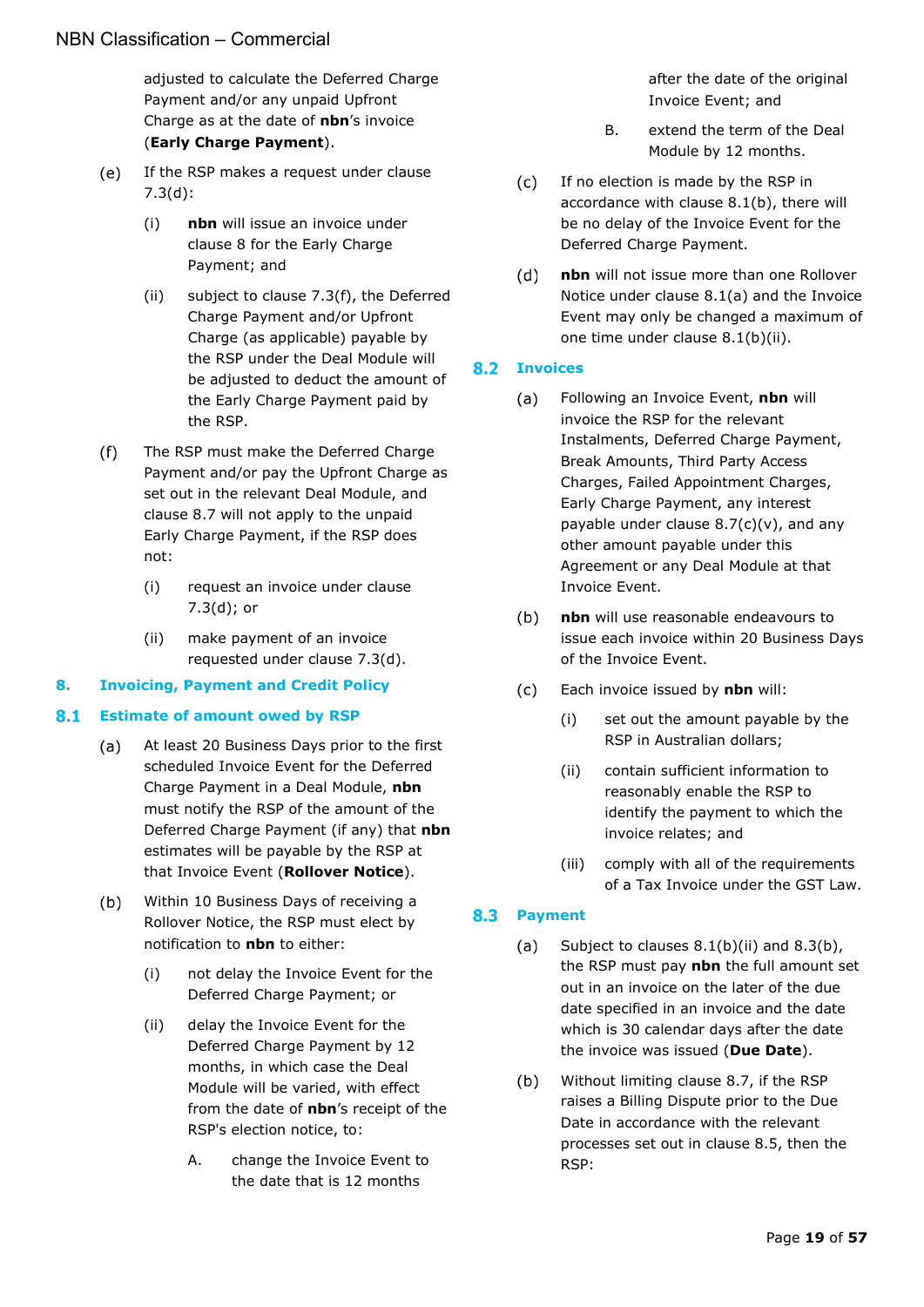- <span id="page-19-3"></span>(i) may withhold payment of the disputed amount identified in the Billing Dispute Notice until that Billing Dispute is resolved; and
- (ii) must pay by the Due Date the undisputed amount set out in the invoice.
- <span id="page-19-2"></span> $(c)$ Each payment of an invoice by the RSP must be:
	- (i) paid by electronic funds transfer directly to **nbn**'s nominated bank account or by such other means as stipulated by **nbn** in either the invoice or the relevant Deal Module;
	- (ii) subject to clause [8.3\(b\)\(i\),](#page-19-3) paid without any set-off, counterclaim, withholding or deduction, including on account of any amounts owed to the RSP by **nbn** or any third party; and
	- (iii) accompanied by sufficient information for **nbn** to identify, process and properly allocate those invoice payments.
- $(d)$ Each invoice payment made by the RSP will be treated as being received by **nbn** when that payment is credited to **nbn**'s nominated bank account in cleared funds. If an invoice payment made by the RSP is dishonoured, then that payment will be treated as not having been received by **nbn** until it is credited to **nbn**'s nominated account in cleared funds, together with a reimbursement of any dishonour fees and charges that have been paid, or may be payable, by **nbn** in respect of that dishonoured payment.
- $(e)$ The RSP must immediately notify **nbn** in writing if the RSP anticipates that it will not be able to pay **nbn** any undisputed amount set out in an invoice on or before the Due Date.

#### <span id="page-19-0"></span>**GST and Tax**

- The Upfront Charge, Deferred Charge,  $(a)$ Break Amounts and any other amounts payable under this Agreement or any Deal Module exclude GST (where applicable).
- $(b)$ If GST is or becomes payable on a Supply made in connection with this Agreement or any Deal Module, the party providing

consideration for the Supply (in this clause [8.4,](#page-19-0) the **recipient**) is responsible for paying an additional amount (in this clause [8.4,](#page-19-0) the **additional amount**) to the party making that Supply (in this clause [8.4,](#page-19-0) the **supplier**).

- $(c)$ The payment of the additional amount is conditional on receipt of a valid Tax Invoice by the recipient.
- $(d)$ The additional amount is equal to the amount of GST payable on that Supply, as calculated by the supplier in accordance with the GST Law.
- $(e)$ The additional amount is payable by the recipient without set off, demand or deduction at the same time and in the same manner as the consideration for the Supply.
- $(f)$ If an amount payable in connection with this Agreement is calculated by reference to an amount incurred by a party (in this clause [8.4,](#page-19-0) **the amount incurred**), the amount payable will be reduced by the amount of any Input Tax Credit to which that party is entitled in respect of that amount incurred.
- $(q)$ If an Adjustment Event occurs, the parties must do all things necessary to make sure that the Adjustment Event is appropriately recognised.

#### <span id="page-19-1"></span>**Billing errors and Billing Disputes**

- $(a)$ If an invoice omits or miscalculates any amounts payable under this Agreement, **nbn** may issue an additional invoice to the RSP, adjust an invoice issued to the RSP or issue a credit to the RSP to recover or refund the omitted or miscalculated amounts if **nbn** does so no later than 6 months after the date of the original invoice.
- <span id="page-19-4"></span> $(b)$ If the RSP, acting reasonably, considers there is an error in the amount set out in an invoice payable by the RSP under this Agreement (**Billing Dispute**), the RSP must notify **nbn** in writing within 6 months of receipt of the invoice to which the Billing Dispute relates (**Billing Dispute Notice**). **nbn** will acknowledge receipt of the Billing Dispute Notice by contacting the RSP.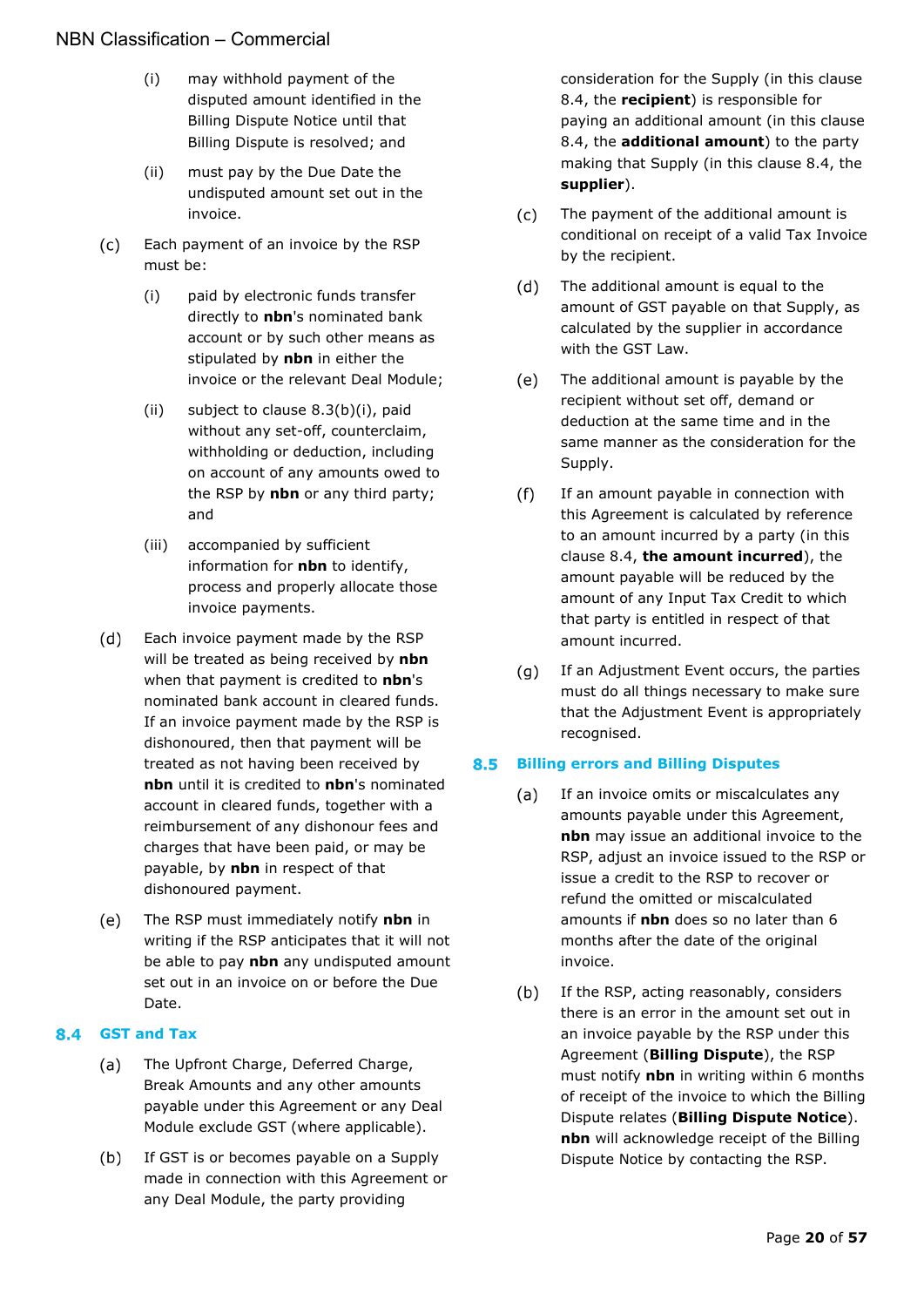- <span id="page-20-6"></span> $(c)$ If the parties cannot resolve the Billing Dispute within 20 Business Days after **nbn** has received the Billing Dispute Notice, either party may escalate a Billing Dispute by having its Contact Person give a copy of the Billing Dispute Notice to the other party's Contact Person.
- <span id="page-20-2"></span> $(d)$ The parties' respective Contact Persons must attempt to resolve the Billing Dispute within 10 Business Days after a party's Contact Person receives a copy of the Billing Dispute Notice.
- <span id="page-20-7"></span> $(e)$ If the Billing Dispute remains unresolved after the conclusion of the timeframe in clause [8.5\(d\),](#page-20-2) either party may escalate an unresolved Billing Dispute for determination by a Billing Expert in accordance with, and subject to, the Resolution Institute Expert Determination Rules, by giving notice to the other party.
- <span id="page-20-4"></span> $(f)$ The parties must use reasonable endeavours to agree on a Billing Expert within 10 Business Days after a party receiving notice under clause [8.5\(e\).](#page-20-3)
- <span id="page-20-5"></span> $(g)$ If the parties cannot agree on a Billing Expert under clause [8.5\(f\)](#page-20-4) within the timeframe specified, either party may request that the Chair of the Resolution Institute (or their nominee) appoint a Billing Expert from one of the following firms:
	- (i) PricewaterhouseCoopers Australia;
	- (ii) Ernst & Young Australia;
	- (iii) KPMG Australia; or
	- (iv) Deloitte Touche Tohmatsu Australia.
- $(h)$ If none of the firms specified in clause [8.5\(g\)](#page-20-5) can provide a Billing Expert, the Chair of the Resolution Institute (or their nominee) may appoint a different Billing Expert.
- $(i)$ If:
	- (i) the RSP fails to respond to a notice from **nbn** under clause [8.5\(c\)](#page-20-6) or [8.5\(e\)](#page-20-7) in the timeframes specified in clause [8.5\(d\)](#page-20-2) or [8.5\(f\)](#page-20-4) respectively; or
	- (ii) **nbn** has proposed in writing a resolution to a Billing Dispute in the course of discussions under clause

 $8.5(c)$  or  $8.5(d)$ , and the RSP has not escalated the Billing Dispute by the later of the timeframe specified in that proposed resolution and the timeframe in clause [8.5\(c\)](#page-20-6) or [8.5\(d\)](#page-20-2) (as applicable),

the RSP will be deemed to have accepted **nbn**'s proposed resolution to the Billing Dispute and the Billing Dispute shall be finally resolved.

 $(i)$ Clause [13.4](#page-27-4) will apply to any Billing Dispute referred to a Billing Expert under this clause [8.5.](#page-19-1)

#### <span id="page-20-3"></span><span id="page-20-0"></span>8.6 **Unreasonable use of the Billing Dispute process**

- <span id="page-20-8"></span> $(a)$ If **nbn** considers, acting reasonably, that the RSP has raised, or is raising, Billing Disputes unreasonably or in bad faith, then **nbn**'s Contact Person will consult with the RSP's Contact Person regarding **nbn**'s concerns with a view to resolving those concerns.
- <span id="page-20-9"></span> $(b)$ Subject to **nbn** having complied with clause [8.6\(a\),](#page-20-8) if:
	- (i) the RSP raises 4 or more Billing Disputes in any rolling 12 month period; and
	- (ii) it is resolved that there was no error in respect of 75 per cent or more of the total of any amounts payable which were the subject of those Billing Disputes,

**nbn** may suspend the RSP's rights under clause [8.3\(b\)](#page-18-8) to withhold payment of disputed amounts for a period of 6 months.

 $(c)$ If **nbn** exercises its rights under clause [8.6\(b\),](#page-20-9) the RSP may continue to raise Billing Disputes under clause [8.5.](#page-19-1)

#### <span id="page-20-1"></span>**nbn's remedies for non-payment**

- **nbn**'s rights under this clause [8.7](#page-20-1) are in  $(a)$ addition to, and do not exclude or limit, its other rights under this Agreement or by law. Any exercise of **nbn**'s rights under this clause [8.7](#page-20-1) will not waive or prevent the exercise of **nbn**'s other rights or remedies under this Agreement or by law.
- $(b)$ Any: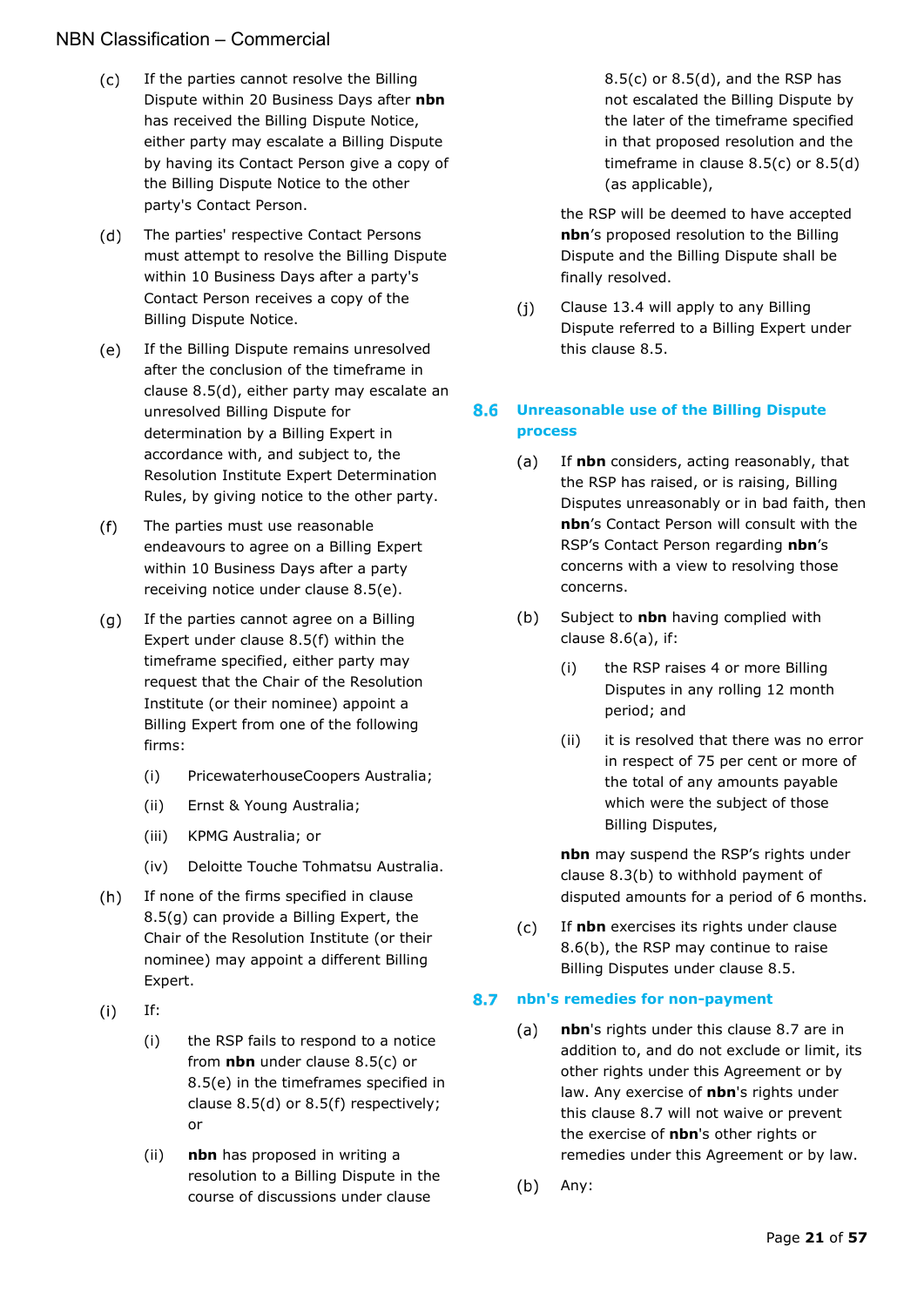- (i) unpaid and undisputed amount set out in a valid invoice under this Agreement by the Due Date; or
- (ii) disputed amount withheld that is agreed or determined to be due and payable,

will be deemed to be an **Overdue Amount** with effect from the day after the Due Date.

- <span id="page-21-3"></span> $(c)$ If an Overdue Amount remains unpaid for 10 Business Days, the RSP will be in Material Default and **nbn** may do one or more of the following:
	- (i) suspend any **nbn** Activities under any Deal Module until the Overdue Amount is paid;
	- (ii) recover any Overdue Amount, plus the reasonable costs of recovery, as a debt due and payable immediately to **nbn**;
	- (iii) notify and exchange information regarding the RSP with **nbn**'s debt collection and credit reporting bodies concerning overdue amounts;
	- (iv) immediately demand payment of the balance of any Deferred Charge and Upfront Charge and invoice the RSP for that amount in accordance with clause [8.2\(c\);](#page-18-9)
	- (v) charge the RSP interest on any Overdue Amount of an invoice applied for each day from (but excluding) the Due Date until (and including) the date that **nbn** receives payment in full at an annual percentage rate equal to the aggregate of the 90 Day Bank Bill Swap Rate plus 2.5 per cent, and the RSP must pay that interest on the Overdue Amount. The payment of any Overdue Amount under this Agreement does not relieve the RSP from the obligation to pay the interest accrued on that Overdue Amount under this clause [8.7;](#page-20-1)
	- (vi) enforce, call on, use or otherwise take action to exercise or obtain the benefit of any Financial Security to recover any Overdue Amount in accordance with the Credit Policy;
- (vii) review and assess the Credit Risk posed by the RSP in accordance with the Credit Policy;
- (viii) require the RSP to provide a new, or adjust the amount of an existing, Financial Security in accordance with the Credit Policy; and
- (ix) terminate this Agreement in accordance with clause [3.1\(a\)\(i\).](#page-8-11)

#### <span id="page-21-0"></span>**8.8 Credit Policy**

- The RSP warrants to **nbn** that throughout (a) the Term it complies and will continue to comply with the Credit Policy, including providing a Financial Security where required under the Credit Policy.
- $(b)$ **nbn** is not obliged to perform or continue to perform any **nbn** Activities unless the RSP fully complies with the Credit Policy.
- $(c)$ The RSP must notify **nbn** within 2 Business Days after the time the RSP no longer fully complies with the Credit Policy.

#### <span id="page-21-2"></span><span id="page-21-1"></span>8.9 **Survival**

Clause [8](#page-18-0) (other than clause [8.8\)](#page-21-0) will survive expiry or termination of this Agreement or any Deal Module.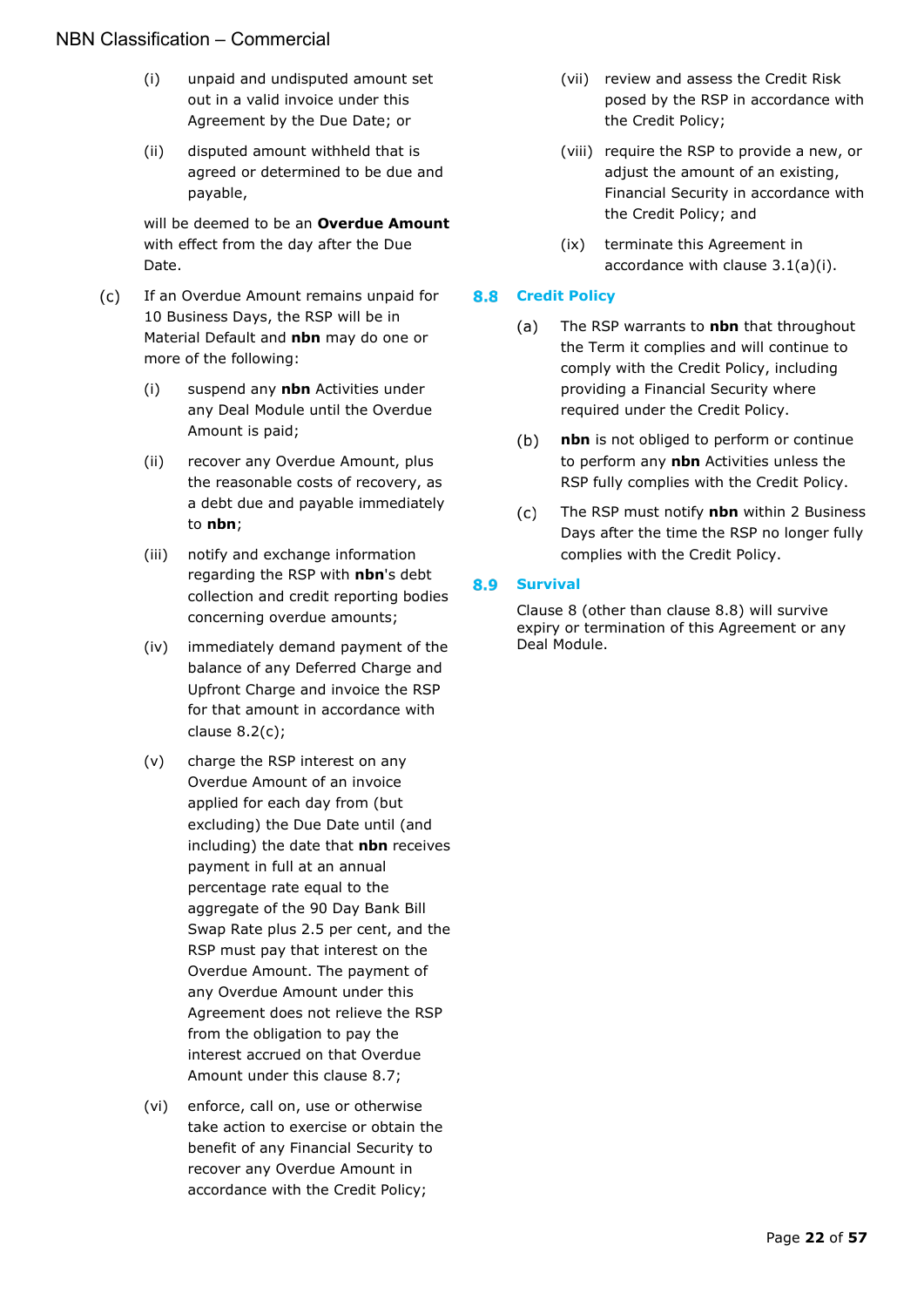## <span id="page-22-0"></span>**Section D: Liability, confidentiality, intellectual property, data security and Disputes (excluding Billing Disputes)**

#### <span id="page-22-1"></span>**9. Liability**

#### <span id="page-22-2"></span>**9.1 Liability**

- $(a)$ To the extent permitted by law and except as expressly set out in this Agreement:
	- (i) this Agreement exhaustively governs (including by way of exclusion, restriction or limitation) all liabilities that a party owes to the other party arising from, or in connection with this Agreement and any Previous TEC;
	- (ii) each party excludes all express or implied representations, conditions, warranties and guarantees arising from or in connection with this Agreement and any Previous TEC, whether based in statute, regulation, common law or otherwise; and
	- (iii) this clause [9.1](#page-22-2) survives expiry or termination of this Agreement or any applicable Deal Module.
- $(b)$ To the maximum extent permitted by law:
	- (i) **nbn** is not liable to the RSP, and the RSP is not liable to **nbn**, in respect of any Consequential Loss which may be suffered or incurred arising out of or in connection with the **nbn** Activities or this Agreement or any Previous TEC;
	- (ii) a party is not liable to the other party to the extent that:
		- A. the Loss or Claim suffered by the other party is caused or contributed to by any act or omission of the other party or its Relevant Persons; or
		- B. the other party has not taken all reasonable steps to minimise and mitigate its own Losses in relation to the act, omission, event or circumstances giving rise to the Loss or Claim; and
	- (iii) except in relation to the liability of a party under the indemnities given by

#### the parties in clause [9.2](#page-22-3) and **TEC Schedule A**, each of:

- A. **nbn**'s liability to the RSP; and
- B. the RSP's liability to **nbn**,

whether under this Agreement or a Previous TEC, in tort (including negligence or otherwise), under any statute (to the extent that it is possible to exclude or limit such liability) or otherwise at law or in equity, arising out of or in connection with the performance of **nbn**'s or the RSP's obligations under this Agreement or a Previous TEC (as the case may be) is limited to the Liability Cap.

- (iv) Nothing in this Agreement excludes, restricts or modifies any right or remedy, or any guarantee, warranty or other term or condition implied or imposed by the Competition and Consumer Act or any other law, which cannot be lawfully excluded or restricted.
- $(c)$ This clause [9](#page-22-1) does not limit the RSP's liability for any amounts payable under this Agreement, including any Upfront Charge, Deferred Charge, or Break Amount.
- $(d)$ Claims between the RSP and **nbn**:
	- (i) that relate to a third party Claim, must be managed in accordance with the process set out in **TEC Schedule A**; and
	- (ii) that relate to any other Claim arising from or in connection with this Agreement, must be managed in accordance with clause [13.](#page-27-0)

#### <span id="page-22-4"></span><span id="page-22-3"></span>**9.2 Indemnity**

- $(a)$ Each party (**Indemnifying Party**) must indemnify the other party (**Indemnified Party**) against, and must pay the Indemnified Party on demand the amount of, all Losses incurred by the Indemnified Party or its Relevant Persons arising from or in connection with the:
	- (i) personal injury to or death of any person; and
	- (ii) loss or damage to Tangible Property,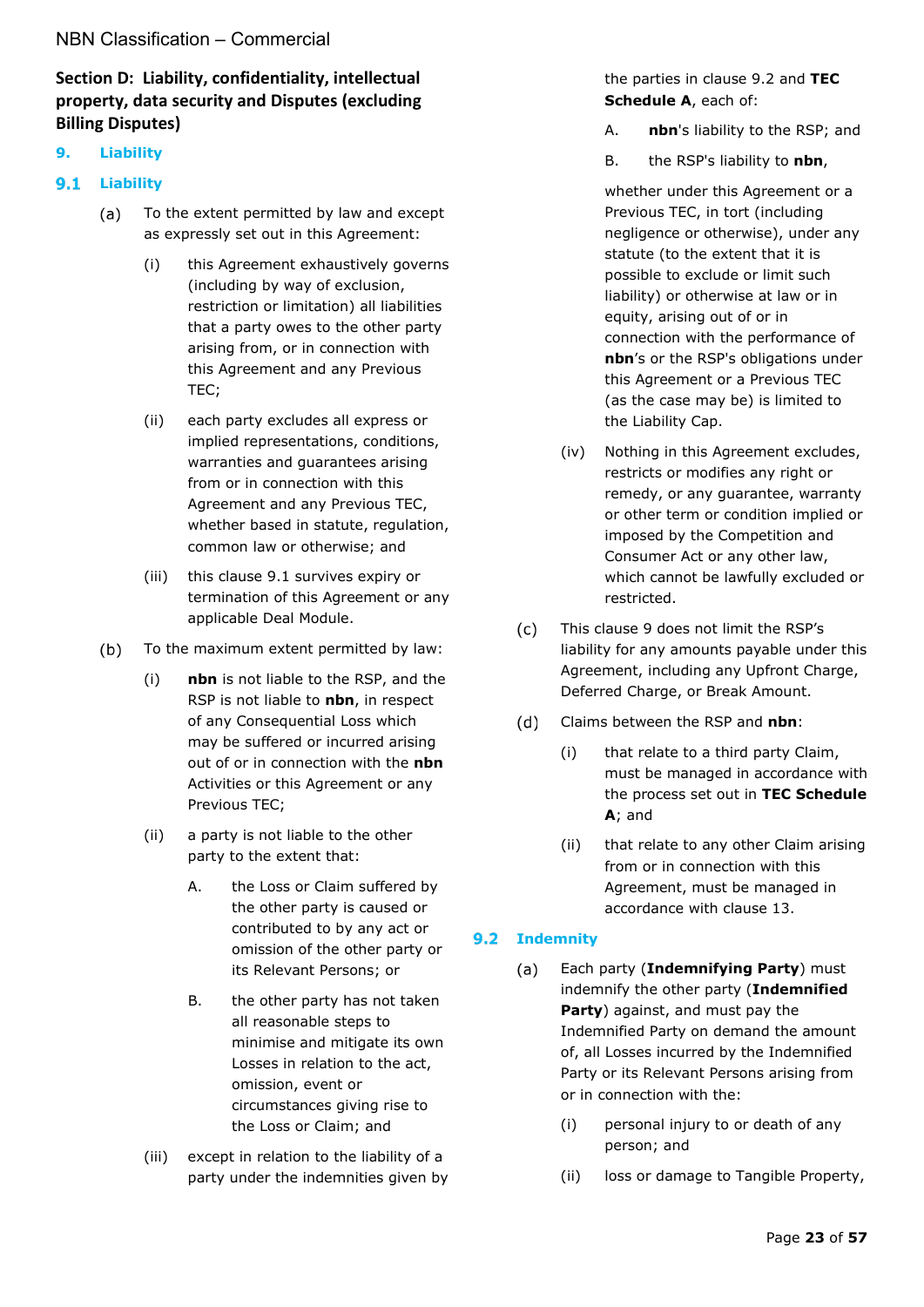to the extent caused or contributed to by negligent or wilful acts or omissions of the Indemnifying Party or its Relevant Persons or third party suppliers in connection with the performance of obligations and the exercise of rights under this Agreement.

- $(b)$ Unless agreed otherwise between the parties, clause [9.2\(a\)](#page-22-4) does not survive expiry or termination of this Agreement or any applicable Deal Module except to the extent that the relevant Loss was incurred during the Term or the relevant act or omission of the Indemnifying Party, Relevant Person or third party supplier occurred during the Term.
- $(c)$ The liability of an Indemnifying Party to pay on demand an amount under this clause [9.2](#page-22-3) to an Indemnified Party will be the sole and exclusive financial remedy in respect of the liability the subject of the indemnity.

#### <span id="page-23-0"></span>**10. Confidentiality**

### <span id="page-23-1"></span>**10.1 Disclosure of Confidential Information**

Each party (**Recipient**) acknowledges and agrees that:

- the Confidential Information of the other  $(a)$ party (**Discloser**) is confidential, and that it will not:
	- (i) use or copy Confidential Information of the Discloser; or
	- (ii) disclose or communicate, cause to be disclosed or communicated or otherwise make available such Confidential Information to any person,

except as set out in this Agreement;

- $(b)$ Confidential Information of the RSP may be used by **nbn**:
	- (i) for the purposes of undertaking planning, maintenance, construction, provisioning, testing, operations or reconfiguration of the **nbn** infrastructure and equipment;
	- (ii) for the purposes of undertaking the **nbn** Activities;
	- (iii) for the purpose of billing the RSP;
	- (iv) to exercise its rights or perform its obligations under this Agreement,

the Wholesale Broadband Agreement with RSP or Consenting Provider or any Deal Module;

- (v) for the purposes of developing, supplying, marketing or promoting network build activities to the RSP; or
- (vi) for another purpose agreed to by the RSP.
- $(c)$ Confidential Information of **nbn** may be used by the RSP:
	- (i) where it has been received in relation to a Deal Module, in order to prepare for supplying RSP Products or Downstream Products to Downstream Customers at the Premises the subject of that Deal Module;
	- (ii) to enable the proposed use of RSP Products or Downstream Products by Downstream Customers;
	- (iii) to exercise its rights or perform its obligations under this Agreement; or
	- (iv) for another purpose agreed to by **nbn**.
- Confidential Information of the Discloser  $(d)$ may be used and/or disclosed (as the case may be) by the Recipient:
	- (i) to those of its Related Bodies Corporate and its and their Personnel, and in the case of **nbn** to any third party suppliers (including suppliers of third party network facilities) to whom the Confidential Information is reasonably required to be disclosed for the purposes of this Agreement provided the person to whom the disclosure is made is subject to an obligation to keep the information confidential;
	- (ii) to Downstream Customers and Consenting Provider to whom the Confidential Information is reasonably required to be disclosed for the purposes of this Agreement or Deal Module provided the person to whom the disclosure is made is subject to an obligation to keep the information confidential;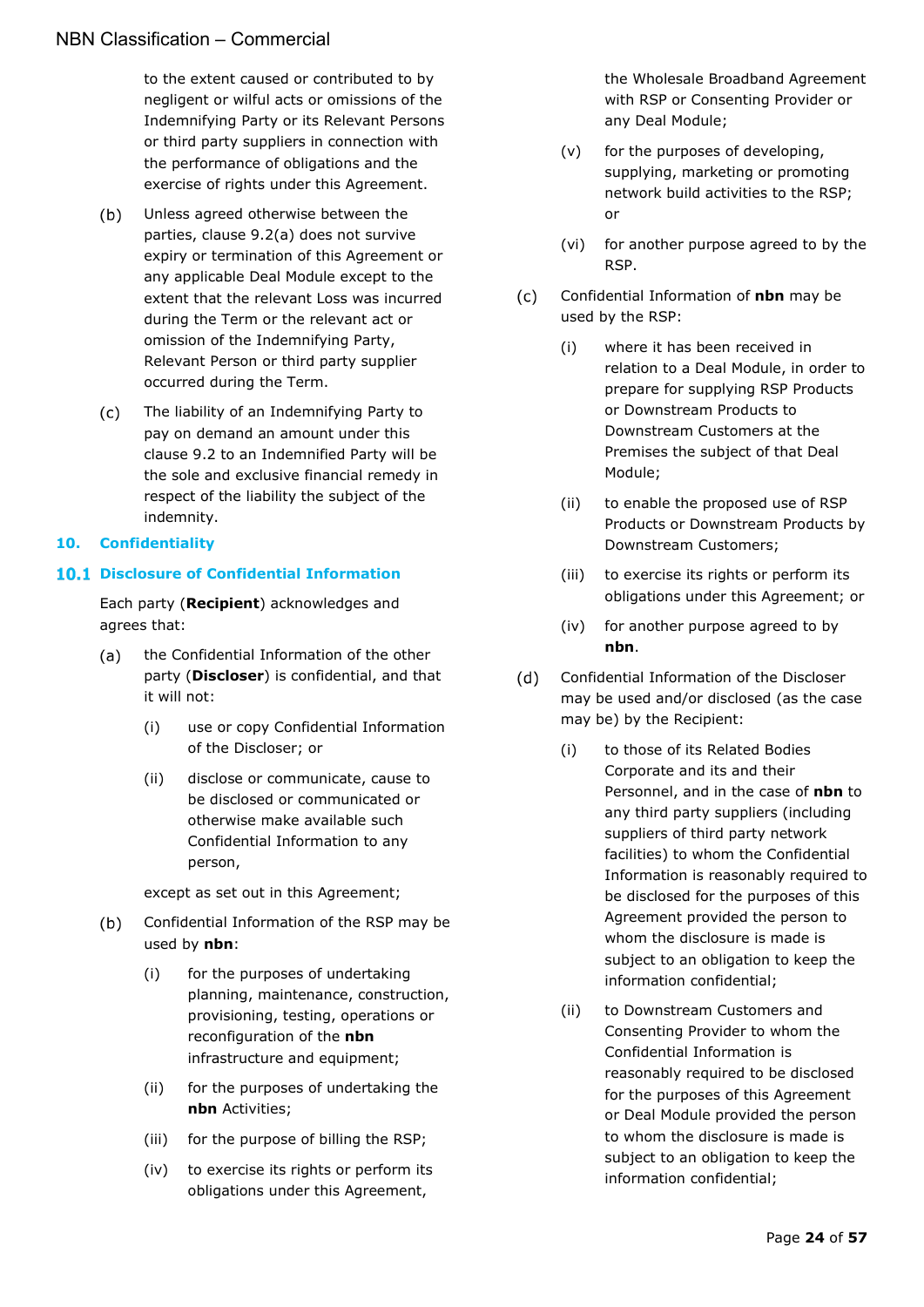- (iii) to any professional person for the purpose of obtaining advice in relation to matters arising out of or in connection with this Agreement, provided the person to whom the disclosure is made is subject to an obligation to keep the information confidential;
- (iv) to an auditor acting for the Recipient to the extent necessary to permit that auditor to perform its audit functions, provided the person to whom the disclosure is made is subject to an obligation to keep the information confidential;
- (v) in connection with legal proceedings, arbitration, expert determination and other dispute resolution mechanisms set out in this Agreement, provided that the Recipient has first given as much notice (in writing) as is reasonably practicable to the Discloser so that the Discloser has an opportunity to protect the confidentiality of its Confidential Information;
- (vi) as required by law provided that the Recipient has first given as much notice as is reasonably practicable to the Discloser, that the Recipient is required to disclose the Confidential Information so that the Discloser has an opportunity to protect the confidentiality of its Confidential Information;
- (vii) with the written consent of the Discloser provided that prior to disclosing the Confidential Information of the Discloser:
	- A. the Recipient informs the relevant person or persons to whom disclosure is to be made that the information is the Confidential Information of the Discloser; and
	- B. if required by the Discloser as a condition of giving its consent, the Recipient must provide the Discloser with a confidentiality undertaking (which is in a form approved

by the Discloser) signed by the person or persons to whom disclosure is to be made;

- (viii) in accordance with a lawful and binding directive issued by, or where otherwise required by law to, a Regulator or Government Agency, provided that any Confidential Information originally marked by the Discloser as commercial-inconfidence is also marked commercial-in-confidence by the Recipient when making a disclosure under this clause [10.1;](#page-23-1)
- (ix) if reasonably required to protect the safety of persons or property or the integrity of a telecommunications network or in connection with an emergency;
- (x) as required by the listing rules of any stock exchange where the Recipient's securities are listed or quoted;
- (xi) where **nbn** is the Recipient, where required by law, to any Shareholder Minister and their respective government departments; and
- (xii) where **nbn** is the Recipient and the Confidential Information is provided pursuant to the Credit Policy, to any third party provided that the RSP may require a confidentiality undertaking to be given by that third party (on terms to be approved by the RSP, such approval not to be unreasonably withheld) prior to such Confidential Information being provided to that third party.
- $(e)$ On demand by the Discloser, the Recipient must return, destroy or delete the Discloser's Confidential Information except to the extent it is impracticable to do so, or necessary to comply with the Recipient's internal governance processes, or any applicable law.
- $(f)$ Notwithstanding the above, if the parties have entered into the WBA then Confidential Information that is also "Confidential Information" as defined in the WBA may be used and disclosed by the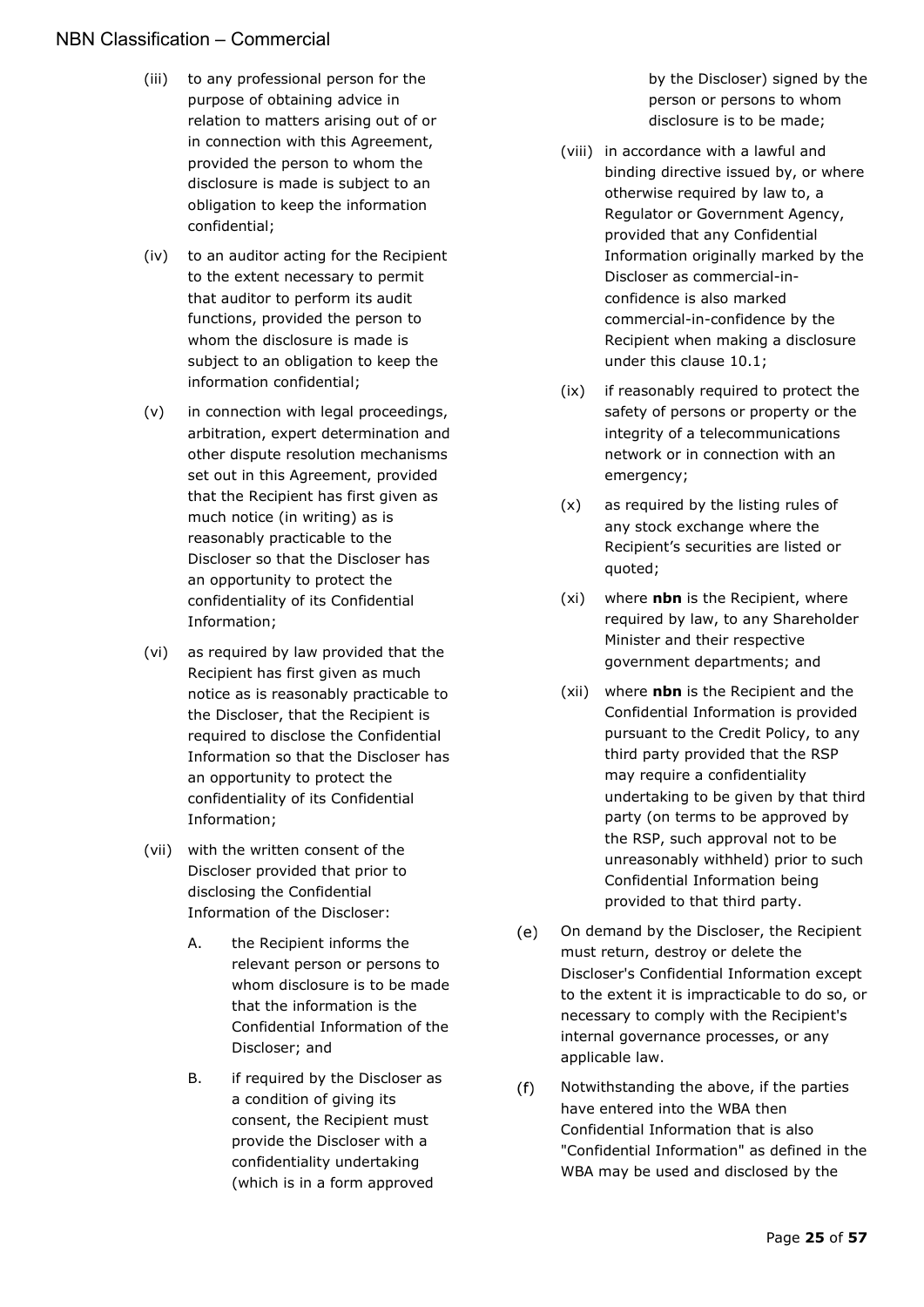Recipient in accordance with the terms of the WBA.

 $(q)$ A Deal Module may set out additional confidentiality requirements and, to the extent of any conflict, the Deal Module prevails over this Agreement.

#### <span id="page-25-0"></span>**10.2 Co-operation**

Subject to clause [10.1,](#page-23-1) each party must cooperate in any action taken by the other party to:

- $(a)$ protect the confidentiality of the other party's Confidential Information; or
- $(b)$ enforce its rights in relation to its Confidential Information.

#### <span id="page-25-1"></span>**10.3 No disclosure to Other RSPs**

Except where expressly contemplated by this Agreement or otherwise agreed between the parties, **nbn** may not disclose Confidential Information of the RSP to an Other RSP.

#### <span id="page-25-2"></span>**10.4 No warranty**

Confidential Information provided by one party to the other party is provided for the benefit of that other party only. Each party acknowledges that no warranty is given by the Discloser that the Confidential Information is or will be correct.

#### <span id="page-25-3"></span>**10.5 Injunctive relief**

Each party acknowledges that a breach of this clause [10](#page-23-0) by one party may cause the other party irreparable damage for which monetary damages would not be an adequate remedy. Accordingly, in addition to other remedies that may be available, a party may seek injunctive relief against such a breach or threatened breach of clause [10.](#page-23-0)

#### <span id="page-25-4"></span>**10.6 Disclosure by nbn for debt collection**

- If:
- $(a)$ **nbn** has the right to suspend or terminate any **nbn** Activities in respect of:
	- (i) the RSP failing to pay an amount due or owing to **nbn** under this Agreement or a Deal Module by the due date for payment; or
	- (ii) an Insolvency Event in respect of the RSP; or
- $(b)$ after suspension or termination of supply of **nbn** Activities under this Agreement, the

RSP fails to pay amounts due or owing to **nbn** by the due date for payment,

then, notwithstanding clause [10.1,](#page-23-1) **nbn** may do one or both of the following:

- <span id="page-25-9"></span> $(c)$ notify and exchange information about the RSP (including the RSP's Confidential Information) with any credit reporting agency or **nbn**'s collection agent to the extent necessary for the credit reporting agency or **nbn**'s collection agent to carry out their respective functions; and
- $(d)$ without limiting clause [10.6\(c\),](#page-25-9) disclose to a credit reporting agency:
	- (i) the defaults made by the RSP to **nbn**; and
	- (ii) the exercise by **nbn** of any right to suspend or terminate **nbn** Activities under this Agreement.

#### <span id="page-25-5"></span>**10.7 Confidentiality under the PDF Terms**

Each party agrees that their rights and obligations in relation to use and disclosure of confidential information under the PDF Terms are subject to separate confidentiality provisions set out in the PDF Terms.

#### <span id="page-25-6"></span>**11. Intellectual Property**

- $(a)$ Nothing in this Agreement operates to transfer or assign ownership of Intellectual Property Rights and, except as expressly provided under this clause [11,](#page-25-6) nothing in this Agreement confers on either party any right, title or interest in or to, any of the other party's Intellectual Property Rights or Third Party IPR.
- $(b)$ Except as otherwise agreed, each party grants to the other an irrevocable, nonexclusive, royalty-free, non-transferable, worldwide licence for the Term to use, reproduce and communicate its Intellectual Property Rights embodied in any of its Material, to the extent required by the other party (directly or through its Personnel) to perform its obligations and exercise its rights under this Agreement.

#### <span id="page-25-7"></span>**12. Data Security and Personal Information**

#### <span id="page-25-10"></span><span id="page-25-8"></span>**12.1 Data Security**

 $(a)$ Each party must apply reasonable security standards in respect of any data or information (including Confidential Information) of the other party (having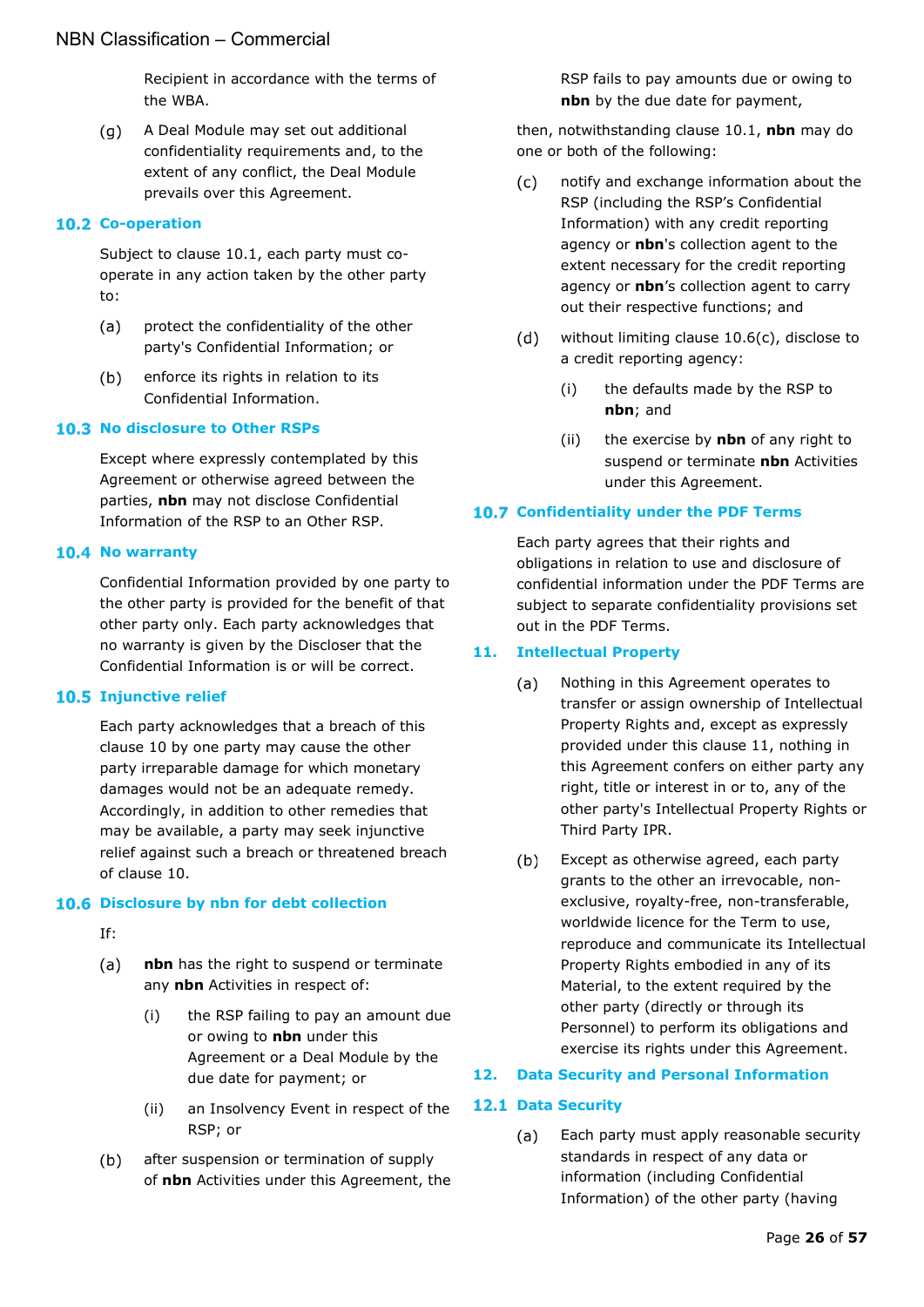regard to the nature of the data or information and the party's obligations under applicable law) that the party collects, stores, uses or discloses to third parties by any means inside or outside Australia and must not allow any person inside or outside of Australia to access any such data or information except in compliance with those data security standards.

- $(b)$ Each party (the **first party**) must promptly notify the other party if the first party becomes aware that:
	- (i) the first party's security standards, as referred to in clause [12.1\(a\),](#page-25-10) have been compromised; and
	- (ii) the compromise of the first party's security standards results, in the reasonable opinion of the first party, in a risk that there has been, or will imminently be, unauthorised access by any person to:
		- A. Personal Information disclosed or transferred to the first party by the other party in connection with this Agreement; or
		- B. the information systems or interfaces of the other party that contain such Personal Information.

#### <span id="page-26-0"></span>**12.2 Personal Information**

- $(a)$ If either party collects, holds, uses, discloses, transfers or otherwise handles Personal Information in connection with this Agreement, it must comply with, and ensure that its Related Bodies Corporate and Personnel (and the Personnel of its Related Bodies Corporate) comply with, all Privacy Laws as if it was an "organisation" for the purposes of the *Privacy Act 1988* (Cth).
- <span id="page-26-3"></span> $(b)$ Subject to clauses [12.2\(c\)](#page-26-1) and [12.2\(d\),](#page-26-2) if a party (the **first party**) becomes aware or suspects that the other party may be required under the *Privacy Act 1988* (Cth) to prepare a statement regarding an Eligible Data Breach, or to assess a suspected Eligible Data Breach, in respect of Personal Information that the other party collects, holds, uses, discloses,

transfers or otherwise handles in connection with this Agreement, the first party must (as applicable):

- (i) promptly notify the other party of the Eligible Data Breach or suspected Eligible Data Breach;
- (ii) promptly provide the other party with any reasonable assistance requested by the other party, at the other party's cost:
	- A. in connection with the other party's investigation of; or
	- B. to manage any consequences for the other party of,

that Eligible Data Breach or suspected Eligible Data Breach; and

- (iii) to the extent permitted by law, not notify any third party of the Eligible Data Breach or suspected Eligible Data Breach without the other party's consent (except that the first party need not obtain the other party's consent if that Eligible Data Breach or suspected Eligible Data Breach is also an Eligible Data Breach or suspected Eligible Data Breach of the first party).
- <span id="page-26-1"></span> $(c)$ Subject to clause [12.2\(d\),](#page-26-2) if:
	- (i) a relevant Eligible Data Breach or suspected Eligible Data Breach described in clause [12.2\(b\)](#page-26-3) is also an Eligible Data Breach or suspected Eligible Data Breach of the first party; and
	- (ii) sections 26WK and 26WL of the *Privacy Act 1988* (Cth) apply in relation to that Eligible Data Breach,

then each party will, in good faith, discuss which of those parties will comply with the requirements under sections 26WK and 26WL of the *Privacy Act 1988* (Cth) in respect of that Eligible Data Breach.

<span id="page-26-2"></span> $(d)$ Nothing in clauses [12.2\(b\)](#page-26-3) or [12.2\(c\)](#page-26-1) requires a party to take any action, or refrain from taking any action, that would result in that party breaching its obligations under the *Privacy Act 1988* (Cth) or breaching any obligation of confidence to a third party.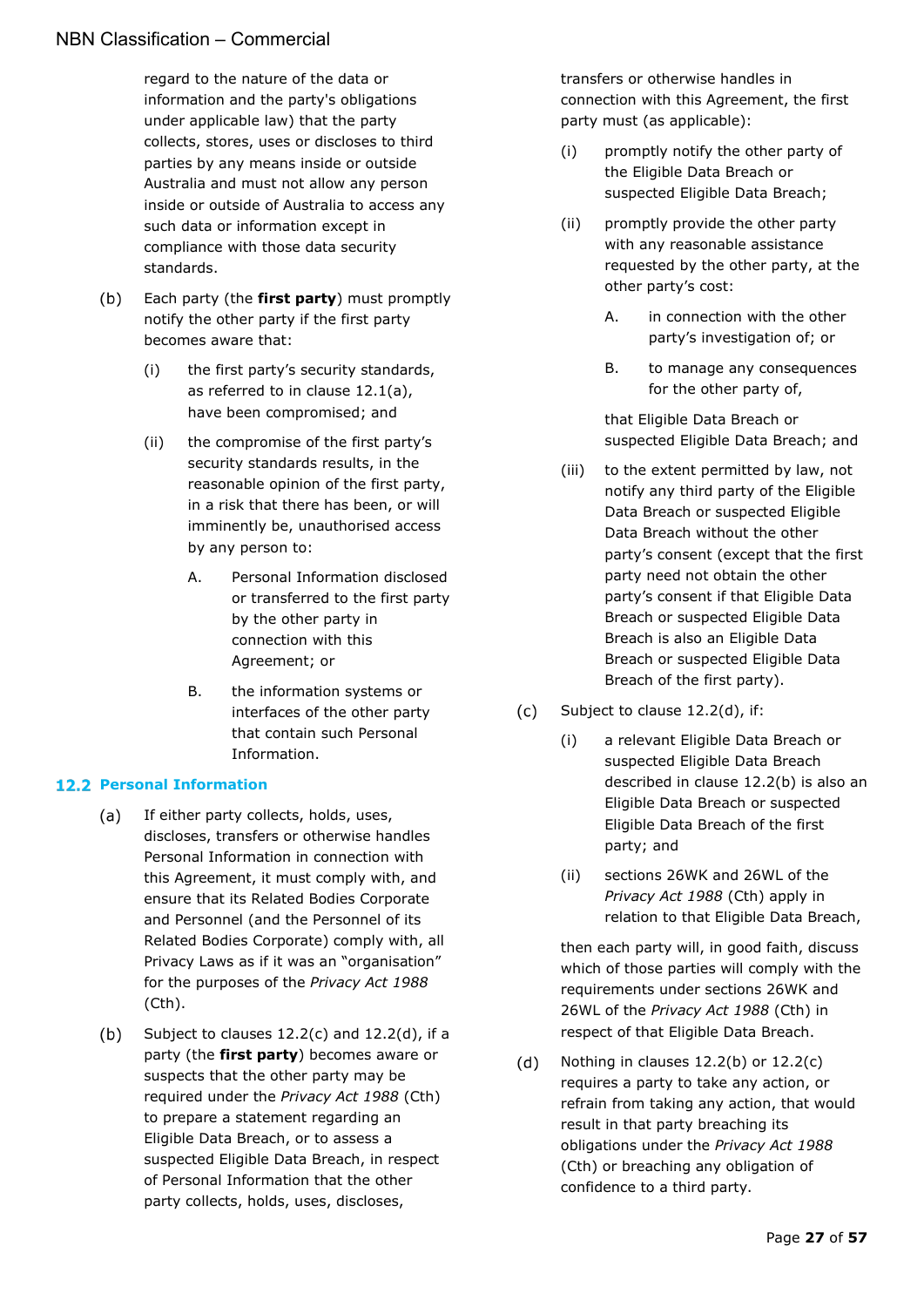#### <span id="page-27-0"></span>**13. Disputes**

#### <span id="page-27-8"></span><span id="page-27-1"></span>**13.1 Notice of Dispute**

- During the Term, any dispute or difference,  $(a)$ other than a Billing Dispute, which arises between **nbn** and the RSP in respect of any fact, matter or thing arising out of, or in any way in connection with this Agreement (**Dispute**) must be resolved in accordance with this clause [13.](#page-27-0)
- <span id="page-27-6"></span> $(b)$ Where such Dispute arises, either party may give a notice in writing to the other party specifying the Dispute and the position which the party believes is correct (**Notice of Dispute**).
- $(c)$ If a Notice of Dispute is served, persons authorised by the Chief Customer Officer (or equivalent) of each party must meet and negotiate with a view to resolving the Dispute.

#### <span id="page-27-2"></span>**13.2 Arbitration**

- $(a)$ If the Dispute is not resolved within 15 Business Days of service of the Notice of Dispute (or such other period agreed by the parties in writing), then, subject to the parties' right to seek injunctive or urgent declaratory relief, either party may refer the Dispute to arbitration conducted in accordance with the Resolution Institute Arbitration Rules by notice to the other party.
- <span id="page-27-7"></span>Any Dispute which is referred to arbitration  $(b)$ will be conducted before a person (the **Arbitrator**) to be:
	- (i) agreed between the parties; or
	- (ii) failing agreement within 10 Business Days after the referral of the Dispute to arbitration, a person nominated by the Resolution Institute.
- Clause [13.4](#page-27-4) will apply to any Dispute  $(c)$ referred to an Arbitrator under this clause [13.2.](#page-27-2)

#### <span id="page-27-3"></span>**13.3 Court Proceedings**

**nbn** or the RSP may not commence any court proceedings in relation to a Dispute or Billing Dispute, except where:

- expressly permitted under this Agreement;  $(a)$
- an Insolvency Event affects, or is  $(b)$ reasonably likely to affect imminently,

either **nbn** or the RSP, and the other party reasonably considers it necessary to commence court proceedings in relation to a Dispute or Billing Dispute to preserve its position with respect to creditors of the other party;

- $(c)$ **nbn** or the RSP is seeking to enforce unpaid debts comprising undisputed amounts or any disputed amount withheld in accordance with clause [8.3\(b\)](#page-18-8) that has been agreed or determined to be due and payable;
- $(d)$ **nbn** or the RSP is seeking urgent interlocutory relief; or
- the relevant Dispute or Billing Dispute  $(e)$ relates to a failure by **nbn** or the RSP to comply with clause [8.5](#page-19-1) in relation to the Billing Dispute or this clause [13,](#page-27-0) which is not trivial or immaterial.

#### <span id="page-27-5"></span><span id="page-27-4"></span>**13.4 General rights and obligations**

- $(a)$ Unless otherwise agreed between the parties, the terms of this clause [13](#page-27-0) and clause [8.5](#page-19-1) (respectively) of this Agreement will be substituted for the corresponding terms of the Previous TEC and apply to any dispute or billing dispute that is or would have been a "Dispute" or "Billing Dispute" (as the case may be) in the Previous TEC and the terms of the Previous TEC will be read so as to give effect to this clause [13.4\(a\).](#page-27-5)
- **nbn** and the RSP must, within 10 Business  $(b)$ Days of the Billing Expert or Arbitrator (as applicable) being agreed or determined, appoint the:
	- (i) Billing Expert on the terms of the Resolution Institute Expert Determination Rules; or
	- (ii) Arbitrator on the terms of the Resolution Institute Arbitration Rules,

as applicable (subject to the terms of this Agreement or as otherwise agreed by the parties and the Billing Expert or Arbitrator).

The costs of the Billing Expert or Arbitrator  $(c)$ (as applicable) will be borne equally by **nbn** and the RSP.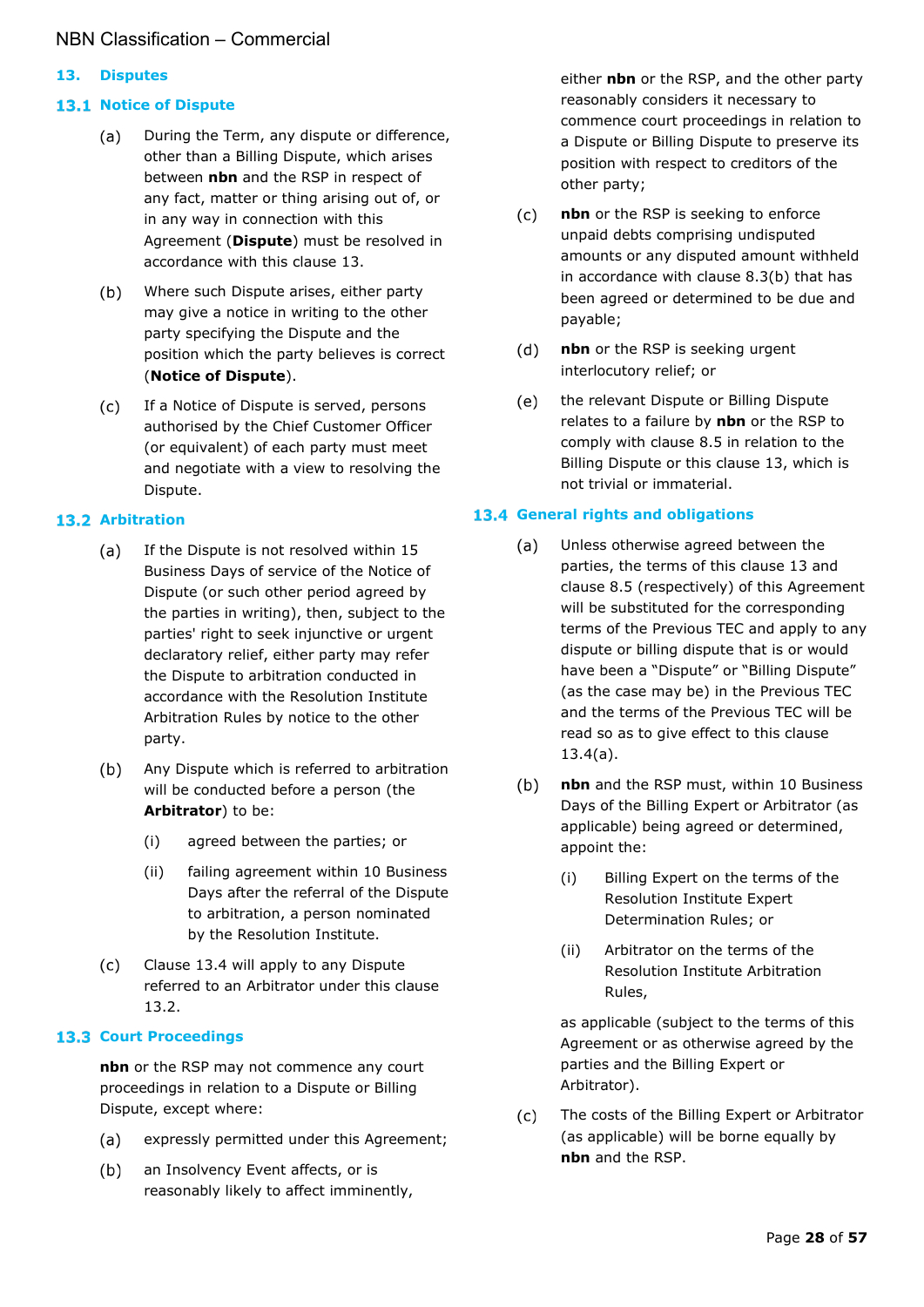- $(d)$ Prior to any final decision being made, the Billing Expert or Arbitrator (as applicable) must:
	- (i) provide **nbn** and the RSP with a draft decision, including draft reasons, regarding resolution of the Billing Dispute or Dispute (as applicable); and
	- (ii) provide **nbn** and the RSP with a reasonable period of not less than 5 Business Days in which to comment on the draft decision and must take any comments received during that period into account in reaching a final decision.
- **nbn** and the RSP agree that the final  $(e)$ decision of the Billing Expert or Arbitrator (as applicable) is final and binding on them, except where **nbn** or the RSP considers the decision contains any manifest error or the Billing Expert or Arbitrator acted in bad faith (in which case either **nbn** or the RSP may commence proceedings in a court of competent jurisdiction within 3 months of the date of the decision).
- $(f)$ Both **nbn** and the RSP must:
	- (i) use reasonable endeavours to resolve Billing Disputes and Disputes as promptly and efficiently as possible;
	- (ii) provide any information and/or assistance as may be reasonably required by the Billing Expert or Arbitrator to determine a Billing Dispute or Dispute (as applicable); and
	- (iii) continue to perform their respective obligations in accordance with this Agreement in the event of, and pending the resolution of, a Billing Dispute or Dispute (except where this Agreement permits the nonperformance of such obligations).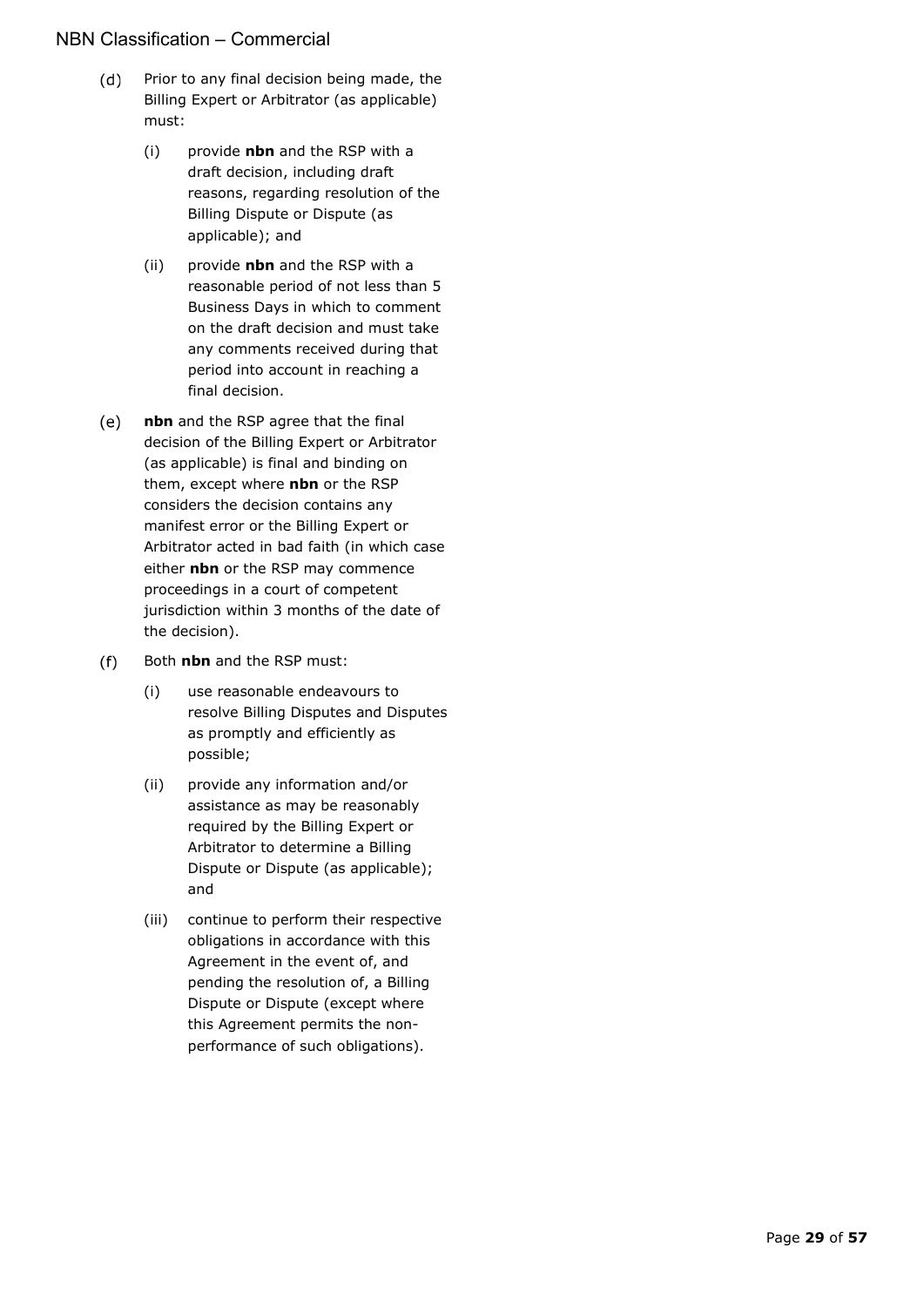#### <span id="page-29-0"></span>**Section E: General Terms**

#### <span id="page-29-1"></span>**14. Notices and contacts**

#### <span id="page-29-2"></span>**14.1 Contacting the RSP**

- $(a)$ **nbn** may only give notices to the RSP by sending a letter (by email) to the RSP's Contact Person (or such other email address that has been notified by the RSP to **nbn** for the purpose of receiving notices on behalf of the RSP).
- $(b)$ The RSP's Contact Person must be authorised to send and receive notices on behalf of the RSP and each Downstream Customer represented by the RSP for the purposes of a Technology Change.

#### <span id="page-29-3"></span>14.2 Contacting nbn

- $(a)$ Subject to clause [14.2\(b\),](#page-29-10) the RSP may only give notices to **nbn** by sending a letter (by email) to **nbn**'s Contact Person (or such other email address that has been notified by **nbn** to the RSP for the purpose of receiving notices on behalf of **nbn**).
- <span id="page-29-10"></span> $(b)$ Any notice sent to **nbn** by the RSP under clause [13.1\(b\)](#page-27-6) must be given to **nbn**'s Chief Legal & Regulatory Officer as specified below (or such other person notified by **nbn** to the RSP from time to time):

Name: Jane Van Beelen

Chief Legal and Regulatory Officer

Email: janevanbeelen@nbnco.com.au

#### <span id="page-29-4"></span>**When a notice is received**

Each notice in connection with this Agreement is taken to be received by the addressee when the email was sent, unless:

- the party sending the email knows or  $(a)$ reasonably ought to suspect that the email and the attached communication were not delivered to the addressee's domain specified in the email address in the contact details; or
- the communication would otherwise be  $(b)$ taken to be received on a day that is not a Business Day or after 5:00pm, in which case it is deemed to be received at 9:00am on the next Business Day.

#### <span id="page-29-5"></span>14.4 Contact details

Each party must ensure that it updates the other party with any changes to the contact details (name and email address) of its:

- $(a)$ Contact Person;
- nominated recipient for the purposes of  $(b)$ receiving notices under this Agreement (where this is not the Contact Person); and
- $(c)$ other relevant contacts, as may be agreed.

#### <span id="page-29-6"></span>**15. Relationships**

#### <span id="page-29-7"></span>**15.1 Relationship between the parties**

- This Agreement does not create a fiduciary (a) relationship between the parties or any agency, partnership or trust.
- $(b)$ The only relationship created under this Agreement between the parties is of supplier and customer. Neither party has the power to bind the other party.

#### <span id="page-29-8"></span>**15.2 Relationships with third parties**

- $(a)$ This Agreement does not create any obligation or legal relationship between **nbn** and any Downstream Customer, Consenting Provider or any other third party (in this clause [15.2,](#page-29-8) **Third Parties**).
- The parties have entered into this  $(b)$ Agreement in their own legal capacity and not as agent or trustee for, or a partner of, any other person and this Agreement does not grant any right or benefit to Third Parties.
- $(c)$ If either party subcontracts any of its obligations under this Agreement or any Deal Module, that party is responsible for all acts and omissions of its subcontractors as if they were those of the party and that party remains liable to the other party for all of its obligations under this Agreement and all acts, defaults, and negligence of any subcontractors as if the acts, defaults and negligence were the party's own.

#### <span id="page-29-9"></span>**16. Warranties**

Each party represents and warrants that, as at the Commencement Date and on each day of the Term:

it is a corporation duly incorporated and  $(a)$ validly existing under the laws of the state or territory in which it is incorporated;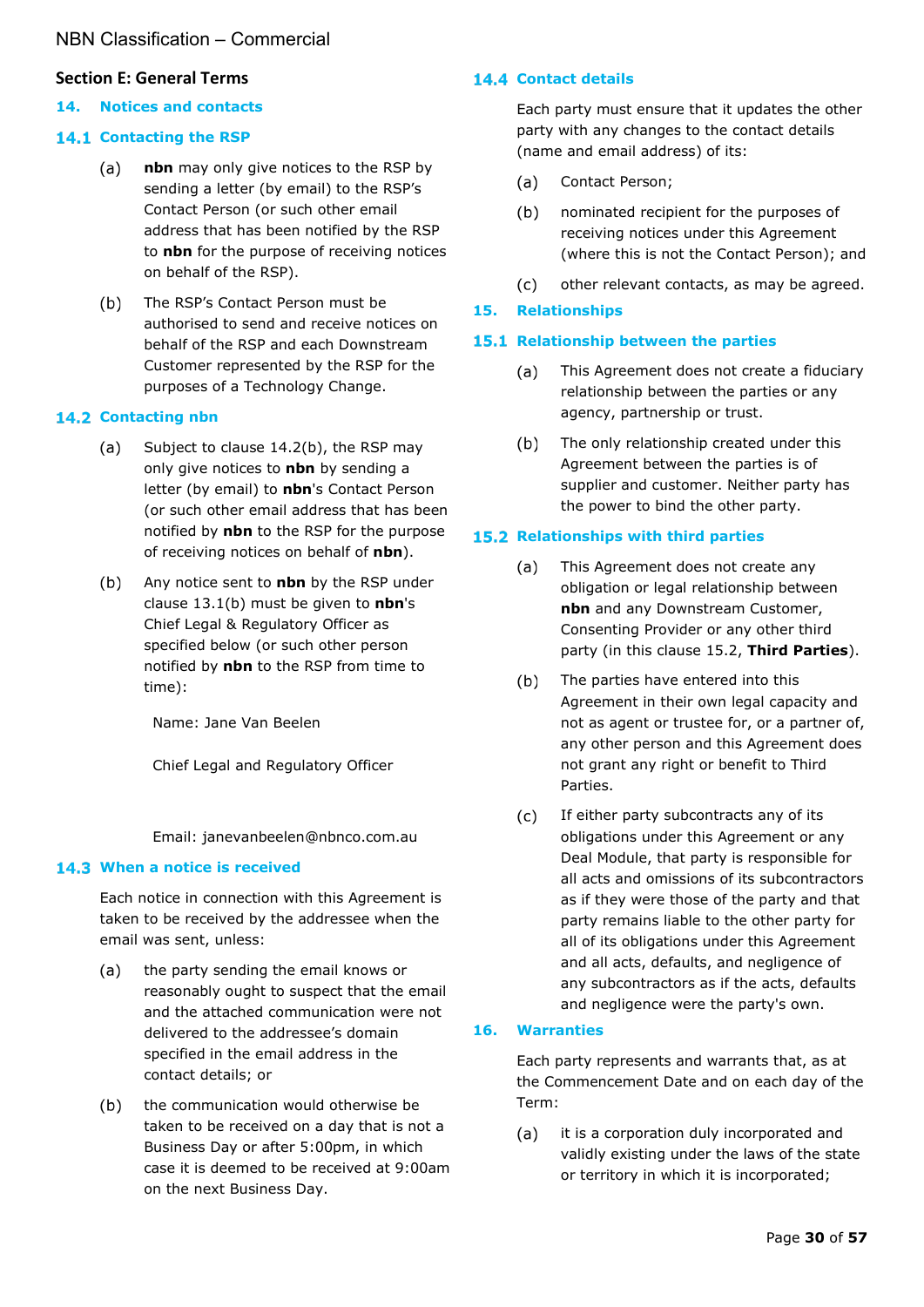- $(b)$ it has all necessary corporate power and authority to enter into this Agreement and to perform its obligations under this Agreement;
- $(c)$ it has taken all necessary action to authorise the execution and performance of this Agreement;
- $(d)$ this Agreement constitutes a legal, valid and binding obligation on it, and is enforceable against it, in accordance with its terms; and
- $(e)$ it is not suffering an Insolvency Event.

#### <span id="page-30-3"></span><span id="page-30-0"></span>**17. Assignment, novation and other dealings**

- If either party proposes to assign, novate  $(a)$ or otherwise transfer or deal in any of its rights or benefits under this Agreement, then it must provide the other party at least 20 Business Days' prior written notice. For the purposes of this clause [17\(a\),](#page-30-3) a Change in Control of a party is deemed to be a transfer of that party's rights under this Agreement and that party must notify the other party to that deemed transfer in accordance with this clause [17.](#page-30-0)
- $(b)$ Any assignment or novation of this Agreement, or any transfer or dealing in any of the rights or benefits under this Agreement (including any deemed transfer of rights):
	- (i) by **nbn**:
		- A. to effect, or as a result of, any sale of the Commonwealth's ownership of **nbn** (in whole or in part);
		- B. to effect, or as a result of, any corporate restructure of **nbn** or any Related Body Corporate of **nbn**; or
		- C. to charge or otherwise encumber any of **nbn**'s assets in the ordinary course of business, including any securitisation of **nbn**'s receivables; or
	- (ii) by the RSP:
		- A. to effect, or as a result of, any corporate restructure of the RSP or any Related Body Corporate of the RSP that does

not change the "ultimate holding company" (as that term is defined in section 9 of the Corporations Act) of the RSP;

- B. as a result of a transfer or issue of any securities listed on any recognised stock or securities exchange; or
- C. to charge or otherwise encumber any of the RSP's assets in the ordinary course of business, including any securitisation of the RSP's receivables (provided the RSP gives prior notice to **nbn** in writing of the relevant proposed encumbrance),

will not be an assignment, novation, transfer or dealing (or deemed transfer) to which clause [17\(a\)](#page-30-3) applies.

#### <span id="page-30-1"></span>**18. Costs, expenses and duties**

- $(a)$ Except where this Agreement provides otherwise, each party is responsible for its own costs and expenses of negotiating, preparing and executing this Agreement and any other instrument executed under this Agreement and complying with its obligations under this Agreement.
- $(b)$ The RSP must pay all stamp duty (including interest, fines and penalties) assessed to be payable on this Agreement, the performance of this Agreement (including the transfer of any property) and any transaction contemplated by it.

#### <span id="page-30-2"></span>**19. Electronic execution and counterparts**

- This Agreement is entered into on the date (a) that the last party executes this Agreement.
- $(b)$ This Agreement may be executed in any number of counterparts and by the parties on separate counterparts. Each counterpart constitutes an original of this Agreement and all together constitute one agreement.
- $(c)$ Any document which must, under this Agreement, be executed or signed by a party may be:
	- (i) executed electronically; and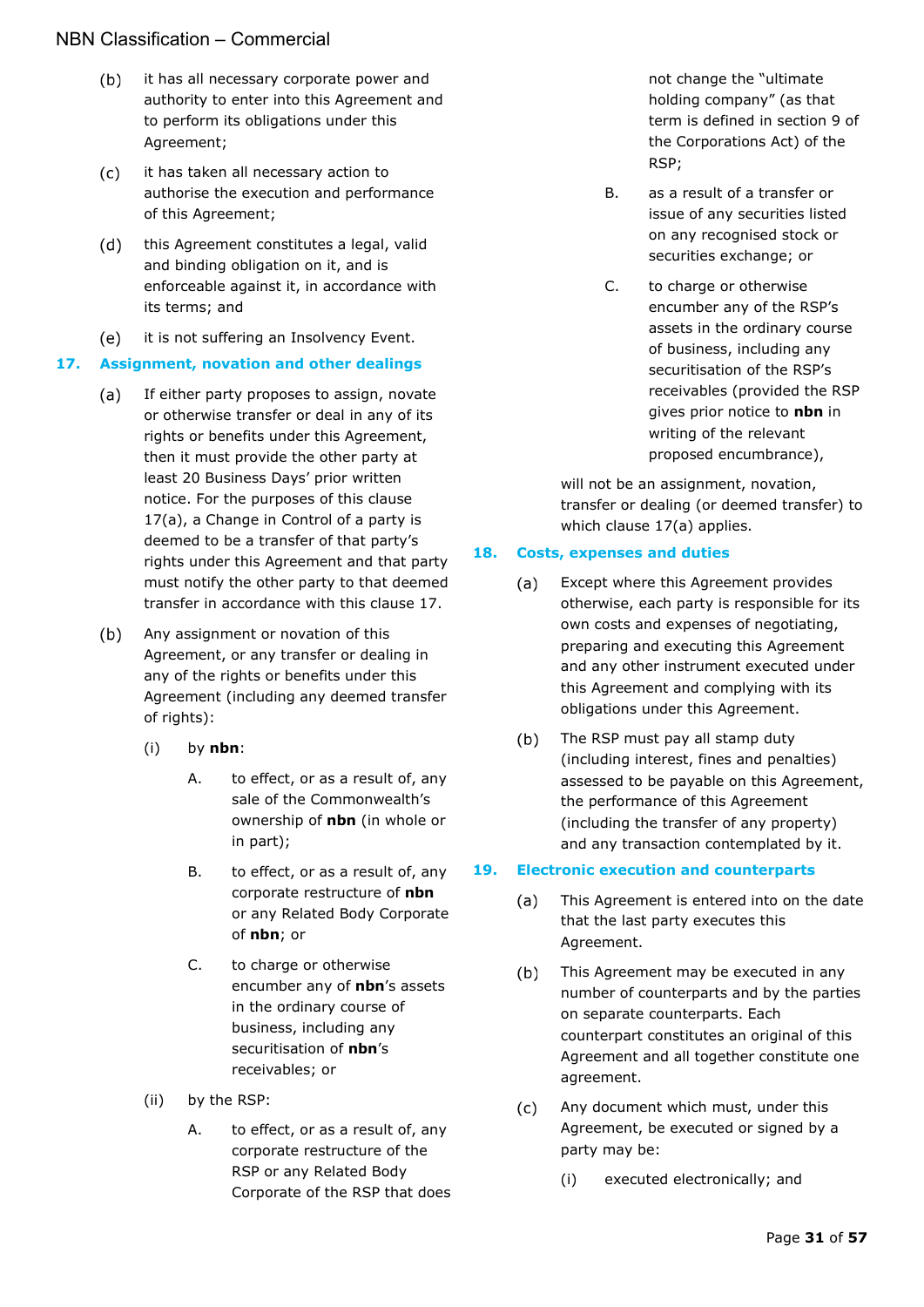(ii) communicated electronically in any manner permitted under clause [14.](#page-29-1)

#### <span id="page-31-0"></span>**20. Variation**

Except as otherwise specified in this Agreement, this Agreement may only be varied, supplemented or replaced by a document signed by **nbn** and the RSP.

#### <span id="page-31-1"></span>**21. Waiver**

- $(a)$ A party will only be deemed to have waived a right or remedy under this Agreement if that waiver is in writing and signed by that party.
- Any failure or delay in exercising or a  $(b)$ single or partial exercise of a right or remedy under this Agreement will not operate as a waiver and will not prevent further exercise of that, or of any other, right or remedy.

#### <span id="page-31-2"></span>**22. Accrued rights**

Expiry or termination of this Agreement by either party does not affect the right of either party to enforce its accrued rights against the other party, except to the extent this Agreement expressly provides otherwise, including as provided in clauses [8.5,](#page-19-1) [9](#page-22-1) and [13](#page-27-0) and **TEC Module A**.

#### <span id="page-31-3"></span>**23. Related Bodies Corporate**

Where 2 or more Related Bodies Corporate enter into this Agreement as the RSP:

- the term "RSP" means all such Related  $(a)$ Bodies Corporate collectively;
- $(b)$ any acceptance of a Proposed Deal Module by the RSP under clause [2.2\(b\)](#page-6-9) will only be effective if accepted by all such Related Bodies Corporate collectively;
- $(c)$ each reference to the "Wholesale Broadband Agreement" or "WBA" in this Agreement and any Deal Module is a reference to each Wholesale Broadband Agreement entered into between **nbn** and any one or more of those Related Bodies Corporate; and
- despite clause [10.3,](#page-25-1) **nbn** may disclose  $(d)$ Confidential Information of each Related Body Corporate which is party to this Agreement, and the "Confidential Information" of that Related Body Corporate under that Related Body Corporate's WBA, to each other Related

Body Corporate which is party to this Agreement.

#### <span id="page-31-4"></span>**24. Governing law and jurisdiction**

- $(a)$ This Agreement is governed by the laws in force in New South Wales.
- <span id="page-31-7"></span> $(b)$ Each party irrevocably and unconditionally:
	- (i) submits to the non-exclusive jurisdiction of the courts of New South Wales, Commonwealth courts having jurisdiction in that state and the courts competent to determine appeals from those courts, with respect to any proceedings that may be brought at any time relating to this Agreement; and
	- (ii) waives any objection it may have now or in the future to the venue of any proceedings, and any claim it may have now or in the future that any proceedings have been brought in an inconvenient forum, if that venue falls within clause [24\(b\)\(i\).](#page-31-7)

#### <span id="page-31-5"></span>**25. Entire Agreement**

This Agreement is the entire agreement between the parties about the matters dealt with in this Agreement and supersedes any prior agreement or understandings between the parties and any prior representation or warranty given or made by a party.

#### <span id="page-31-6"></span>**26. Interpretation**

- $(a)$ The rules of interpretation in this clause [26](#page-31-6) and the definitions in clause [27](#page-32-0) must be applied in this Agreement unless otherwise specified.
- $(b)$ If part of this Agreement is not legally enforceable, that part will be severed from this Agreement. All other parts of the Agreement will continue with full effect.
- $(c)$ The words "such as", "particularly", "principally", "includes", "including" and similar expressions are not used as, nor are they intended to be, interpreted as words of limitation.
- $(d)$ A law includes a constitutional provision, treaty, decree, convention, statute, regulation, legislative instrument, by-law, mandatory code, mandatory standard, mandatory guideline, mandatory directive, order, ordinance, rule, determination,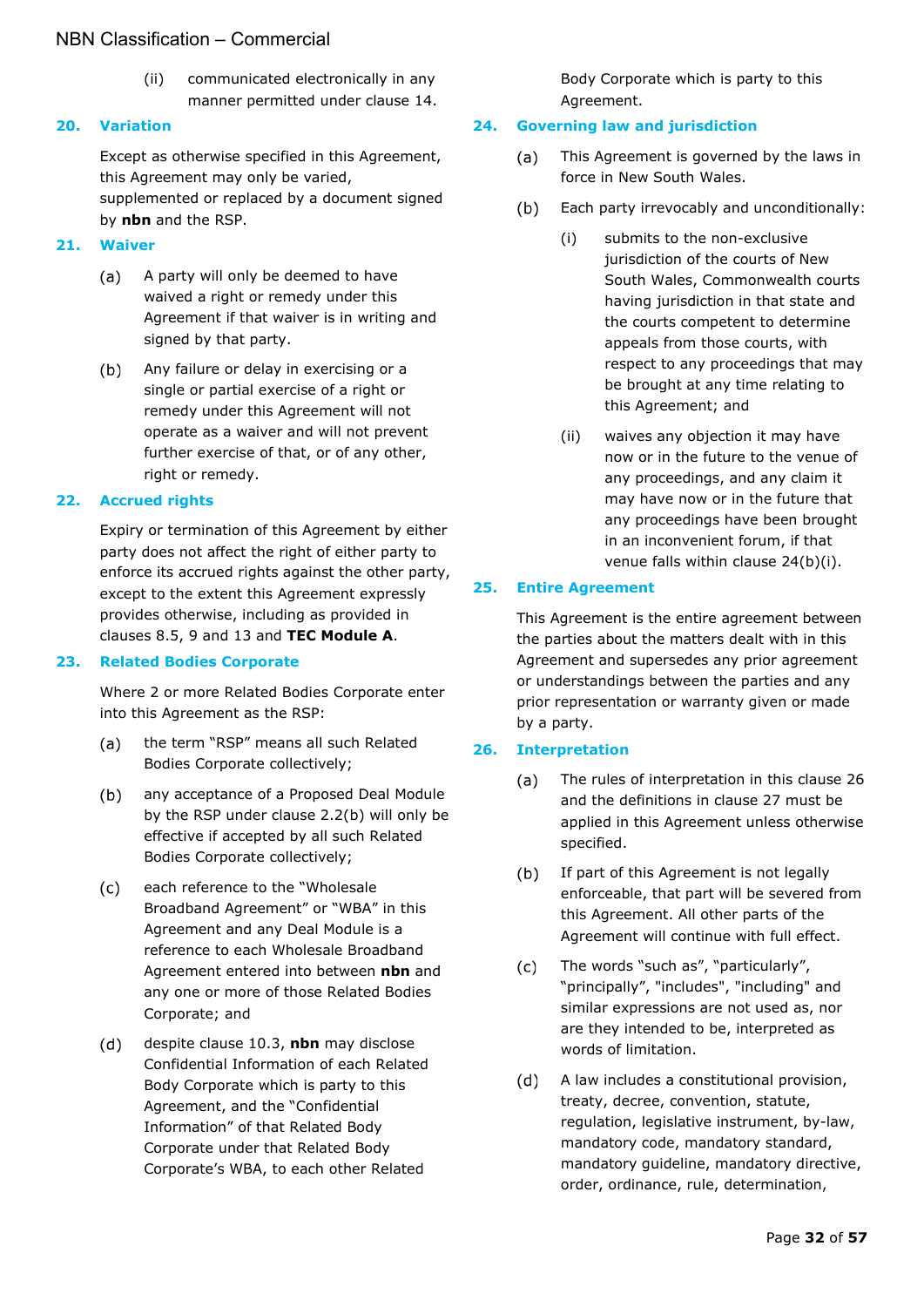ministerial direction, binding restriction of or determination by any Government Agency, statutory rule, judgment, writ, injunction, declaration, rule of common law or equity, or rule of any stock or securities exchange where the relevant party's stocks or securities are listed or quoted and is a reference to that law as amended, consolidated or replaced and includes any regulations and other subordinate instruments made under or in accordance with those laws.

- No rule of construction applies to the (e) disadvantage of a party because that party was responsible for the preparation of this Agreement or a Deal Module, or any part of this Agreement or a Deal Module.
- $(f)$ Headings are for convenience only and do not affect the interpretation of this Agreement.
- $(q)$ The singular includes the plural and vice versa.
- $(h)$ Words that are gender neutral or gender specific include each gender.
- $(i)$ Where a word or phrase is given a particular meaning, other parts of speech and grammatical forms of that word or phrase have corresponding meanings.
- $(i)$ References in a provision of this Agreement to "must", "will", "shall", "agrees to", "is responsible for" and other similar expressions contractually oblige the relevant party to comply with or perform in accordance with that provision.
- $(k)$ "Reasonable endeavours" or any similar expression does not require the payment of money or the provision of any financial benefit.
- $(1)$ "Reasonably practicable" or any similar expression does not require a party to take action if the cost of taking that action is, on balance, unreasonable in the prevailing circumstances.
- When the day on which something must be done is not a Business Day, that thing must be done on the following Business Day.
- $(n)$ A reference to:
- (i) obligations, liabilities, representations, undertakings or agreements of the RSP that are assumed or made by more than one person, those obligations, liabilities or representations assumed or made on their part and the undertakings and agreements on their part contained or implied in this Agreement bind them jointly and each of them severally and any right conferred on more than one person benefits them jointly and severally;
- (ii) a person includes an individual, partnership, joint venture, governmental agency or authority, association, trust, corporation or other body corporate;
- (iii) a person includes its agents, successors and permitted assigns;
- (iv) Contracted End User or End User includes a reference to a prospective Contracted End User or prospective End User (respectively), where the context requires;
- (v) a document includes all amendments to that document;
- (vi) a clause, term, party, module, schedule or attachment in a part of this Agreement is a reference to a clause, term, party, module, schedule or attachment to the relevant part of this Agreement;
- (vii) an agency or body if that agency or body ceases to exist or is reconstituted, renamed or replaced or has its powers or function removed (obsolete body), means the agency or body which performs most closely the functions of the obsolete body; and
- (viii) a monetary amount is to that amount in Australian dollars and all amounts payable in connection with this Agreement are payable in Australian dollars.

## <span id="page-32-0"></span>**27. Definitions**

**90 Day Bank Bill Swap Rate** for any period means: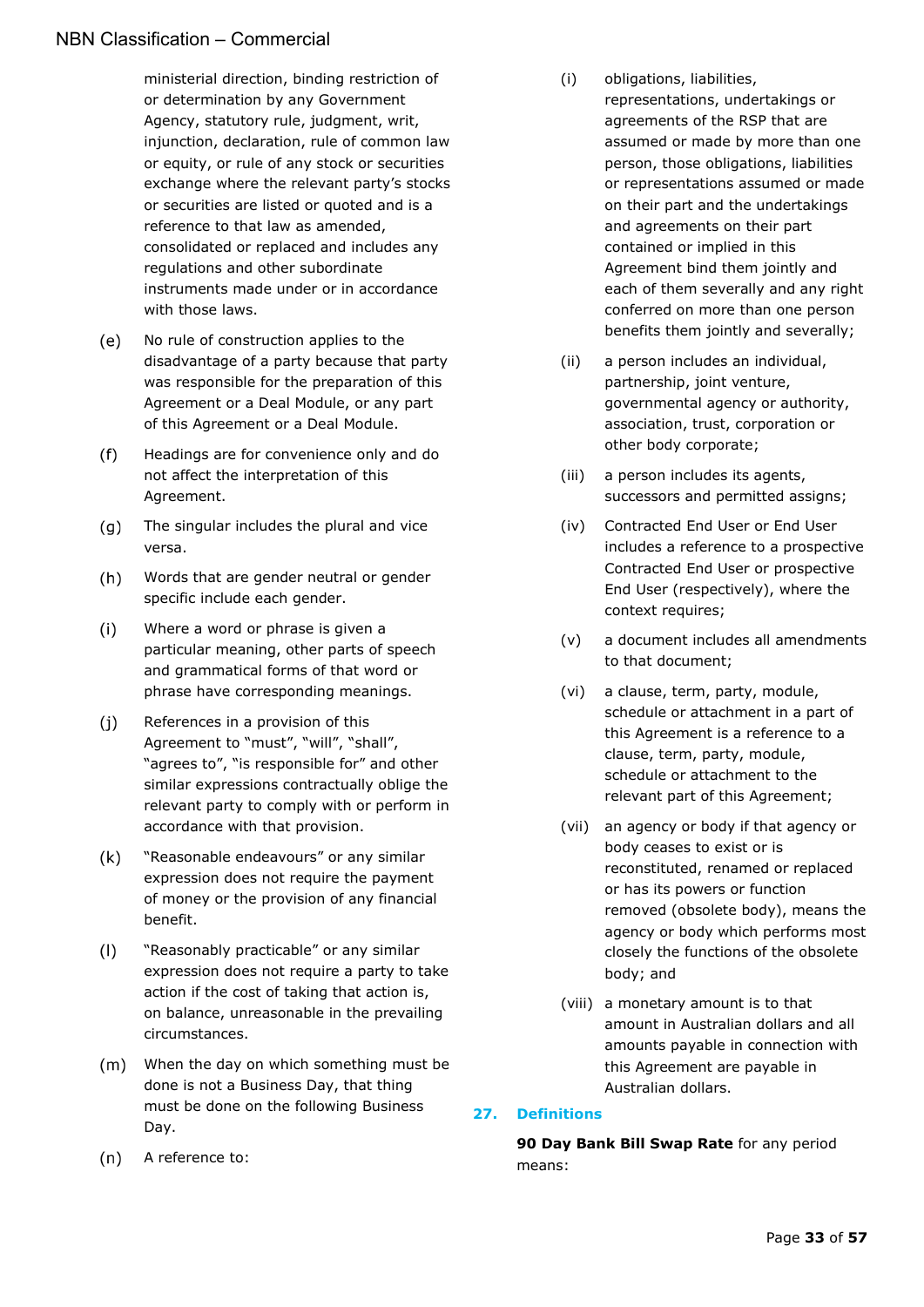- $(a)$ the rate which is the average of the bid rates shown at or about 10.30 am (Sydney time) on page "BBSY" on the Reuters Monitor System on the first day of that period for a term equal to 90 calendar days; and
- $(b)$ if:
	- (i) the rate referred to in paragraph (a) of this definition is replaced or the service referred to in paragraph (a) of this definition ceases to be available; or
	- (ii) the basis on which the rate referred to in paragraph (a) of this definition is calculated or displayed changes after the date of this Agreement and **nbn** determines that the rate ceases to reflect **nbn**'s cost of funding to the same extent as at the date of this Agreement,

the rate determined by **nbn**, acting reasonably, to be the appropriate equivalent rate having regard to prevailing market conditions.

Rates will be expressed as a yield percent per annum to maturity and if necessary will be rounded up to the nearest fourth decimal place.

**ACCC** means the Australian Competition and Consumer Commission.

**ACMA** means the Australian Communications and Media Authority.

**Adjustment Event** has the meaning given in the GST Law.

**Advisory Notice** has the meaning given in section 151AQB of the Competition and Consumer Act.

#### **After Hours Installation Appointment** an Appointment set for a period between:

- 5:00pm to 9:00pm on a Business Day; (a)
- 8:00am to 12:00pm on a Saturday or  $(b)$ Sunday; or
- $(c)$ 1:00pm to 5:00pm on a Saturday or Sunday.

**Agreement** means this agreement as amended from time to time in accordance with its terms, including any appendices, annexures, schedules, exhibits or attachments to it, and the Credit Policy.

**Appointment** means an appointment period in which **nbn** performs **nbn** Activities in respect of a Premises.

**Arbitrator** has the meaning given in clause [13.2\(b\).](#page-27-7)

**Billing Dispute** has the meaning given in clause  $8.5(b)$ .

**Billing Dispute Notice** has the meaning given in clause [8.5\(b\).](#page-19-4)

**Billing Expert** means a person who is an auditor qualified under Australian law and appointed under clause [8.5.](#page-19-1)

**Break Amount** means, for a Premises, the amount calculated as follows:

- if the Technology Change in respect of that (a) Premises is in the planning phase at the time of the relevant cancellation or termination (as determined by **nbn**, acting reasonably), \$750;
- $(b)$ if the Technology Change in respect of that Premises is in the design phase at the time of the relevant cancellation or termination (as determined by **nbn**, acting reasonably), \$2,050;
- $(c)$ if the Technology Change in respect of that Premises is in the build phase at the time of the relevant cancellation or termination (as determined by **nbn**, acting reasonably), 85% of the Premises Amount; and
- $(d)$ if the Date of Practical Completion has occurred at the time of the relevant cancellation or termination, the Premises Amount less the total of all Revenue Credit Amounts attributable to that Premises (calculated as at the time of the relevant cancellation or termination).

**Business Day** means a day which is not a Saturday, Sunday, bank holiday or public holiday in the States or Territories where the relevant works or tasks are being carried out.

**Carriage Service Provider** has the meaning given in section 87 of the Telecommunications Act.

**Carrier** has the meaning given in section 7 of the Telecommunications Act.

**Centralised Deployment** has the meaning given in the WBA.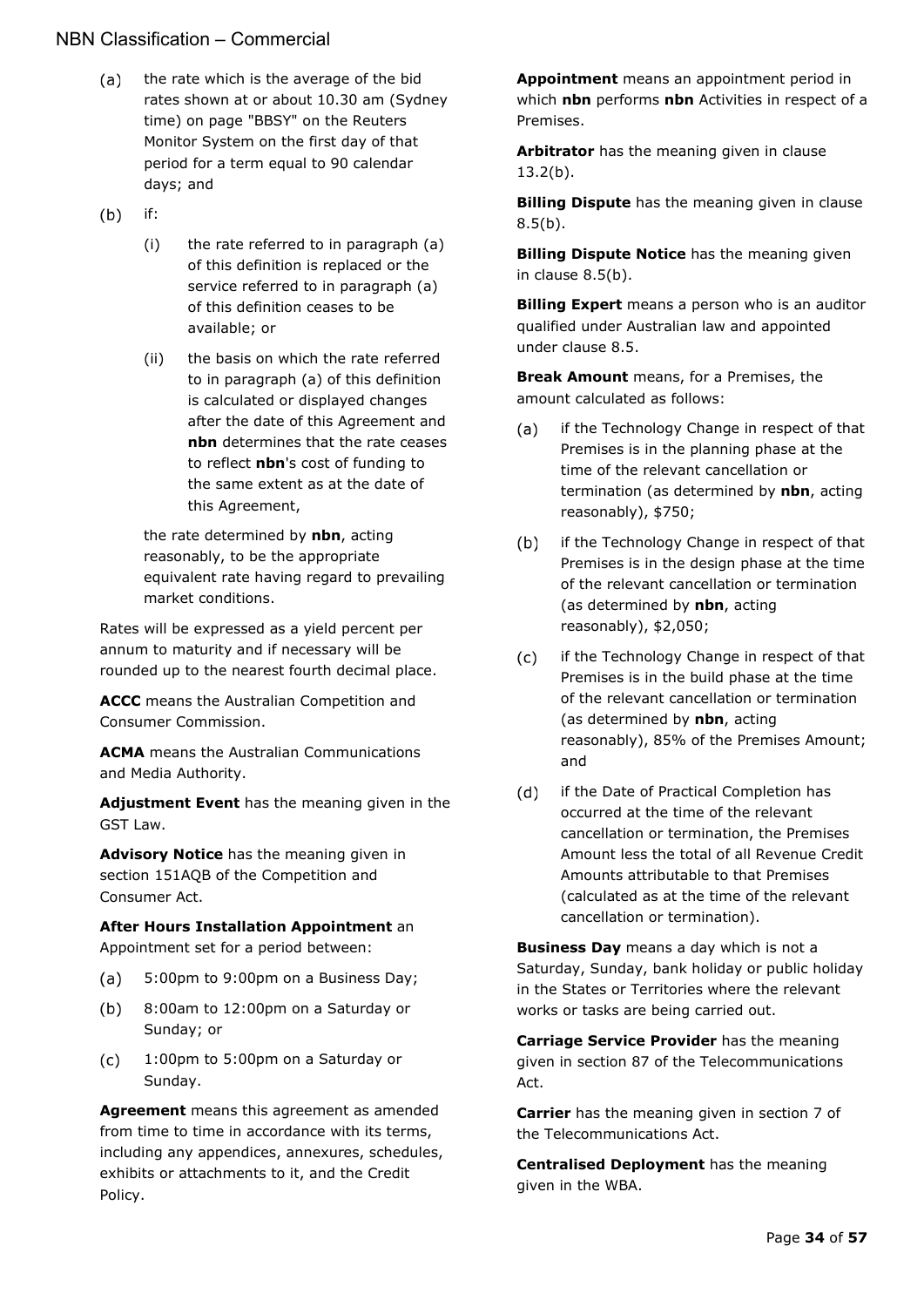**Change in Control** has the meaning given in the WBA.

**Chosen Technology** means, in respect of a Premises, the chosen access technology for the Premises as set out in the relevant Deal Module.

**Claim** means any claim, allegation, cause of action, proceeding, suit or demand made however it arises and whether it is present or future, fixed or unascertained, actual or contingent.

**Commencement Date** means the later of:

- $(a)$ the TECv7 Transition Date;
- $(b)$ the date on which **nbn** signs a variation to the section 87B undertaking that was originally accepted by the ACCC on 8 October 2019; and
- the date that this Agreement is executed.  $(c)$

**Common Property** means any real property or part thereof which is owned or managed by a third party strata body, managing corporation or other similar entity, or which is otherwise common to, accessible by, or shared between, two or more separately owned or occupied Premises to which **nbn** may require access.

**Commonwealth** means the Commonwealth of Australia.

**CommsAlliance** means Communications Alliance Ltd.

**Competition and Consumer Act** means the *Competition and Consumer Act 2010 (Cth).* 

**Competition Notice** has the meaning given in section 151AB of the Competition and Consumer Act.

**Confidential Information** means this Agreement and all:

- information of a party or any of its Related (a) Bodies Corporate relating to or arising from this Agreement;
- $(b)$ information, which, either orally or in writing, is designated or indicated as being proprietary or confidential information, or is by its nature confidential, or that the party receiving the information knows, or ought to know, is confidential;
- $(c)$ trade secrets or other types of information of a party or any of its Related Bodies Corporate which are capable of protection

at law or equity as confidential information;

- $(d)$ information from a third party, where a party is advised by the other party that such information is confidential or the party has knowledge that the information disclosed by the third party is subject to a duty of confidence to the other party; and
- $(e)$ information derived or produced, partly or wholly, from the information referred to above (except where **nbn** aggregates the information with other information of a similar or related nature, such that the RSP and End Users cannot be identified by the aggregated information or any part of it),

whether the information was disclosed:

- $(f)$ orally, in writing or in electronic or machine readable form;
- before on or after the Commencement  $(q)$ Date; or
- $(h)$ in the course of discussions between the parties,

in each case which is not in the public domain (except where the information is public as a result of any breach of this Agreement).

**Confidentiality Consent** has the meaning given in clause [4.9\(c\).](#page-14-4)

**Consenting Provider** has the meaning given in clause [4.9\(c\)\(i\).](#page-14-5)

**Consequential Loss** means Loss which:

- does not arise directly, or naturally in the  $(a)$ usual course of things, from the breach, action or inaction in question; or
- $(b)$ constitutes loss of profit, loss of anticipated profit, loss of opportunity or anticipated savings, loss of revenue, loss or impairment of credit rating, loss of data, loss of business opportunities and loss of or damage to reputation or goodwill even if such loss arises directly or naturally in the usual course of things from that breach, action or inaction,

but does not include the following Losses to the extent that they arise directly, or naturally in the usual course of things, from the breach, action or inaction in question: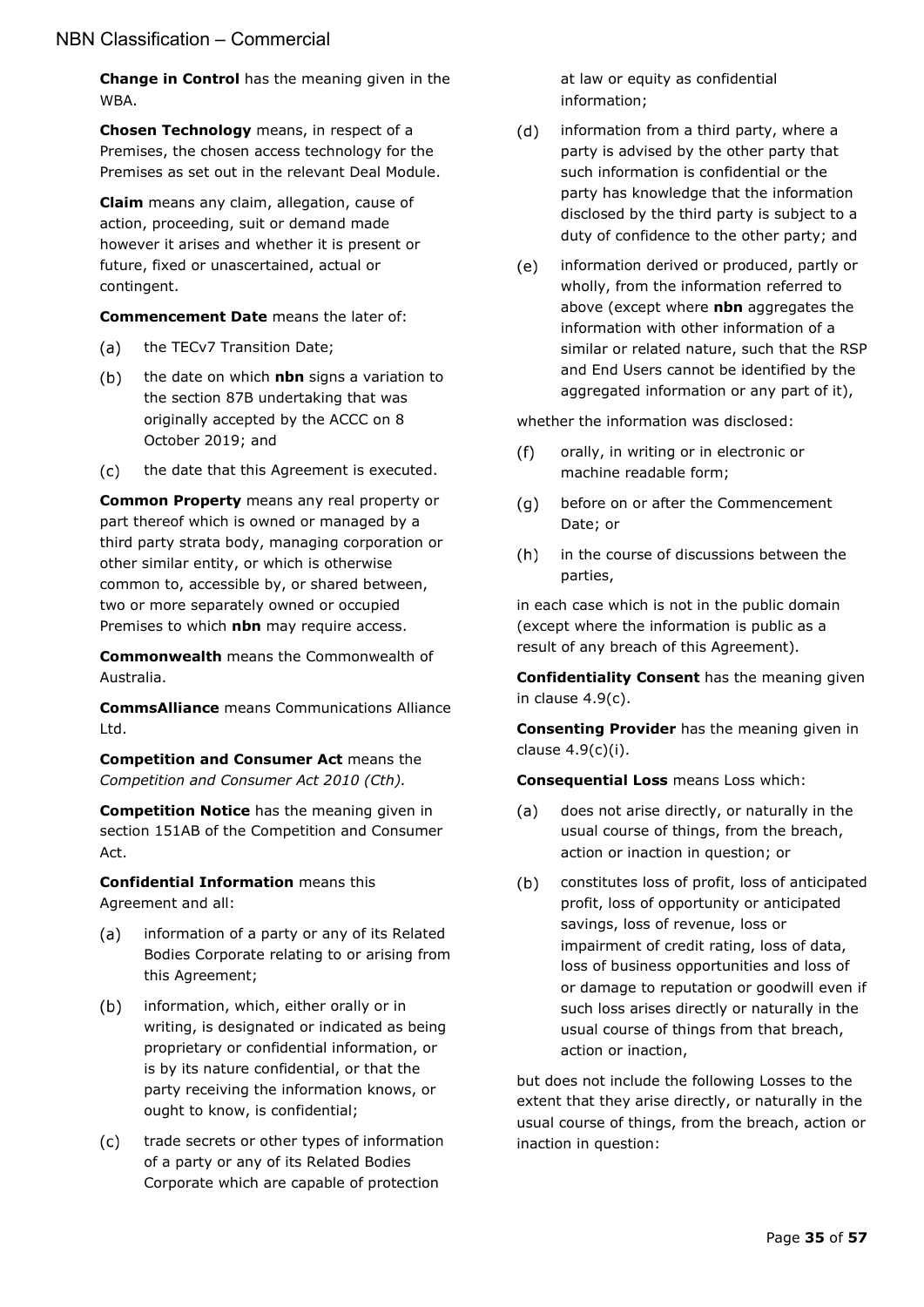- $(c)$ reasonable costs incurred in remedying the impact of the breach, action or inaction in question;
- $(d)$ reasonable overtime and related expenses (including travel, lodging and wages); and
- payments or penalties imposed by any  $(e)$ Government Agency.

**Contact Person** means, for each party in respect of a Deal Module, the contact person nominated by that party in that Deal Module (or as otherwise notified in writing to the other party).

**Content Service Provider** has the meaning given in section 97 of the Telecommunications Act.

**Contracted End User** has the meaning given in the WBA.

**Corporations Act** means the *Corporations Act 2001* (Cth).

**Credit Policy** means the Credit Policy applicable to the **nbn**™ Technology Extension Contract which forms part of this Agreement, as provided by **nbn** to the RSP from time to time.

**Credit Risk** has the meaning given in the Credit Policy.

**Date of Practical Completion** has the meaning given in clause [4.4\(a\).](#page-12-8)

**Deal Module** has the meaning given in clause [2.2\(d\).](#page-6-10)

**Default** means a failure, inability to or refusal by a party to comply with the terms of this Agreement.

**Deferred Charge** means, in respect of a Deal Module, the amount calculated as such in accordance with that Deal Module.

**Deferred Charge Payment** means in respect of a Deal Module, the amount calculated as such and payable in accordance with that Deal Module.

**Deferred Premises Amount** means, in respect of a Premises, the deferred premises amount specified for that Premises in the applicable Deal Module.

**Delay Amount** means, in respect of a Premises, an amount equal to the Deferred Premises Amount for that Premises divided by the number of calendar days in the term of the relevant Deal Module each as at the relevant date on which this Agreement requires calculation of the Delay Amount.

**Dispute** has the meaning given in clause [13.1\(a\).](#page-27-8)

**Downstream Claim** means a Claim against **nbn**, any of its Related Bodies Corporate or any of their respective Personnel by a Downstream Customer or any of their respective Related Bodies Corporate in connection with this Agreement.

**Downstream Claimant** means a person who makes a Downstream Claim.

**Downstream Contract** means an agreement pursuant to which a Downstream Service Provider or Contracted End User acquires or has agreed to acquire (or another End User is the ultimate recipient of) an RSP Product or Downstream Product.

**Downstream Customer** means any actual or prospective Downstream Service Provider or End User of the RSP.

**Downstream Product** has the meaning given in the WBA.

**Downstream Service Provider** has the meaning given in the WBA.

**Due Date** has the meaning given in clause [8.3\(a\).](#page-18-10)

**Eligible Data Breach** has the meaning given in the *Privacy Act 1988* (Cth).

**End User** has the meaning given in the WBA.

**End User Connection** means the connection and activation of a Product or service to be supplied by **nbn** in respect of a Premises.

**Early Charge Payment** has the meaning given in clause [7.3\(d\).](#page-17-10)

**Expanded Revenue Pool** has the meaning given in clause [4.9\(d\).](#page-14-6)

**Expanded Revenue Premises** has the meaning given in clause [4.9\(b\).](#page-13-7)

**Failed Appointment Charges** means:

- \$75 for:  $(a)$ 
	- (i) a Late Cancellation (Site Visit Required); or
	- (ii) a Missed Appointment; or
- $(b)$ \$150 for: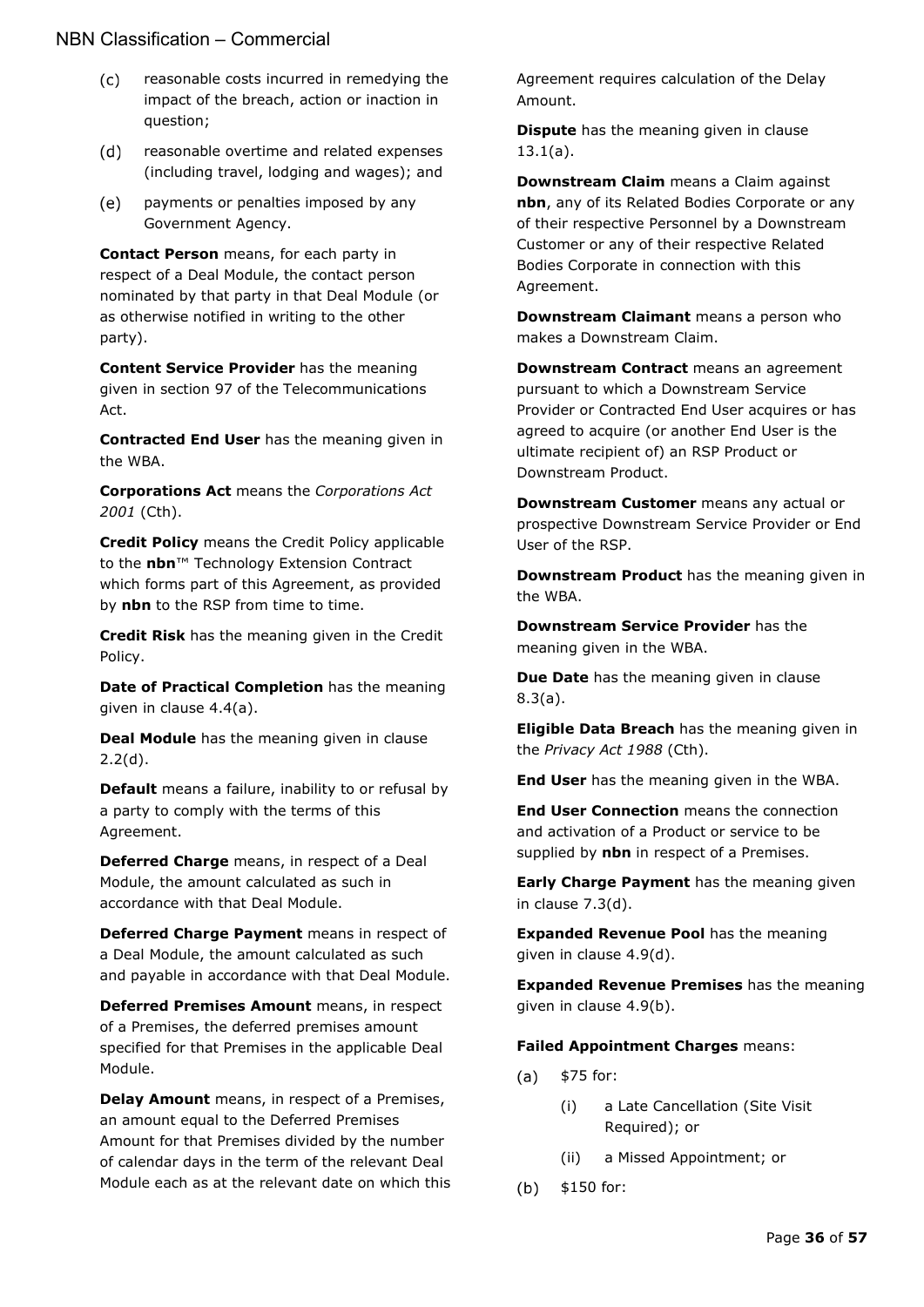- (i) a Late Cancellation (After Hours Installation Appointment); or
- (ii) a Missed Appointment (After Hours Installation Appointment).

**Financial Security** has the meaning given in the Credit Policy.

**Force Majeure Event** has the meaning given in the WBA, save that any references to 'this Agreement' are references to this Agreement.

**Government Agency** means any court or tribunal of competent jurisdiction or any agency, authority, board, department, government, instrumentality, ministry, official or public or statutory person of the Commonwealth or of any State or Territory of Australia, and any local or municipal government or governmental bodies.

**GST** has the meaning given in the GST Law.

**GST Law** means the *A New Tax System (Goods and Services Tax) Act 1999 (Cth)*, as amended from time to time.

**Indicative Delivery Window** means, for a Premises, an estimate of the number of Business Days expected to complete the **nbn** Activities after receipt by **nbn** of the Minimum Required Information.

**Industry Code** means an industry code developed and registered with the ACMA under Part 6 of the Telecommunications Act.

**Industry Standard** means an industry standard determined by the ACMA under Part 6 of the Telecommunications Act.

**Input Tax Credit** has the meaning given in the GST Law.

**Insolvency Event** means the occurrence of any one or more of the following events in relation to a person:

- $(a)$ an order is made that it be wound up, declared bankrupt or that a provisional liquidator or receiver or receiver and manager be appointed;
- $(b)$ a liquidator or provisional liquidator is appointed;
- $(c)$ an administrator is appointed to it under sections 436A, 436B or 436C of the Corporations Act;
- $(d)$ a Controller (as defined in section 9 of the Corporations Act) is appointed to it or any of its assets;
- $(e)$ it enters into an arrangement or composition with one or more of its creditors (in their capacities as creditors) and that arrangement or composition is not terminated within 10 Business Days, or an assignment for the benefit of one or more of its creditors (in their capacities as creditors), in each case other than to carry out a reconstruction or amalgamation while solvent;
- $(f)$ it proposes a winding-up, dissolution or reorganisation, moratorium, deed of company arrangement or other administration involving one or more of its creditors (in their capacities as creditors), or it proposes a standstill arrangement or composition with one or more of its creditors (in their capacities as creditors) and that standstill, arrangement or composition is not terminated within 10 Business Days;
- it is insolvent as disclosed in its accounts  $(q)$ or otherwise, states that it is insolvent, is presumed to be insolvent under an applicable law (including under sections 459C(2) or 585 of the Corporations Act) or otherwise is, or states that it is, unable to pay all its debts as and when they become due and payable;
- $(h)$ it is taken to have failed to comply with a statutory demand as a result of section 459F(1) of the Corporations Act;
- $(i)$ a notice is issued under sections 601AA or 601AB of the Corporations Act and not withdrawn or dismissed within 21 calendar days;
- $(i)$ a writ of execution is levied against it or a material part of its property which is not dismissed within 21 calendar days;
- $(k)$ it ceases to carry on business or threatens to do so; or
- anything occurs under the law of the  $(1)$ Commonwealth or any Australian State or Territory which has a substantially similar effect to any of the events set out in the above paragraphs of this definition.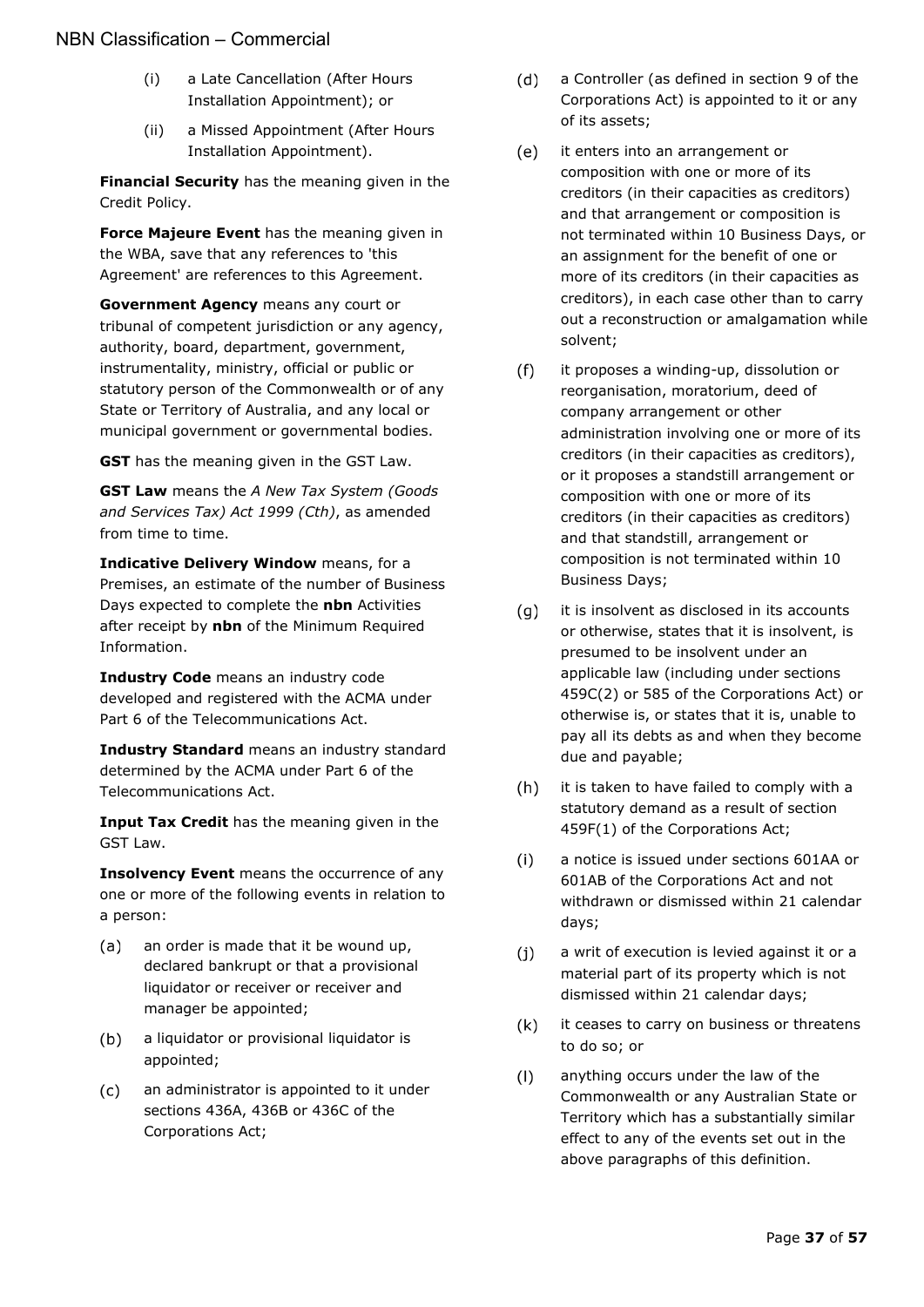**Instalment** means each instalment identified in the relevant Deal Module in respect of Upfront Charges.

**Intellectual Property Rights** has the meaning given in the WBA.

#### **Invoice Event** means for:

- $(a)$ each Instalment, subject to clause [8.7\(c\)\(iv\):](#page-21-3)
	- (i) for an Upfront (Pre-Build) Charge, the date identified in the relevant Deal Module;
	- (ii) for each Premises with an Upfront (Post-Completion) Charge, the earliest date identified in the relevant Deal Module following the Date of Practical Completion for that Premises; or
	- (iii) for an Upfront (Staggered) Charge, the dates identified in the relevant Deal Module;
- $(b)$ the Deferred Charge (and Deferred Charge Payment), the date identified in the relevant Deal Module, subject to clause [8.7\(c\)\(iv\);](#page-21-3)
- $(c)$ a Break Amount, the anniversary of the Module Commencement Date immediately following the incurring of the Break Amount (or such other dates agreed by the parties);
- $(d)$ any Third Party Access Charges, the anniversary of the Module Commencement Date immediately following the incurring of the Third Party Access Charge (or such other dates agreed by the parties);
- $(e)$ Failed Appointment Charges, the last day of the calendar month during which the RSP's obligation under this Agreement to pay that Failed Appointment Charge first arises;
- $(f)$ an Early Charge Payment, the date on which the RSP requests under clause [7.3\(d\)](#page-17-10) for **nbn** to issue an invoice for the Early Charge Payment;
- $(q)$ any interest payable under clause  $8.7(c)(v)$ , the last day of each calendar month for which the relevant Overdue Amount remains unpaid; and

 $(h)$ for any of the above payment obligations, immediately upon expiry or termination of this Agreement.

**Late Cancellation (After Hours Installation Appointment)** means the cancellation of an After Hours Installation Appointment where **nbn** receives the request to cancel the activity less than 24 hours prior to the scheduled Appointment start time.

**Late Cancellation (Site Visit Required)**  means the cancellation of an Appointment where **nbn** receives the request to cancel the activity less than 1 Business Day prior to the scheduled Appointment start time.

**Liability Cap** means in aggregate in respect of this Agreement, any Previous TEC and all Deal Modules:

- $(a)$ in the case of **nbn**, \$5,000,000; and
- in the case of the RSP, \$5,000,000.  $(b)$

**Loss** means losses, damages, liabilities, charges, expenses, compensation, fine, penalty, payment outgoings or costs and all related costs and expenses (including reasonable legal fees and reasonable costs of investigation, litigation, settlement, judgment, appeal, interest and penalties) of any nature or kind, however it arises and whether it is present or future, fixed or unascertained, actual or contingent.

**Material** means any material (including technical and marketing material) provided or otherwise made available by or on behalf of a party under this Agreement.

**Material Default** means, a Default which:

- $(a)$ itself, or when combined with other Defaults, is a material breach of this Agreement or the relevant Deal Module; or
- $(b)$ is expressly specified to be a Material Default in this Agreement or the Deal Module.

**Minimum Required Information** means the information identified as such in the Deal Module.

**Missed Appointment** means the failure of the RSP, Consenting Provider or the Downstream Customer (or their authorised representatives) to be present from the beginning of a scheduled appointment window agreed between **nbn** and the RSP or the Downstream Customer during the attendance by Personnel of **nbn** at a Premises.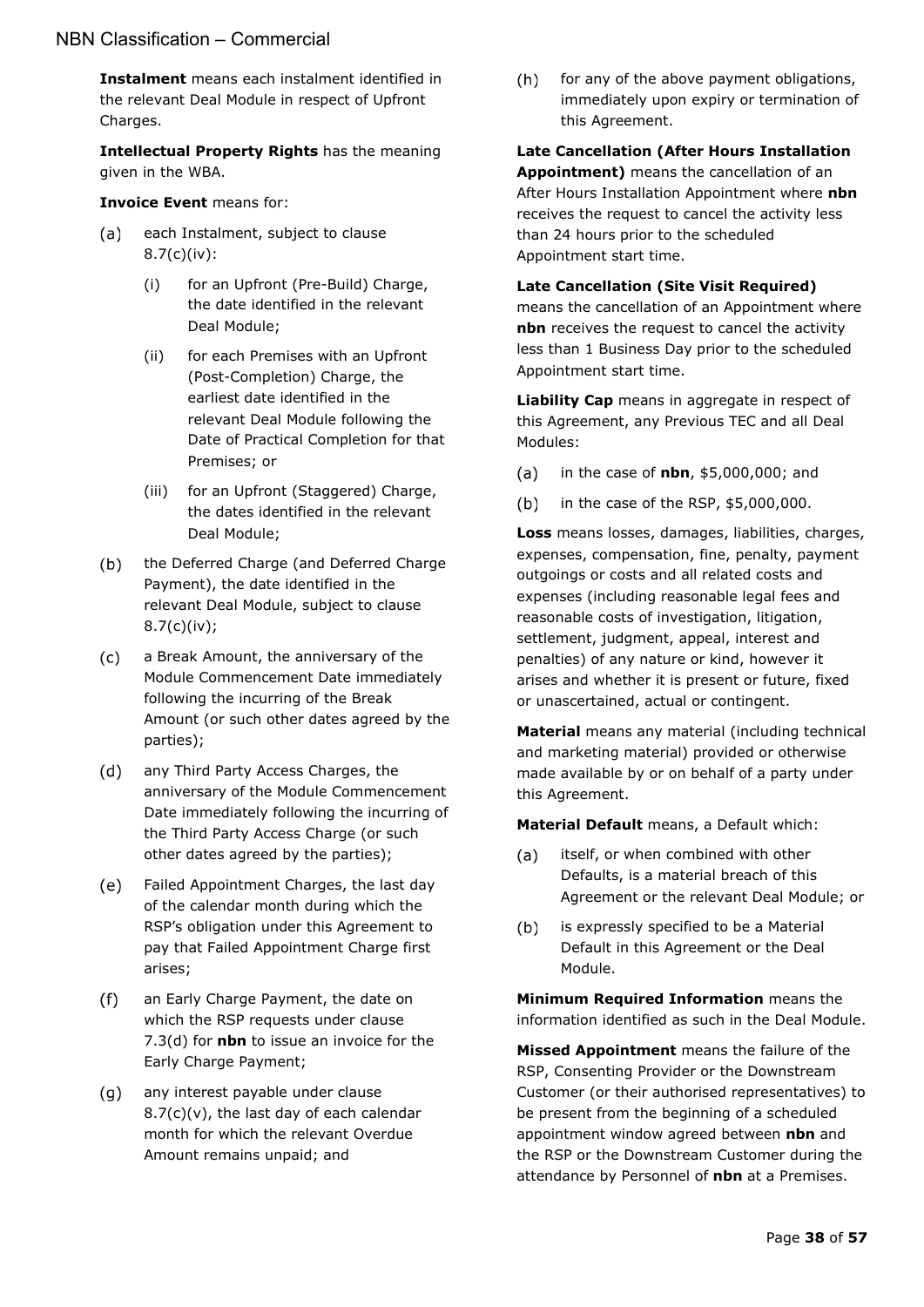#### **Missed Appointment (After Hours**

**Installation Appointment)** means the failure of the RSP, Consenting Provider or the Downstream Customer (or their authorised representatives) to be present from the beginning of a scheduled window agreed between **nbn** and the RSP or the Downstream Customer during the attendance by Personnel of **nbn** at a Premises for an After Hours Installation Appointment.

**Module Commencement Date** means, in respect of a Deal Module, the module commencement date set out in that Deal Module.

**Module Expiry Date** means, in respect of a Deal Module, the later of:

- the expiry date set out in that Deal  $(a)$ Module; and
- $(b)$ the date by which **nbn** and the RSP have completed all of their respective obligations under the relevant Deal Module (and under this Agreement in respect of that Deal Module).

**Multi-Premises Site** has the meaning given in the WBA.

**nbn Activities** means, in respect of a Deal Module, the activities required of **nbn** to perform the Technology Change, including:

- $(a)$ the planning, design and build of certain infrastructure required for the **nbn**™ Network to be made available to **nbn**'s customers by means of the Chosen Technology at the Premises; and
- $(b)$ any other activities specified as **nbn**  Activities in that Deal Module,

but does not include any End User Connections or the supply of any Ordered Products.

**NBN Companies Act** means the *National Broadband Network Companies Act 2011* (Cth).

**nbn™ Deals Manual** means the document developed and made available by **nbn** to retail service providers from time to time detailing specified business rules in relation to this Agreement (including where referred to by such other name that **nbn** gives that document from time to time).

**nbn™ Network** has the meaning given in the WBA.

**New TEC** means a new agreement that **nbn** offers as a replacement for, or successor to, this Agreement.

**Non-Discrimination Obligations** means the obligations imposed on **nbn** pursuant to sections 152AXC and 152AXD of the Competition and Consumer Act.

**NTD** has the meaning given in the WBA.

**OH&S Law** means all laws and legislative requirements relating to occupational health & safety.

**Other RSP** has the meaning given in the WBA.

**Ordered Product** has the meaning given in the WBA.

**Original Technology** means, in respect of a Deal Module, the access technology **nbn** deployed or planned to deploy to serve the Premises prior to the parties entering into this Agreement, as set out in that Deal Module.

**Personal Information** has the meaning given in the *Privacy Act 1988* (Cth).

**PDF Terms** means the document entitled "Product Development Forum Terms" as entered into by the parties.

**Personnel** means, in relation to a party or third party, that party's officers, employees, agents, contractors, subcontractors and consultants.

**Premises** means, in respect of a Deal Module, the premises which are the subject of the Technology Change as specified in that Deal Module and varied in accordance with this Agreement.

**Premises Amount** means, in respect of a Premises, the sum of the Deferred Premises Amount and Upfront Premises Amount.

**Previous TEC** means any prior version of an **nbn**™ Technology Extension Contract executed by the parties that is not this agreement, including any deal modules formed under any such agreement other than deal modules that the parties agree will be treated as Deal Modules for the purpose of this Agreement.

**Privacy Laws** means all laws pertaining to privacy, protection for personal information and protection of information contained in communications, applicable in Australia including:

the *Privacy Act 1988* (Cth); and $(a)$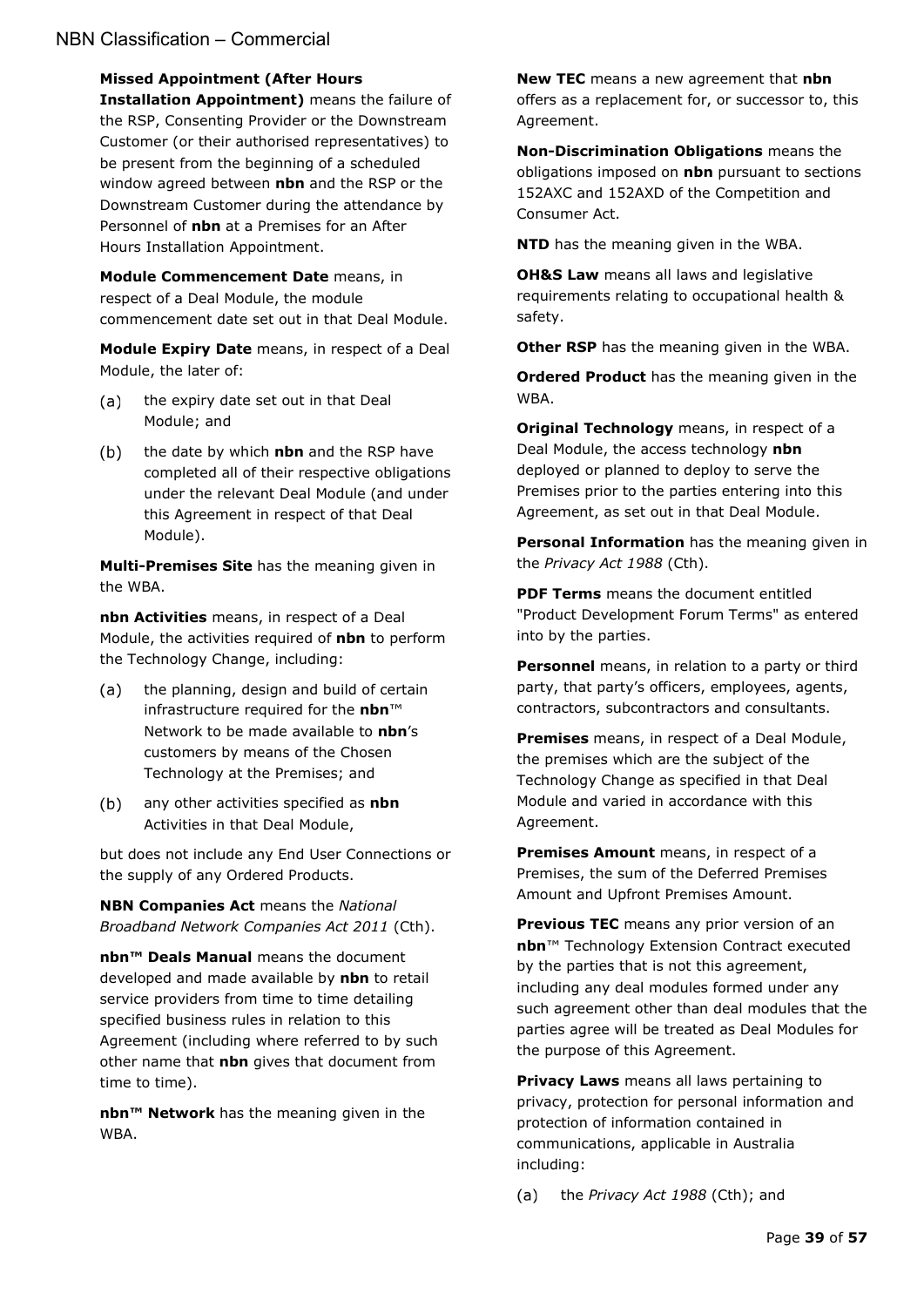$(b)$ Part 13 of the Telecommunications Act.

**Product** has the meaning given in the WBA.

**Proposed Deal Module** has the meaning given in clause [2.1\(a\).](#page-6-11)

**Ready to Connect** in respect of a Premises means:

- (a) that Premises is Serviceable by means of the Chosen Technology; or
- that Premises would be Serviceable if the  $(b)$ relevant Premises was located in a region that had been determined by **nbn** as being ready for service by the **nbn**™ network.

**Refund Amount** means, in respect of a Premises, an amount calculated as follows:

- $(a)$ where that Premises is subject to an Upfront (Pre-Build) Charge or Upfront (Post-Completion) Charge, an amount equal to the Upfront Premises Amount (excluding any Early Charge Payment) paid in respect of that Premises;
- where that Premises is subject to an  $(b)$ Upfront (Staggered) Charge, an amount equal to:
	- (i) any Instalments (excluding any Early Charge Payment) paid under that Deal Module; multiplied by
	- (ii) the proportion of the affected Premises' Upfront Premises Amount (excluding any adjustments from an Early Charge Payment) as against the total Upfront (Staggered) Charge.

*By way of example only, consider the cancelled Premises has an Upfront Premises Amount of \$30,000 and the total Upfront (Staggered) Charge is \$300,000. If at the date of cancellation, the RSP has paid Instalments totalling \$100,000, then the Refund Amount for the cancelled Premises would be \$10,000 (being \$100,000 x (\$30,000 ÷ \$300,000).* 

**Regulator** means, as the context requires:

the Commonwealth Government minister  $(a)$ responsible for administering Part XIB and/or Part XIC of the Competition and Consumer Act;

- $(b)$ the Commonwealth Government minister responsible for administering the Telecommunications Act;
- $(c)$ the ACCC;
- $(d)$ the ACMA;
- $(e)$ the Telecommunications Industry Ombudsman; and
- $(f)$ any other Commonwealth Government minister, Government Agency or parliamentary committee or parliamentary body whose activities impact on **nbn**'s business.

#### **Regulatory Event** means:

- any enactment, amendment, replacement (a) or repeal of any law;
- $(b)$ the lawful making, amendment or withdrawal of, any determination, order, directive, rule, standard, benchmark, consent or finding by a Regulator, Commonwealth Government minister, Government Agency or a court of competent jurisdiction;
- $(c)$ any investigation, action or proceeding by a Regulator;
- $(d)$ the making of any code by CommsAlliance (or any replacement or successor to CommsAlliance) to which **nbn** is a code signatory, the registration of any Industry Code, the determination of an Industry Standard or the making of any Technical Standard (or any amendment or withdrawal of such codes or standards);
- $(e)$ any declaration, amendment, or removal of a condition applying to a party's carrier licence (if applicable), including **nbn** being required to comply with section 152CJB of the Competition and Consumer Act in relation to a specific eligible service and **nbn** being prohibited from supplying a specified carriage service to Carriers, Carriage Service Providers or Content Service Providers under section 41(3) of the NBN Companies Act;
- $(f)$ any determination, amendment or removal of a Service Provider Rule applicable to a party;
- $(q)$ any amendment to the WBA necessary to comply with any applicable law or required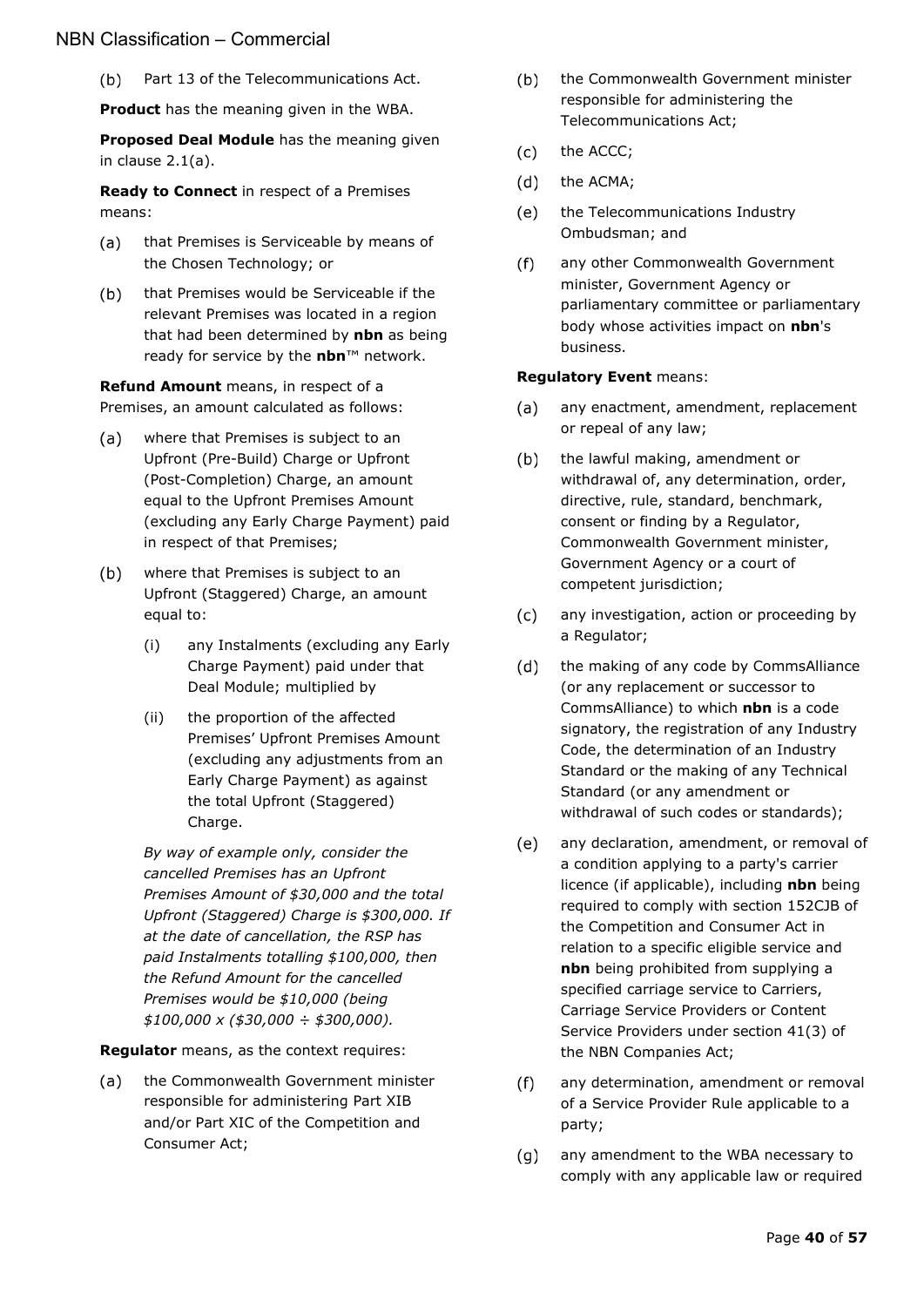by a "Regulatory Event" (as defined in the WBA);

- $(h)$ the issuing of an Advisory Notice or Competition Notice by the ACCC in respect of **nbn**; or
- the issuing of an injunction against a party  $(i)$ in relation to a breach or contravention (alleged or otherwise) of the Competition and Consumer Act.

**Related Body Corporate** has the meaning given in the *Corporations Act 2001* (Cth).

**Relevant Persons** means, in relation to a party, the party's Related Bodies Corporate, and the Personnel of the party and the party's Related Bodies Corporate.

**Revenue Credit Amount** has the meaning, in respect of a Deal Module, given in that Deal Module.

**RSP Product** has the meaning given in the WBA.

**Service Provider Rule** has the meaning given in section 98 of the Telecommunications Act.

**Serviceable** has the meaning given in the WBA.

**Shareholder Ministers** means collectively the Communications Minister (which has the meaning given in the NBN Companies Act) and the Finance Minister (which has the meaning given in section 7 of the Telecommunications Act).

**Site Information Form** means the template form of that name that **nbn** provides via email to the RSP on request by the RSP or publishes in the **nbn**™ Deals Manual, as amended by **nbn**  from time to time.

**Site List** means the schedule to a Deal Module that provides for a Deferred Charge, which sets out the Indicative Delivery Window for each Premises the subject of that Deal Module.

**Specified Date** means the date that is the later of:

- the date on which a Premises is  $(a)$ Serviceable; and
- (b) the Target RTC Date for that Premises.

**Supply** has the meaning given in the GST Law.

**Tangible Property** means physical property, including real property, but does not include nonphysical property such as incorporeal property or intellectual property rights.

**Target RTC Date** means, in respect of a Premises, the date notified by **nbn** under clause [4.2\(e\),](#page-11-7) as extended or changed by clauses [4.2\(b\),](#page-11-5) [4.3\(c\),](#page-12-3) [4.3\(f\)](#page-12-4) or [7.2\(b\).](#page-17-5)

**Tax Invoice** has the meaning given in the GST Law.

**Technical Standard** means any technical standard made by the ACMA under Part 21 of the Telecommunications Act.

**Technology Change** means, in respect of a Deal Module:

- $(a)$ the change in access technology from the Original Technology to the Chosen Technology, or addition of the Chosen Technology, at the Premises; or
- $(b)$ where a Premises is part of a Multi-Premises Site, reconfiguring the **nbn**™ Network used at the Premises from an NTD deployed in a Centralised Deployment location to an NTD located within that Premises (regardless of whether this involves a change in the Original Technology).

**TEC Transition Date** means, in respect of a New TEC, the date on which the RSP accepts the New TEC in accordance with clause [1.3.](#page-6-4)

**TECv7 Transition Date** means 1 July 2022 or such other date as notified by **nbn** to the RSP.

**Telecommunications Act** means the *Telecommunications Act 1997* (Cth).

**Term** has the meaning given in clause [1.1.](#page-6-2)

**Third Party Access Charge** means any cost incurred or which will be incurred by **nbn** relating to a charge imposed by an End User or a third party on **nbn** accessing any Premises owned, controlled or occupied by an End User for the purpose of performing **nbn** Activities under this Agreement.

**Third Party IPR** has the meaning given in the WBA.

**Transition Opt-Out Notice** has the meaning given in clause [1.4.](#page-6-5)

**Upfront Charge** means, in respect of a Deal Module, the:

- $(a)$ Upfront (Pre-Build) Charge;
- $(b)$ Upfront (Post-Completion) Charge; or
- $(c)$ Upfront (Staggered) Charge,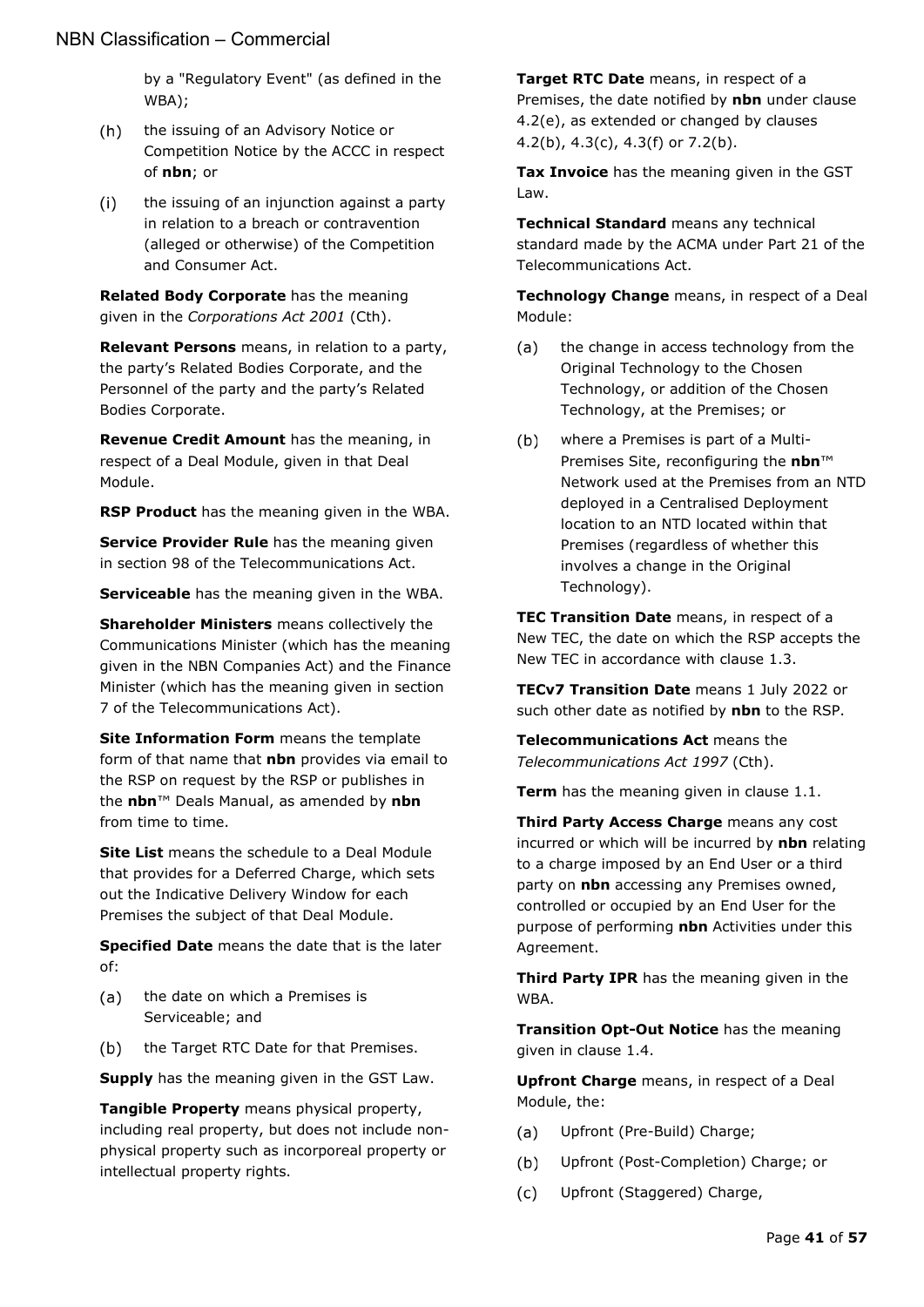as identified in that Deal Module.

**Upfront Premises Amount** means, in respect of a Premises, the upfront premises amount specified for that Premises in the applicable Deal Module.

#### **Wholesale Broadband Agreement** or **WBA** means:

- (a) the Wholesale Broadband Agreement between **nbn** and the RSP in force at the date of this Agreement or any new wholesale broadband agreement between **nbn** and the RSP which governs the supply of products and services from **nbn** to the RSP; or
- (b) if there is no such agreement as referred to in paragraph (a), the Wholesale Broadband Agreement between **nbn** and the Consenting Provider in force at the date of this Agreement or any new wholesale broadband agreement between **nbn** and the Consenting Provider which governs the supply of products and services from **nbn** to the Consenting Provider.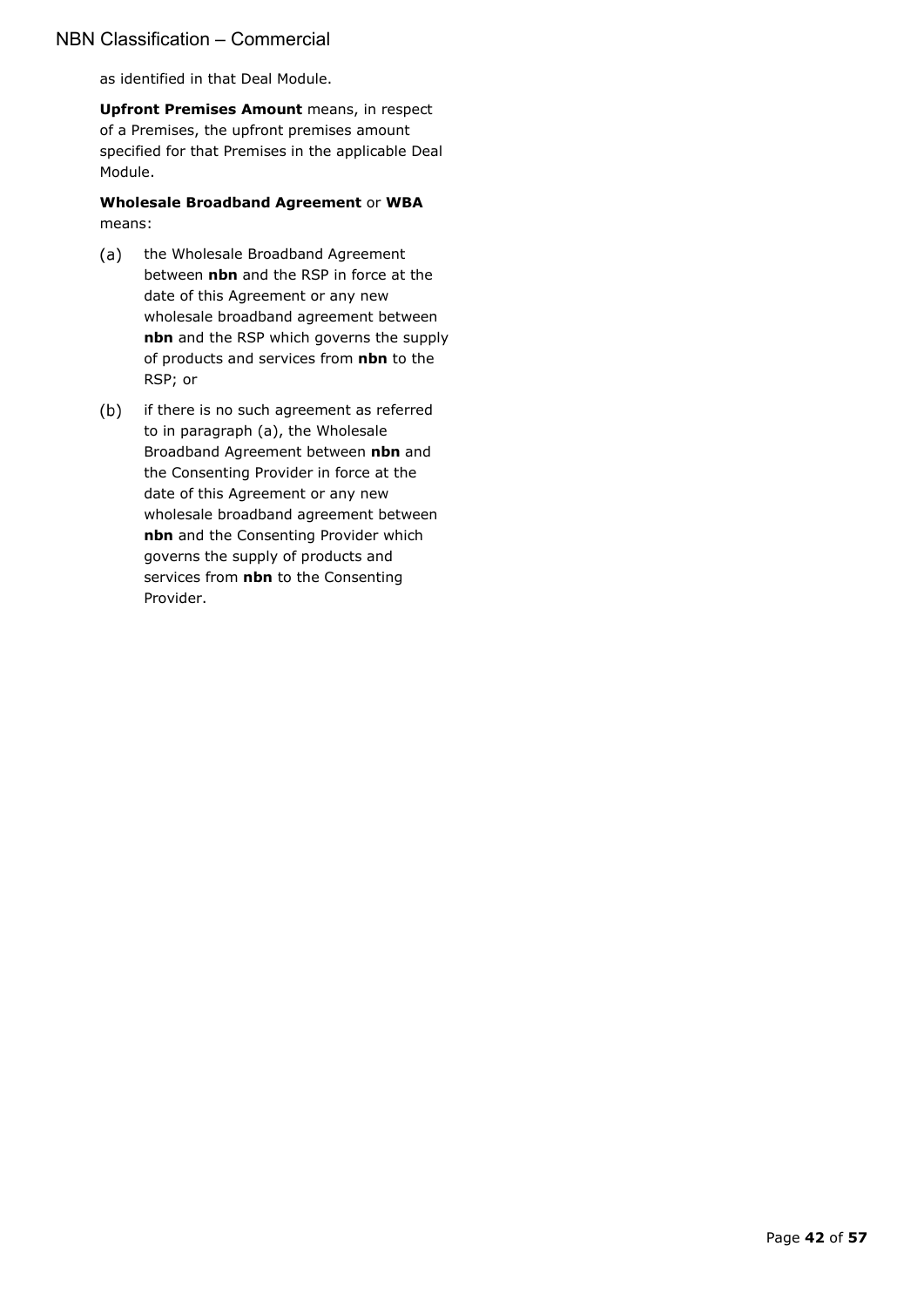#### <span id="page-42-0"></span>**Section F: Form of Proposed Deal Module**

(Clause [2.2](#page-6-8) of Section A)

# **nbn**™ Deal Module for **nbn**™ Technology Extension Contract – RSP

## **NBN Co Limited (ABN [nbn ABN]) nbn**

## **[RSP Name] (ABN [RSP ABN]) RSP**

[Date]

[To RSP / Address]

This is a Proposed Deal Module issued pursuant to clause [2.2](#page-6-8) of the **nbn**™ Technology Extension Contract between NBN Co Limited ABN 86 136 533 741 (**nbn**) and [insert RSP] ABN [insert number] (**RSP**) dated [insert date] as amended from time to time (**Agreement**).

The particulars of **nbn**'s Proposed Deal Module are set out below. Capitalised terms used in this Proposed Deal Module have the same meaning as in the Agreement, unless stated otherwise. References to clauses are references to clauses in the Agreement.

#### **1. Module No.**

#### **2. RSP Details**

Contact Person:

Telephone:

Email:

#### **3. nbn Details**

Contact Person:

Telephone:

Email:

- **4. Original Technology** For each Premises, the technology set out in the column marked 'Original Technology' in Module Schedule A of this Deal Module.
- **5. Chosen Technology** For each Premises, the technology set out in the column marked 'Chosen Technology' in Module Schedule A of this Deal Module.
- **6. Number of Premises** *[Insert # of Premises]*
- **7. Premises** Each Premises set out in Module Schedule A of this Deal Module.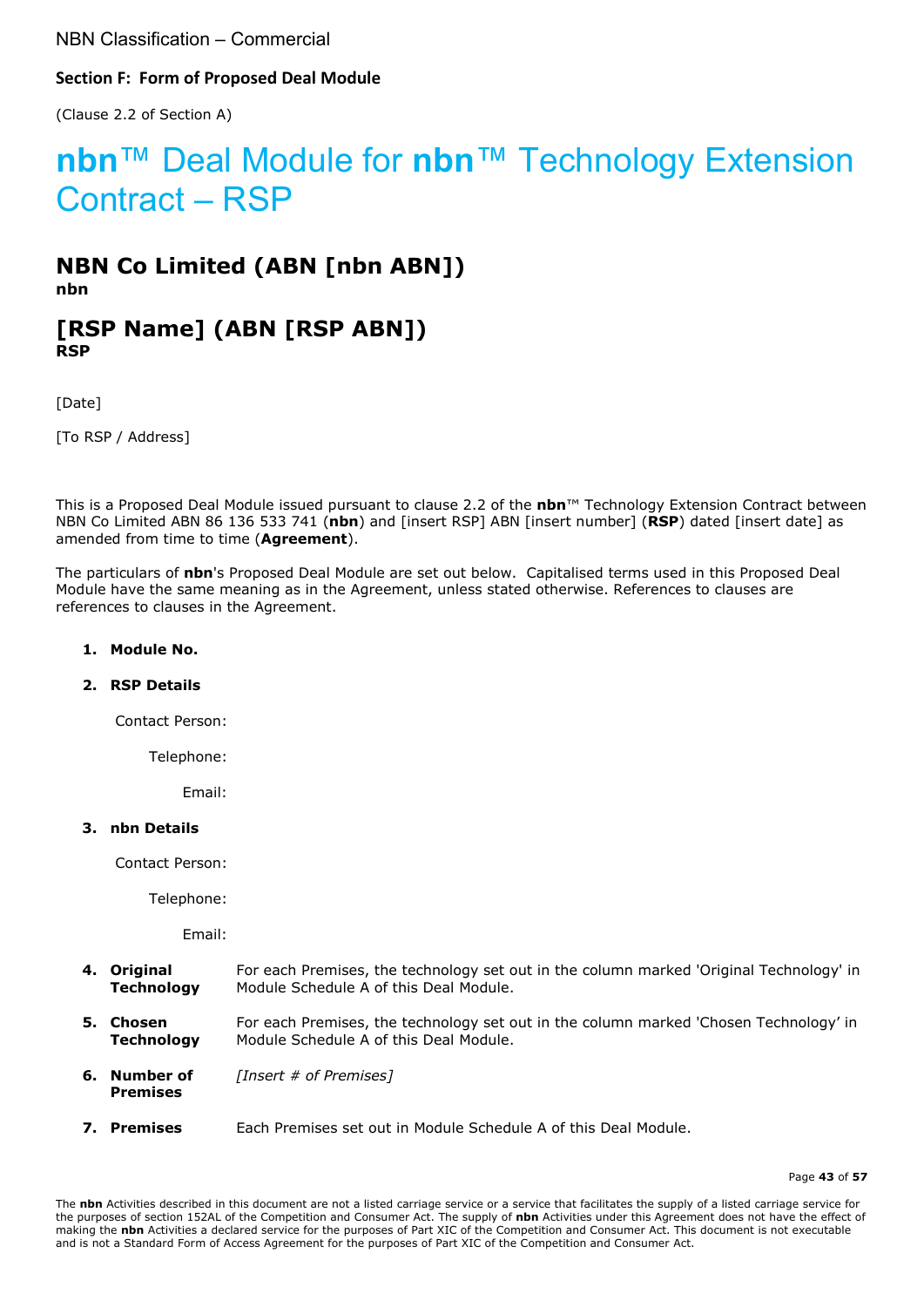**8. Upfront Charge** *[#Only one of the three following tables should be retained, depending on the type of Upfront Charge applicable. If no Upfront Charge, delete all three tables and state "N/A".]*

#### **Upfront (Pre-Build) Charge:**

|                    |     | <b>Amount</b> Invoice Event |
|--------------------|-----|-----------------------------|
| <b>Instalment</b>  | 5#1 | Module Commencement Date    |
| Total (ex.<br>GST) | 5#1 |                             |

**Upfront (Post-Completion) Charge:**

|                                    |        | Amount                                                                                                                                                                                                                           | <b>Invoice Event</b>                                                                                                                                                                                                             |  |  |
|------------------------------------|--------|----------------------------------------------------------------------------------------------------------------------------------------------------------------------------------------------------------------------------------|----------------------------------------------------------------------------------------------------------------------------------------------------------------------------------------------------------------------------------|--|--|
| <b>Instalments</b>                 |        | The sum of the Upfront<br>Premises Amounts for all<br>Premises with a Date of<br>Practical Completion in the<br>six months prior to (but not Practical Completion, and<br>including) the Invoice Event the Invoice Event will be | The first Invoice Event will<br>be the first 1 May or 1<br>November after any of the<br>Premises reach the Date of<br>each 1 May and 1<br>November until all Premises<br>have reached the Date of<br><b>Practical Completion</b> |  |  |
| Total (ex. GST)                    |        | 5#1                                                                                                                                                                                                                              |                                                                                                                                                                                                                                  |  |  |
| <b>Upfront (Staggered) Charge:</b> |        |                                                                                                                                                                                                                                  |                                                                                                                                                                                                                                  |  |  |
|                                    | Amount | <b>Invoice Event</b>                                                                                                                                                                                                             |                                                                                                                                                                                                                                  |  |  |
| <b>Instalments</b>                 | 5#1    | First anniversary of the Module Commencement Date                                                                                                                                                                                |                                                                                                                                                                                                                                  |  |  |
|                                    |        | [# Note where the Upfront (Staggered) Charge applies,<br>there will be annual instalments over the term of the Deal<br>Module, invoiced on each anniversary of the Module<br>Commencement Date.                                  |                                                                                                                                                                                                                                  |  |  |
|                                    |        | If additional Premises are added to the Deal Module, this<br>table must be updated to allocate the Upfront (Staggered)                                                                                                           |                                                                                                                                                                                                                                  |  |  |

*Charge for that additional Premises over the remaining payable instalments.*] [\$#] Second anniversary of the Module Commencement Date

[\$#] Third anniversary of the Module Commencement Date [\$#]

**9. Invoice Event** The third anniversary of the Module Commencement Date **for Deferred Charge**

**Total (ex. GST)**

<span id="page-43-0"></span>**10. Deferred Charge (ex. GST)** *[#If no Deferred Charge is payable, delete the below and state "N/A".]* \$[Insert amount] (ex. GST), as updated from time to time in accordance with this Agreement.

Page **44** of **57**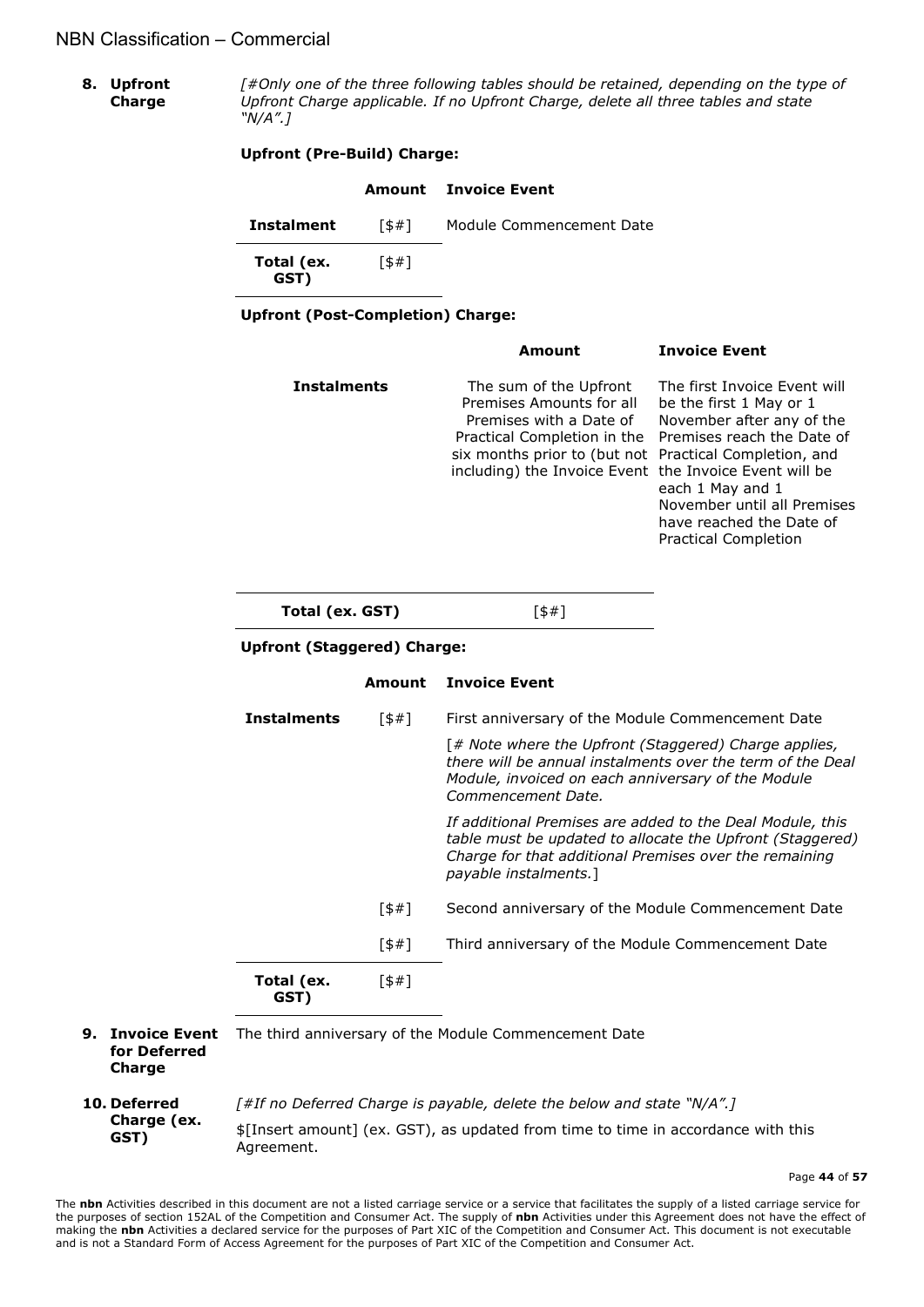- **11. Module Commenceme nt Date** The date on which this Deal Module is executed by the last party.
- **12. Module Expiry Date** *[#Insert for a Deal Module with a Deferred Charge (including a combination of Deferred Charge and Upfront Charge]*

The date that is the earlier of:

- the third anniversary of the Module Commencement Date; and
- the Repayment Date.

**Repayment Date** means the first date on which all of the following events have occurred in respect of this Deal Module:

- (i) where this Deal Module provides for a Deferred Charge, the sum of the following amounts is equal to or exceeds the total Deferred Charge:
	- A. all Revenue Credit Amounts; plus
	- B. the Deferred Charge Payment paid to **nbn**; plus
	- C. any Early Charge Payment paid to **nbn**;
- (ii) where this Deal Module provides for an Upfront Charge, the RSP has paid all Instalments; and
- (iii) the Date of Practical Completion has occurred for all Premises under this Deal Module (other than those Premises for which the Technology Change has been cancelled).

For example: if the Module Commencement Date is 1 September 2022, the latest possible Module Expiry Date will be 1 September 2025.

[#Insert for a Deal Module with only an Upfront Charge]

The date that is the later of the:

- (i) last Date of Practical Completion for all the Premises; and
- (ii) date the Upfront Charge is fully paid to **nbn**.
- **13. Deferred Charge Payment** The Deferred Charge Payment is [the amount of the Deferred Charge as calculated under item [10\]](#page-43-0), less the Revenue Credit Amount.

If the Deferred Charge Payment is a positive number, then **nbn** may invoice the RSP for that amount, which will be payable in accordance with the Agreement. If the Deferred Charge Payment is a negative number, no Deferred Charge Payment is payable by the RSP to **nbn**.

- **14. Revenue Credit Amount** *to Revenue Credit Amount to be inserted as applicable] [#Details of all recurring charge and early termination payment amounts that contribute*
- **15. Transition Out** *[#Any transition obligations to be included]*
- **16. Confidentiality** *[#Any special confidentiality arrangements that are in addition or which differ from the head terms to be included]*
- **17. Liability Cap** *[#Insert any change to the Liability Cap applicable for a Deal Module]*
- **18. Minimum Required Information** means, in respect of each Premises, the information set out in Module Schedule C.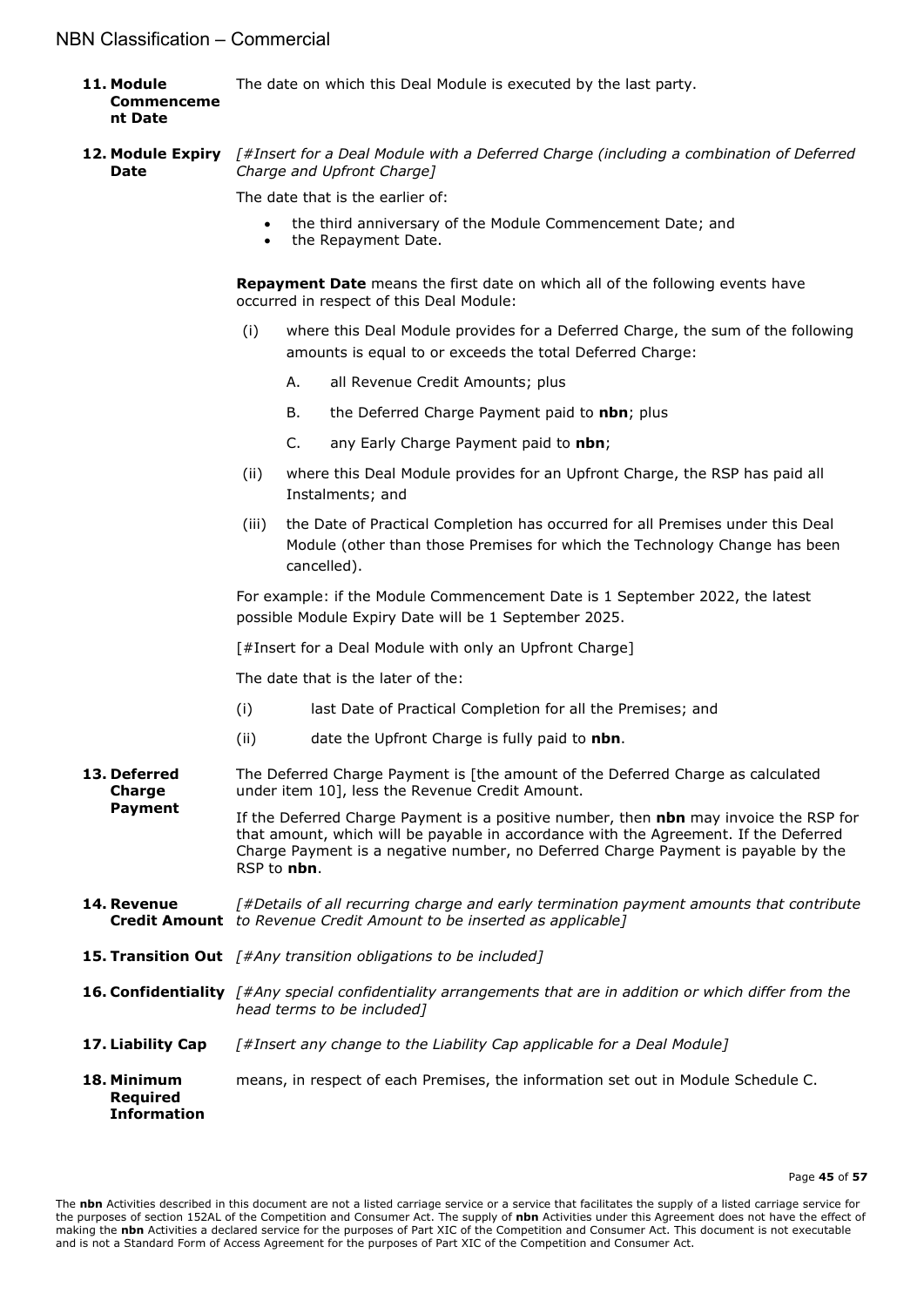- **19. Expanded Revenue Pool option**  *[#If Expanded Revenue Pool is not allowed, insert: "N/A"] [#If Expanded Revenue Pool is allowed, insert: "Expanded Revenue Pool option available"]*
- **20. Special Conditions** *[#Insert any Special Conditions//As set out in Module Schedule B]*

This Proposed Deal Module constitutes a legally binding offer by **nbn** in accordance with the terms of the Agreement. This offer is open for acceptance until 5:00pm on [**DD MM YYYY**] following which it will expire and be incapable of acceptance by the RSP.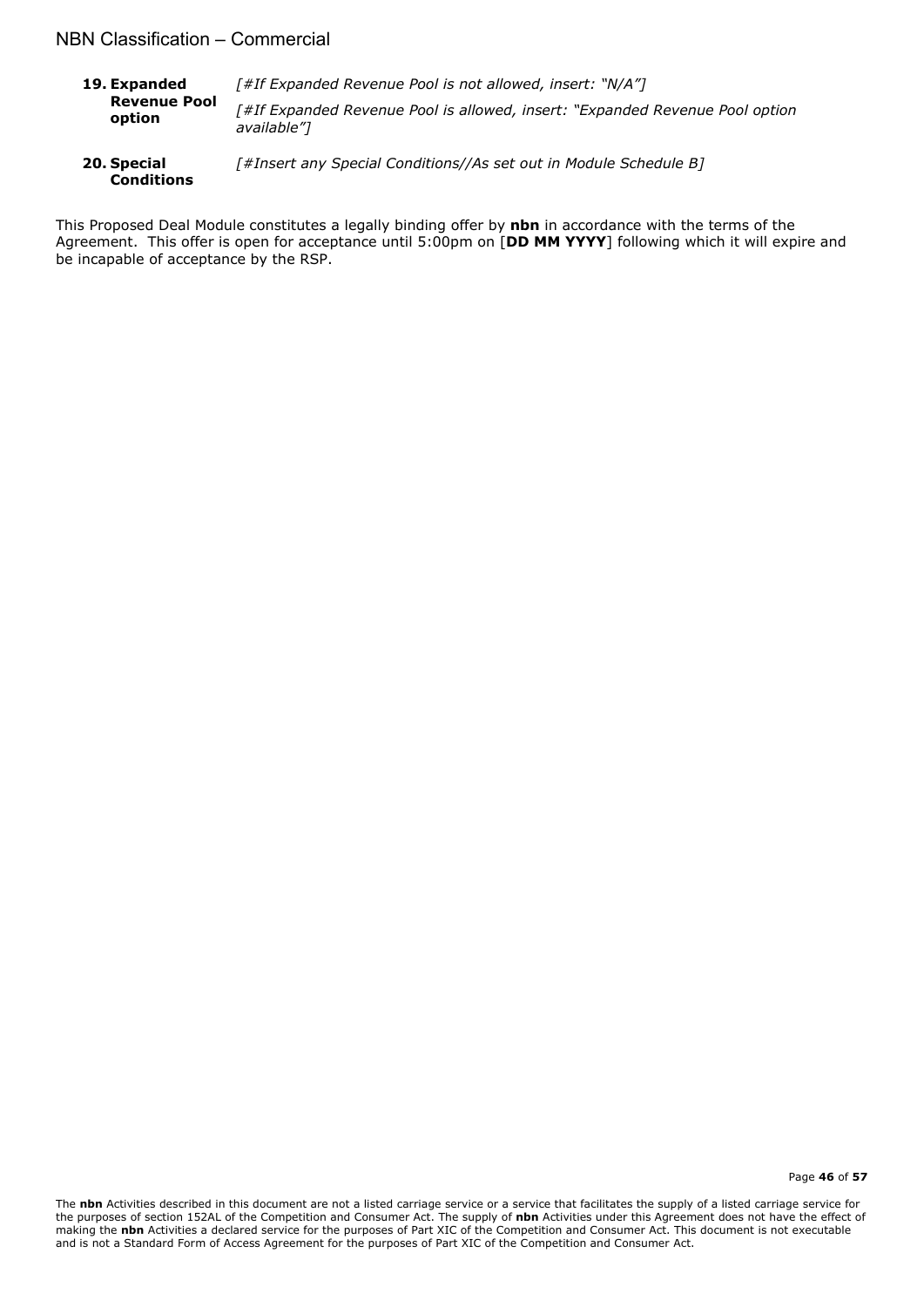Signed for **nbn co limited** by its authorised representatives:

Name of authorised representative Name of authorised representative

Signature of authorised representative Signature of authorised representative

Date of signature Date of signature Date of signature

# Deal Module Acceptance by RSP

By executing below the RSP accepts the terms of the Proposed Deal Module dated [**DD MM YYYY**]

Executed by [**insert full name of RSP**] by its authorised representatives:

Signature of authorised representative Signature of authorised representative

Name of authorised representative Name of authorised representative

Date of signature **Date of signature** Date of signature

[#The below single execution block can be used where two or more Related Bodies Corporate sign this Deal Module under clause 23 as the RSP AND the authorised representatives are the same persons for each of the Related Bodies Corporate. If the authorised representatives are not the same persons for each of the Related Bodies Corporate, separate execution blocks will need to be used for each Related Body Corporate signing this Deal Module#]

Executed by [**insert full name of TEC RSP, insert full name of RBC 1, insert full name of RBC 2, etc]** by their authorised representatives:

Signature of authorised representative Signature of authorised representative

Name of authorised representative Name of authorised representative

Page **47** of **57**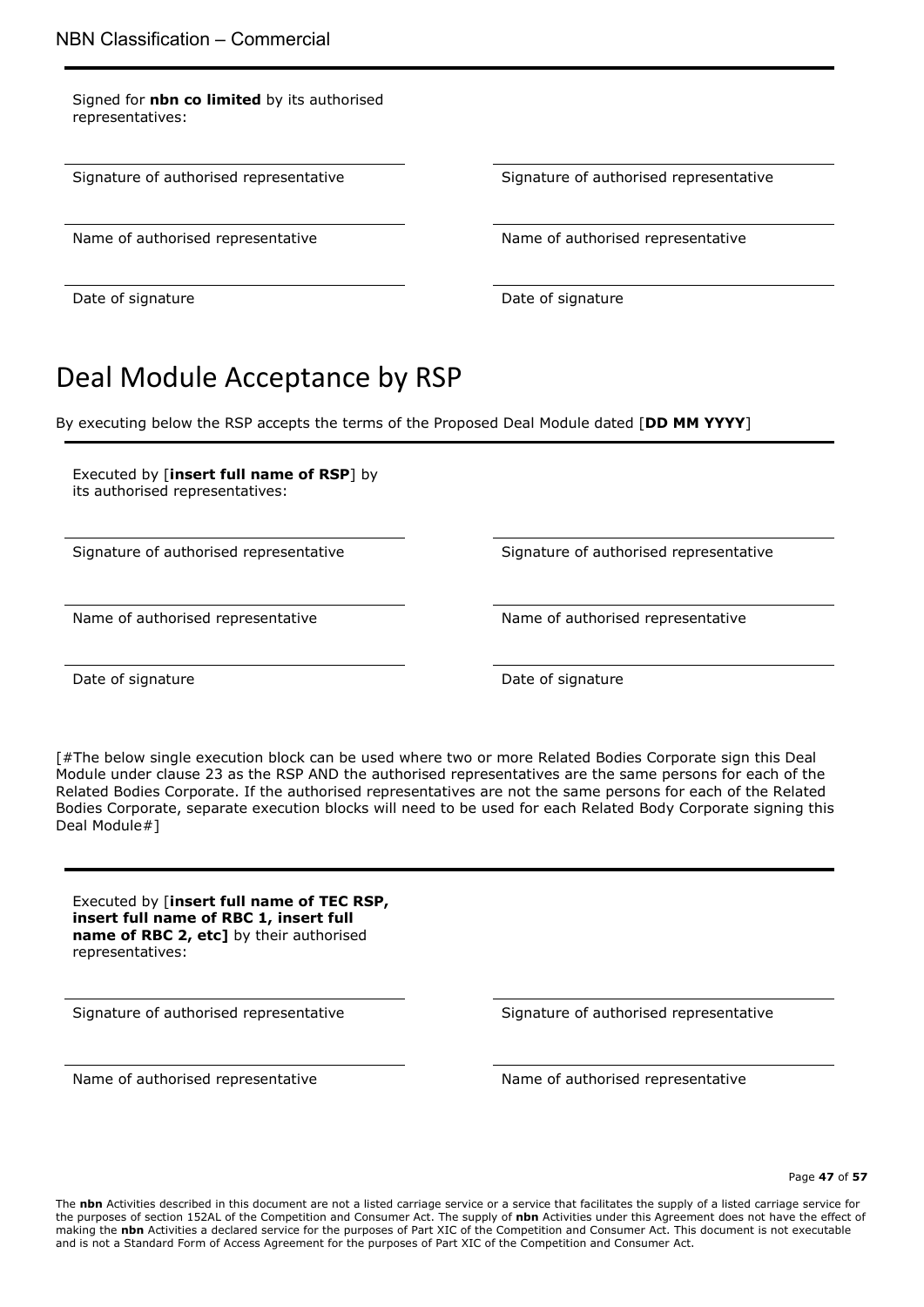Date of signature Date of signature

Page **48** of **57**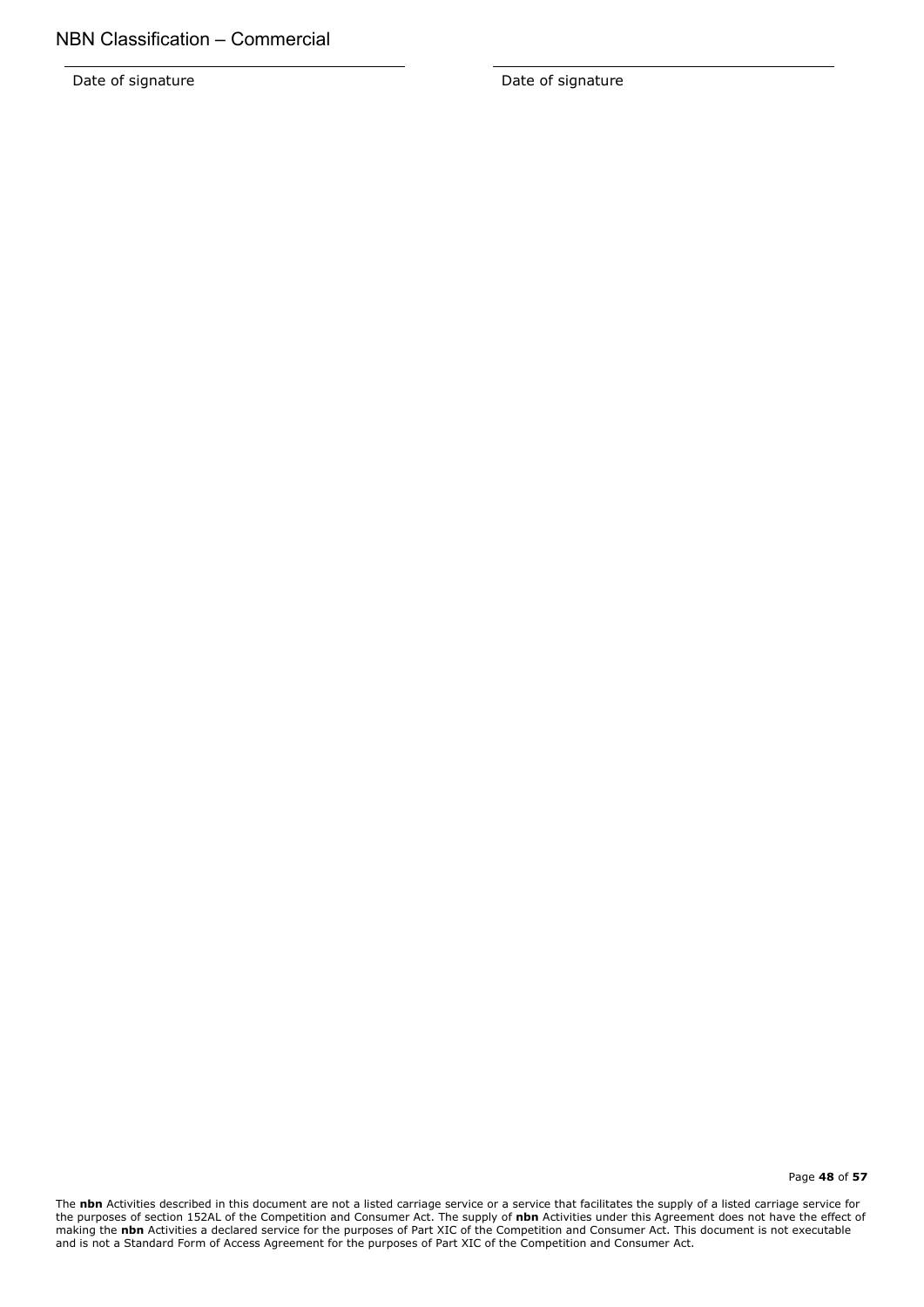## **Module Schedule A**

## Location Details

| <b>Technology Change addresses and location identifiers</b> |                                                          |                                                   |                              |                            |                                                |                                              |                                                    |
|-------------------------------------------------------------|----------------------------------------------------------|---------------------------------------------------|------------------------------|----------------------------|------------------------------------------------|----------------------------------------------|----------------------------------------------------|
| Location<br><b>Identifier</b>                               | <b>Site</b><br><b>Address</b><br><b>RSP</b><br>provided) | <b>Site</b><br><b>Address</b><br>nbn)<br>matched) | Original<br><b>Technolog</b> | Chosen<br><b>Technolog</b> | <b>Indicative</b><br><b>Delivery</b><br>Window | <b>Deferred</b><br><b>Premises</b><br>Amount | <b>Upfront</b><br><b>Premises</b><br><b>Amount</b> |
| [#insert]                                                   | 「#insert]                                                | 「#insert]                                         | 「#insert]                    | 「#insert]                  | 「#insert]                                      | [#insert]                                    | [#insert]                                          |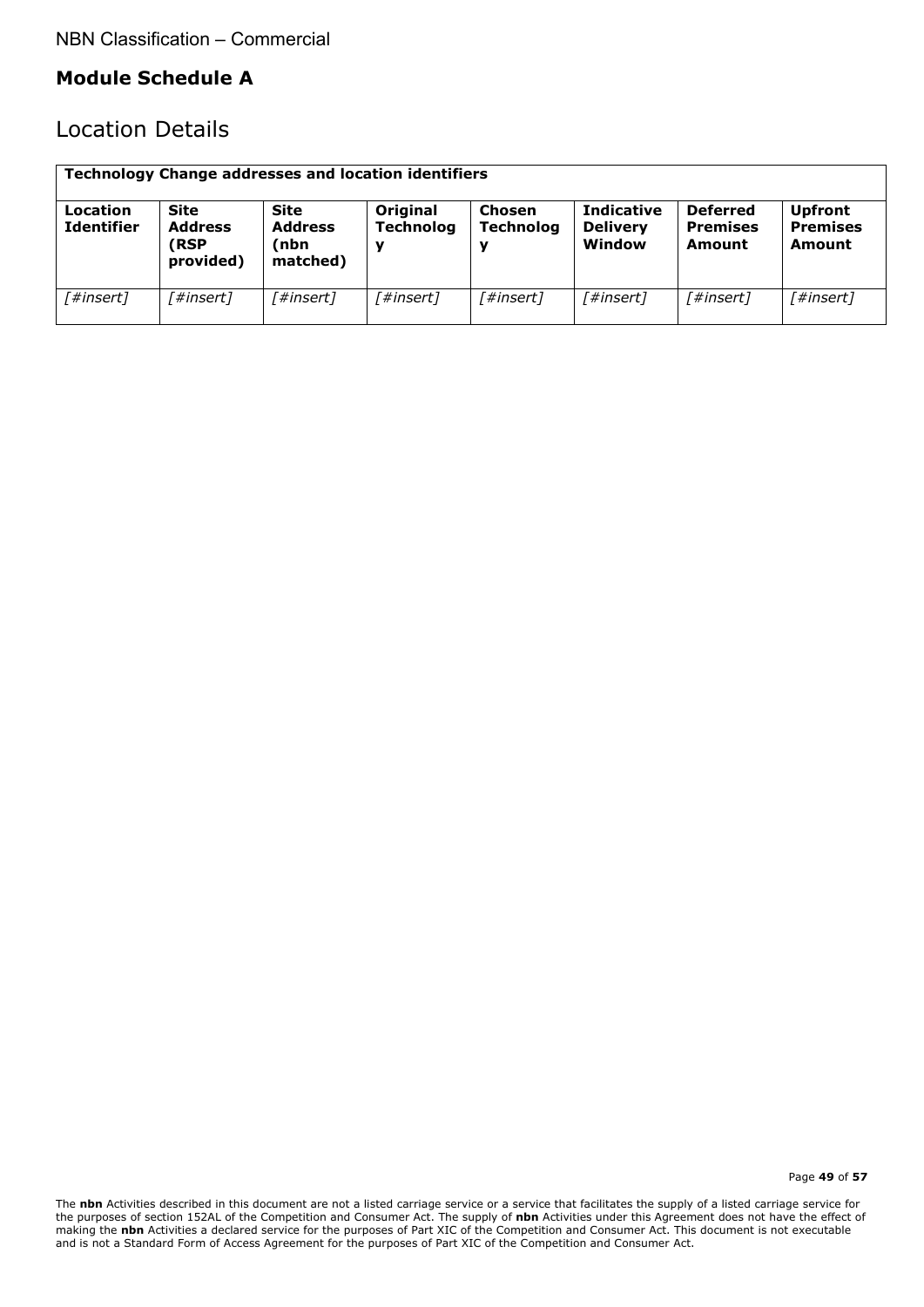## **Module Schedule B**

## **Special Conditions**

*[#Insert if applicable]*

Page **50** of **57**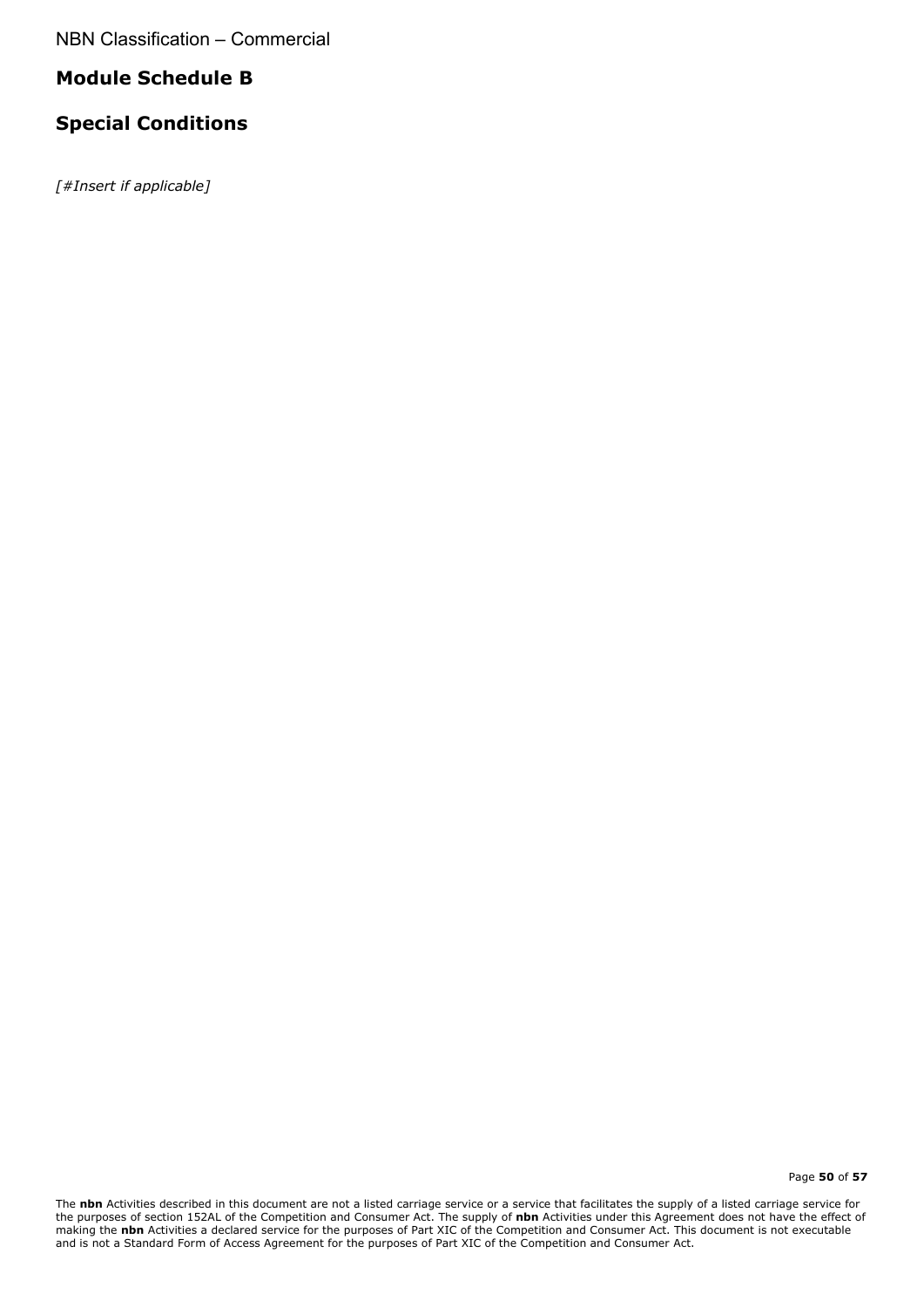## **Module Schedule C**

## **Minimum Required Information**

"Minimum Required Information" means:

- i. the contact details of:
	- A. a representative for the Premises with whom **nbn** can engage to manage site access, and an escalation contact in respect to the same; and
	- B. an RSP representative and an RSP escalation contact;
- ii. in relation to the Premises:
	- A. whether or not that Premises is a priority for delivery;
	- B. any requirements for access to third party premises or approvals from third parties which are necessary for the **nbn** Activities to occur;
	- C. any requirements to undertake survey, construction or installation activities at the Premises outside of business hours (being 8am to 5pm local time);
	- D. any embargo periods when survey, construction or installation activities are to be avoided;
	- E. if the Premises is in a complex site (being a shopping centre, heritage site, data centre, airport, university campus, railways station, wharf, or other site with special access considerations);
	- F. any security measures to be complied with prior to access to the Premises;
	- G. the desired placement position of the NTD/B-NTD (as applicable) (e.g. wall mount/rack mount (and if rack mount confirmation that there is space for three (3) rack units in the rack));
	- H. if the Chosen Technology is FTTP, if Battery Backup is required at the Premises;<br>I. if the Chosen Technology is FF, if dual nower supply is required at the Premises.
	- I. if the Chosen Technology is EE, if dual power supply is required at the Premises, and the Interface type for the B-NTD; and
	- J. if the Premises has AC or DC power;
- iii. in relation to health and safety:
	- A. policies (including any information regarding any induction requirements in accordance with clause 6.1(f)(i) of the Agreement);
	- B. any HSE induction requirements or training or accreditation requirements to be completed prior to access to the Premises;
	- C. any other HSE standards, work practices, or approvals that must be complied with, or HSE documentation that must be provided by **nbn** prior to access to the Premises;
	- D. any prohibited installation tools, equipment or plant that cannot be utilised on the Premises; and
	- E. if the survey, construction, or installation activities will involve work in hazardous or restricted location (such as, but not limited to, facilities in relation to the storage or handling of dangerous goods, defence or mining sites, schools, childcare or correctional facilities, high security facilities, remote/isolated locations);
- iv. any other special instructions in relation to the **nbn** Activities (if relevant); and
- v. any other information notified by **nbn** as Minimum Required Information from time to time.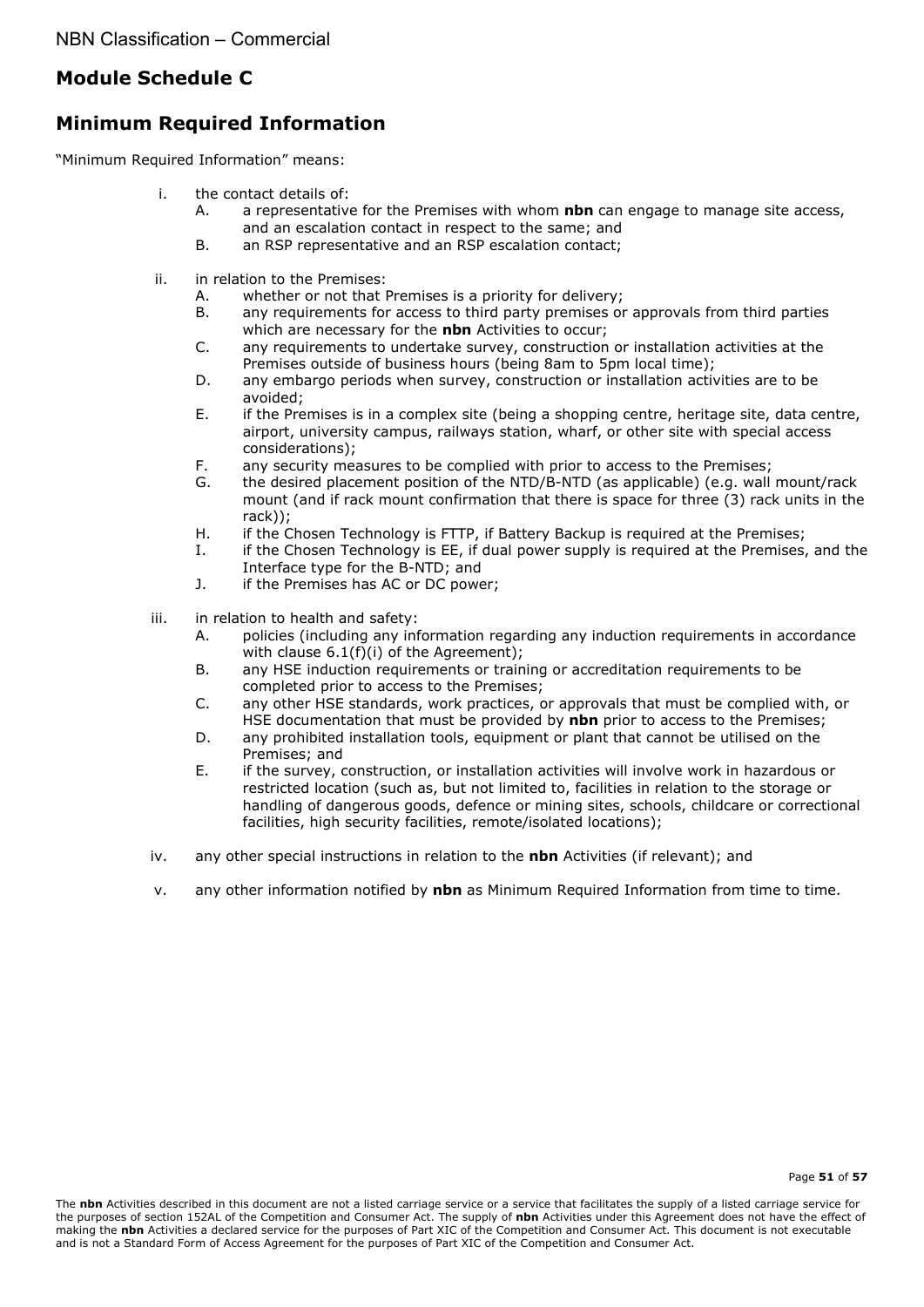## **TEC Schedule A - nbn™ Technology Extension Contract - RSP**

## <span id="page-51-0"></span>A1 Downstream Claims against **nbn** and certain other third party losses

- $(a)$ If **nbn** notifies the RSP of a Downstream Claim, RSP may, within 20 Business Days after such notice, deliver to **nbn** a duly executed, binding and unconditional offer of assignment (in the form set out in Schedule A to the WBA or as otherwise notified by **nbn** to the RSP from time to time) of the RSP's, Downstream Service Provider's or Contracted End User's rights (as applicable) against the Downstream Claimant(s) under a Model Undertaking (in this clause A1, an **Assignment**).
- <span id="page-51-1"></span>For the purposes of clause A[1\(a\),](#page-51-0) a **Model Undertaking** is an undertaking in a Downstream Contract  $(b)$ which is, subject to clause A[1\(d\),](#page-52-0) binding on the relevant Downstream Claimant in accordance with the following terms, or on such other terms that **nbn** (acting reasonably) agrees in writing are no less effective in protecting **nbn**'s interests:
	- *"X Notwithstanding anything else in [this agreement]:*
		- *X.1 to the extent permitted by law and without excluding, restricting or modifying any rights or remedies to which [the relevant Downstream Service Provider / Contracted End User] may be entitled to under the consumer guarantee provisions in Parts 3-2 and 5-4 of the Australian Consumer Law [the relevant Downstream Service Provider / End User] must not bring any claim (including any action, suit or proceedings of any nature or kind, whether in contract, tort (including negligence) at common law, in equity, under statute or otherwise however arising) against NBN Co Limited ACN 136 533 741 (nbn), its Related Bodies Corporate or any of their respective Personnel in connection with the planning, design and build of any infrastructure required for the nbn network to be made available to nbn's customers at the premises which are the subject of [this agreement];*
		- *X.2 clause X.1 does not apply to a claim by [relevant Downstream Service Provider / End User] for loss or damage suffered or incurred by [relevant Downstream Service Provider / End User] arising from or in connection with:*
			- *X.2.1 any damage to, or loss of, tangible property to the extent that such losses are caused or contributed to by nbn, its Related Bodies Corporate or any of their respective Personnel or third party suppliers; or*
			- *X.2.2 the death or personal injury of any person to the extent caused or contributed to by:*
				- *X2.2.1 negligent or wilful acts or omissions of nbn, its Related Bodies Corporate or any of their respective Personnel or third party suppliers; or*
				- *X2.2.2 any equipment or network owned, operated or controlled by nbn.*
		- *X.3 The supplier of the products and services which are the subject of this agreement may assign the benefit of this clause X to nbn or its nominee without consent or, to the extent that consent is required, [the relevant Downstream Service Provider / End User] hereby gives that consent*.
		- *X.4 This clause X survives expiry or termination of [this agreement].*
		- *X.5 In this clause X:*

*Personnel means, in relation to a party or third party, that party's officers, employees, agents, contractors, subcontractors and consultants.*

*Related Body Corporate has the meaning given to that term in section 50 of the Corporations Act 2001 (Cth).*"

<span id="page-51-2"></span> $(c)$ The RSP must pay to **nbn** on demand an amount equal to all Losses suffered or incurred by **nbn**, any Related Body Corporate of **nbn**, or their respective Personnel (each an **nbn Indemnified Party**) arising from or in connection with any Downstream Claim if: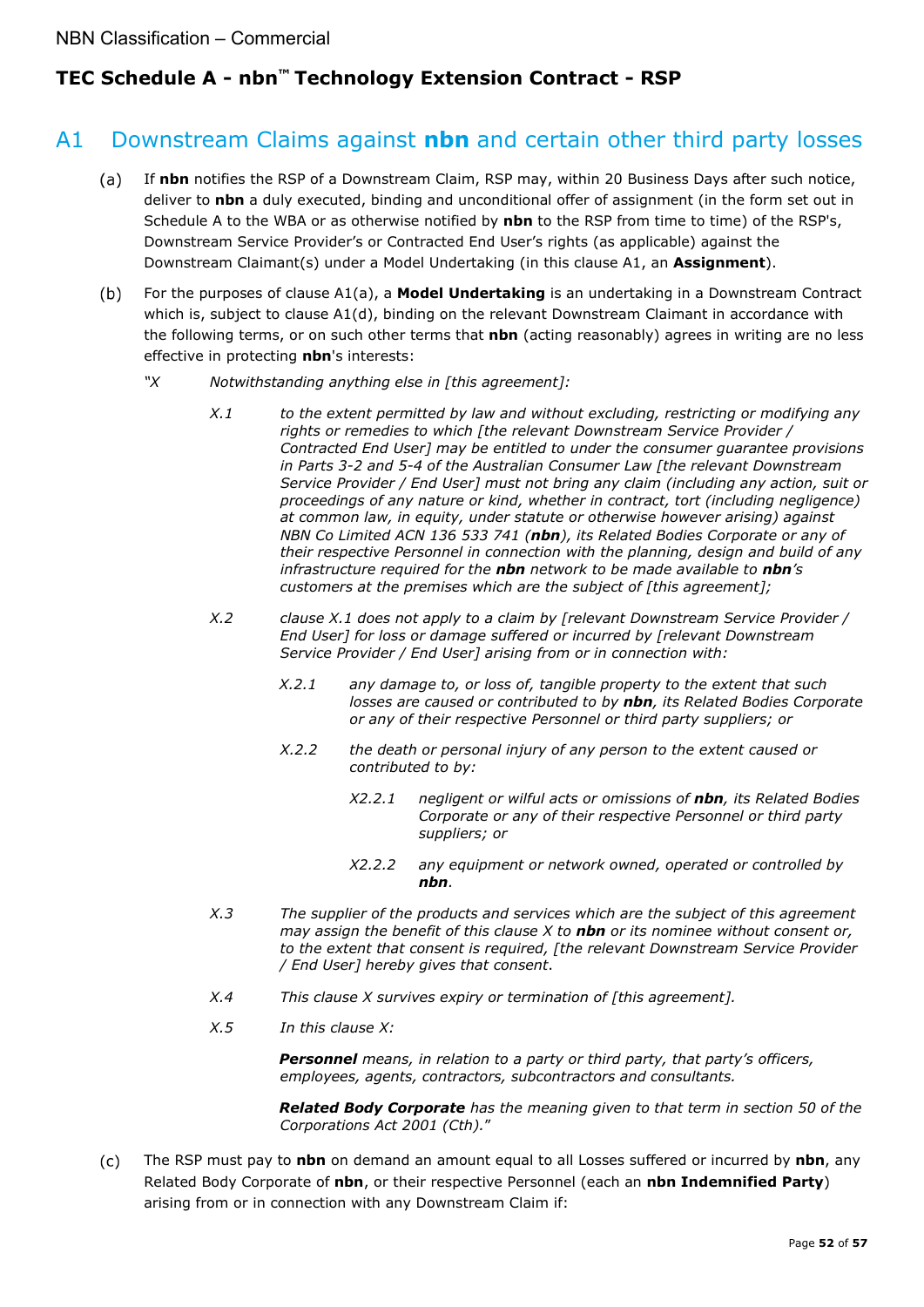- <span id="page-52-1"></span>(iii) **nbn** has given notice to the RSP of the Downstream Claim and the RSP has not either:
	- A. delivered to **nbn** an Assignment of a Model Undertaking that is, subject to clause A[1\(d\),](#page-52-0) binding on the relevant Downstream Claimant in respect of the Downstream Claim in accordance with clauses A[1\(a\)](#page-51-0) and A[1\(b\);](#page-51-1) or
	- B. taken any other steps which have the effect of placing an **nbn** Indemnified Party in a position in respect of such Losses that is no worse than the position they would have been in had the RSP delivered to **nbn** a binding Assignment in accordance with this clause A1; and
- <span id="page-52-2"></span>(iv) the RSP could lawfully have excluded or limited such Losses in its arrangements with Downstream Service Providers, Contracted End Users or third parties.
- <span id="page-52-0"></span> $(d)$ An undertaking does not cease to be a Model Undertaking for the purposes of this clause A1 solely by reason of it not being binding on the relevant Downstream Claimant by operation of Part 2-3 of the Australian Consumer Law.
- If the RSP has delivered to **nbn** an Assignment pursuant to clauses A[1\(a\)](#page-51-0) and A[1\(b\)](#page-51-1) or has otherwise  $(e)$ excluded or limited Losses suffered or incurred by **nbn** in accordance with clause A[1\(c\)](#page-51-2)[\(i\)](#page-52-1)[B,](#page-52-2) the RSP must, without limiting clause A[1\(i\):](#page-52-3)
	- (i) promptly provide, and, where applicable, ensure that any Downstream Service Provider or Contracted End User other than the Downstream Claimant promptly provides, all assistance reasonably requested by **nbn** in responding to and conducting the defence of a Downstream Claim to ensure that **nbn** obtains the full benefit of the Assignment or such other exclusion or limitation of liability (as applicable) (and **nbn** will pay the reasonable costs of such assistance); and
	- (ii) not do anything, and, where applicable, ensure that any Downstream Service Provider or Contracted End User other than the Downstream Claimant does not do anything, including during the course of any defence, settlement or compromise of a Claim which is related to a Downstream Claim, which prejudices **nbn**'s ability to obtain the full benefit of the Assignment or such other exclusion or limitation of liability (as applicable).
- <span id="page-52-4"></span> $(f)$ The RSP must pay to **nbn** on demand an amount equal to all Losses suffered or incurred by an **nbn** Indemnified Party arising from or in connection with any Claim (including any Downstream Claim) by a third party against an **nbn** Indemnified Party to the extent that the Claim arises from or in connection with any:
	- (i) breach of this Agreement or a Previous TEC by the RSP; or
	- (ii) negligent act or omission of the RSP or its Related Bodies Corporate, any of their respective Personnel or third party suppliers arising directly from or in connection with this Agreement or a Previous TEC, including the supply of any product by the RSP to any Downstream Service Provider or Contracted End User.
- Clause A[1\(c\)](#page-51-2) and clause A[1\(f\)](#page-52-4) do not apply to any Claim (including a Downstream Claim) arising from  $(q)$ or in connection with:
	- (i) the death or personal injury of any person; or
	- (ii) damage to, or loss of any Tangible Property,

to the extent caused or contributed by:

- (iii) the negligent or wilful acts or omissions of any **nbn** Indemnified Party; or
- (iv) any network or equipment owned or controlled by **nbn**.
- $(h)$ The liability exclusions in clause [9.1](#page-22-2) of this Agreement do not apply to any liability of the RSP arising under clause A[1\(c\)](#page-51-2) or clause A[1\(f\).](#page-52-4)
- <span id="page-52-3"></span> $(i)$ In relation to any Claim (including Downstream Claims) against which the RSP indemnifies **nbn** under clause A[1\(c\)](#page-51-2) or clause A[1\(f\),](#page-52-4) **nbn** must notify the RSP as soon as is reasonably practicable of the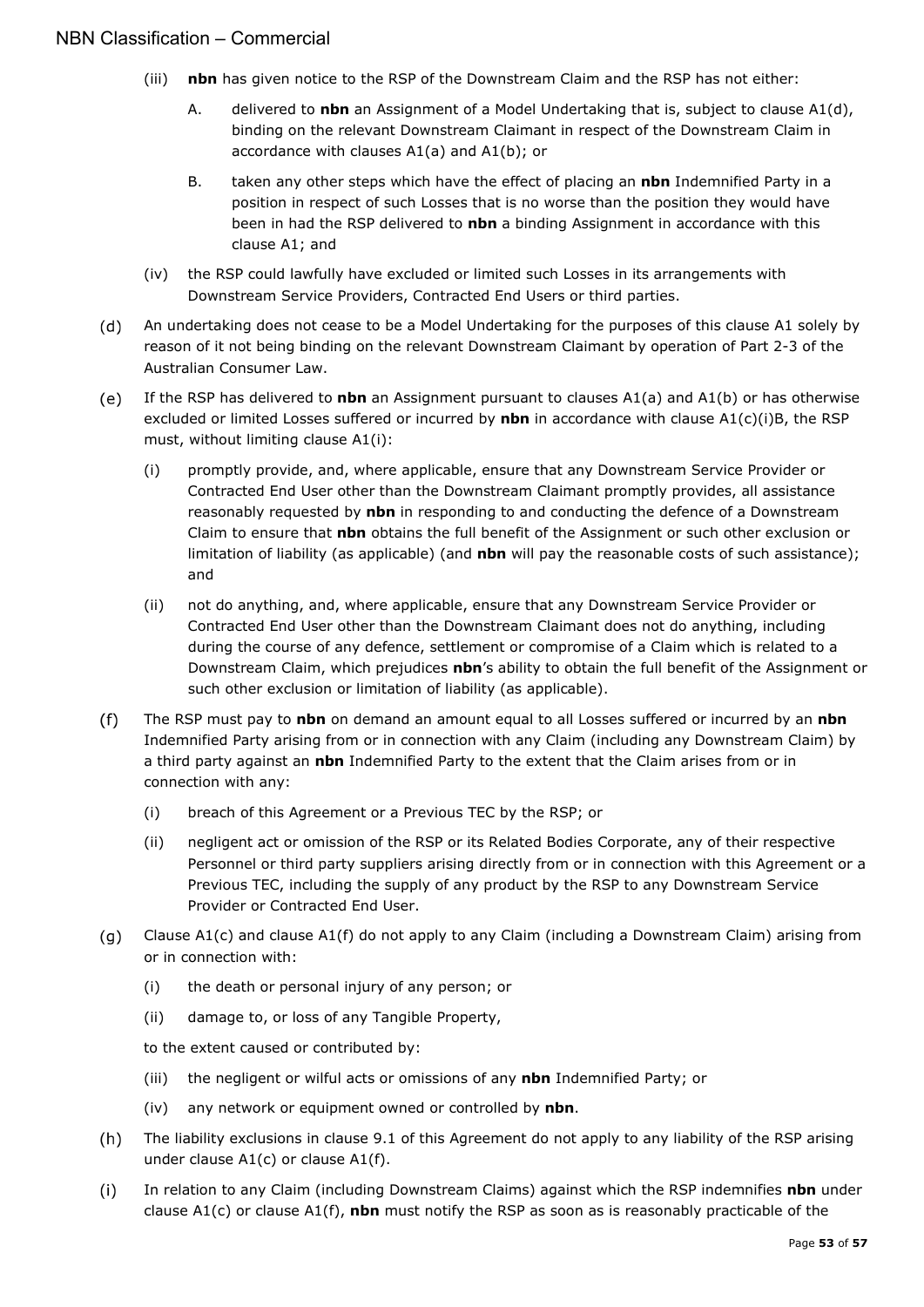relevant Claim, and (where the RSP can demonstrate to the reasonable satisfaction of **nbn** that the RSP has the resources to pay all Losses which are reasonably likely to arise in the event the Claim is successful):

- (i) give the RSP the option to conduct the defence of the Claim, including negotiations for settlement or compromise. If the RSP exercises this option, the RSP must:
	- A. not do anything during the course of any defence, settlement or compromise which adversely affects **nbn**'s business or reputation;
	- B. consider in good faith any submissions made by **nbn** with respect to the defence, settlement or compromise of the Claim; and
	- C. first obtain the consent of **nbn** (which must not be unreasonably withheld) to the terms of any settlement or compromise of the relevant Claim, provided that no consent is required where the terms of any such settlement or compromise involve only the payment of money;
- (ii) promptly provide all assistance reasonably requested by the RSP (at the cost of the RSP) in conducting the defence of the Claim; and
- (iii) not make any admissions in relation to the Claim without the prior written consent of the RSP.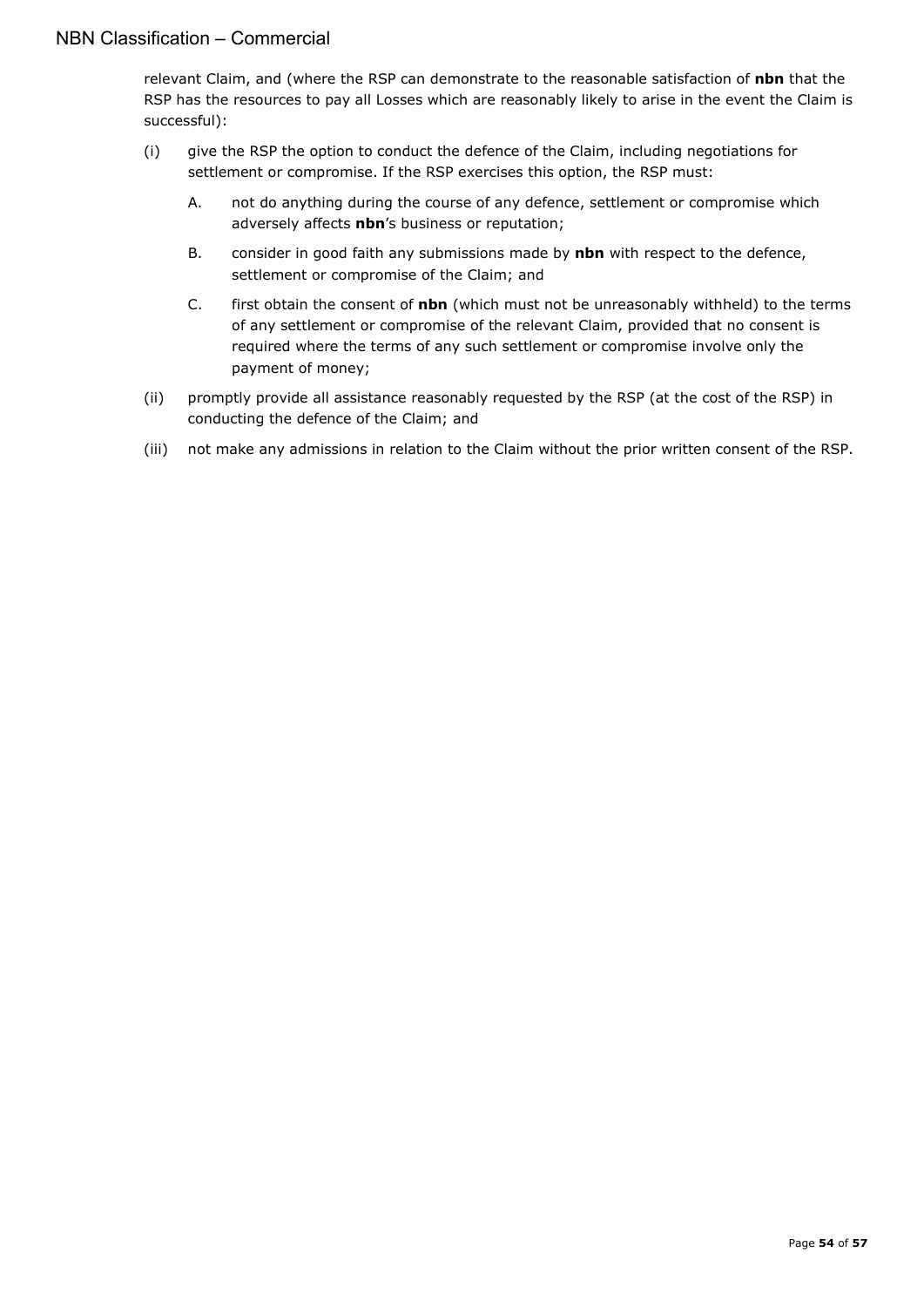## **TEC Schedule B – nbn™ Technology Extension Contract - RSP**

## B1 Form of Confidentiality Consent

[Insert Date]

[Insert **nbn** address details]

Dear [insert **nbn** representative]

#### **Consent to use and disclosure of Confidential Information**

- (a) [Insert details of the Consenting Provider] (the **Consenting Provider**):
	- (i) acknowledges that [Insert details of the RSP seeking the consent] (the **TEC RSP**) has entered into a contract (**Build Agreement**) for NBN Co Limited ACN 136 533 741 (**nbn**) to design and install certain infrastructure required for the **nbn**™ network to be made available to retail service providers at the premises set out in Attachment 1 (**Premises**);
	- (ii) confirms that the Consenting Provider is supplying, or intends to supply, Eligible Telecommunications Services at the Premises; and
	- (iii) confirms that the Consenting Provider is party to a "Wholesale Broadband Agreement" with **nbn** under which the Consenting Provider procures inputs to the Eligible Telecommunications Services described in clause (a)(ii) (**WBA**).
- (b) The Consenting Provider consents to **nbn** using, and disclosing to the TEC RSP, any Confidential WBA Billing Information of the Consenting Provider solely to the extent necessary or desirable for the TEC RSP or **nbn** exercising their respective rights, or giving effect to their respective obligations, under the Build Agreement.
- (c) The Consenting Provider consents to **nbn** using, and disclosing to the TEC RSP, the terms of the WBA to which **nbn** and the Consenting Provider are parties, solely to the extent necessary or desirable for the TEC RSP or **nbn** exercising their respective rights, or giving effect to their respective obligations, under the Build Agreement.
- (d) In this Confidentiality Consent:
	- (i) **Confidential WBA Billing Information** means any information about recurring charge amounts or early termination payment amounts that **nbn** may determine are attributable to the supply, by **nbn** to the Consenting Provider, of a wholesale **nbn**™ product or service:
		- (A) on or after the date that this Confidentiality Consent is provided to **nbn**;
		- (B) under the WBA; and
		- (C) to the Premises using the Chosen Technology for that Premises.
	- (ii) **Eligible Telecommunications Service** means a product or service:
		- (A) to which an **nbn**™ product or service is an input; and
		- (B) which is:
			- (1) a retail product or service supplied to an End User at the Premises; or
			- (2) a wholesale product or service supplied to the TEC RSP, or any Related Body Corporate (as that term is defined in the *Corporations Act 2001*  (Cth)) or agent of the TEC RSP.
	- (iii) **Chosen Technology** means, in respect of each Premises, the "Chosen Technology" listed in Attachment 1 for that Premises.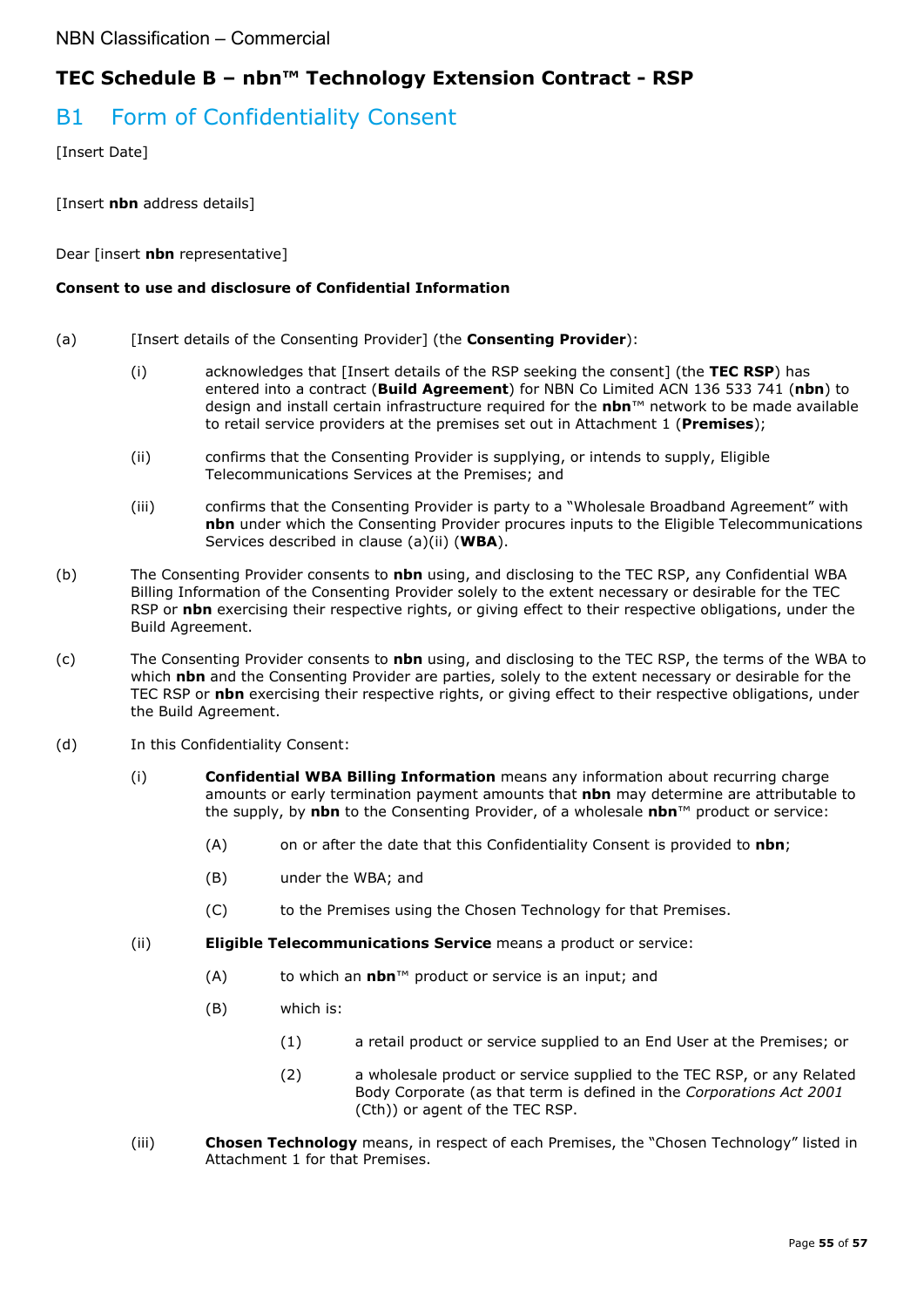*[This form is to be signed by the Consenting Provider's "Relationship Point of Contact" under the WBA.]*

Signed for **[Consenting Provider]** by its authorised representative:

Signature of authorised representative

Name of authorised representative

Date of signature